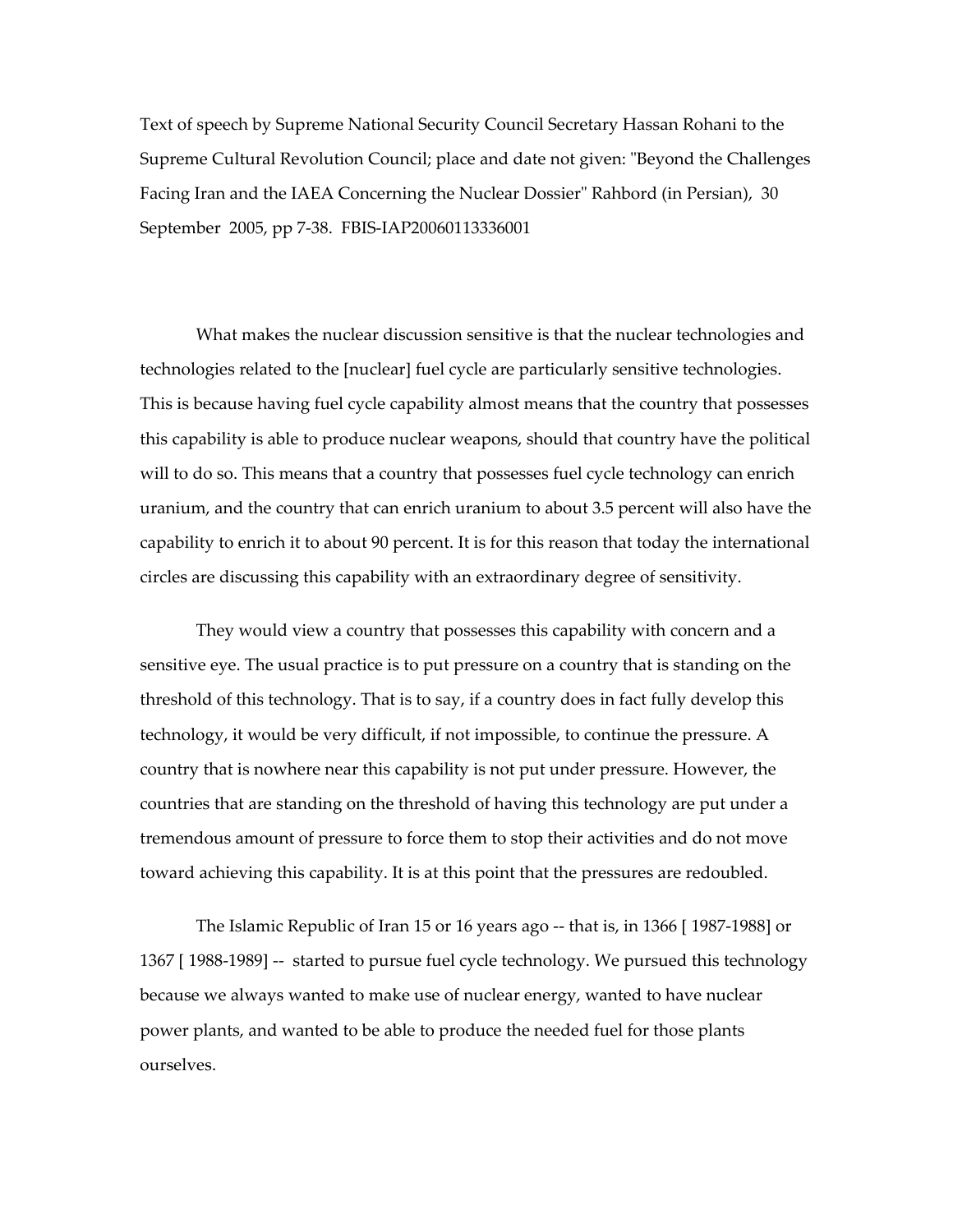We tried very hard to purchase the technology and nuclear fuel cycle capabilities from other countries. In those years, we mostly went to the Soviet Union and China to buy technology, but no country agreed to give us that technology.

Countries have a natural right to possess the fuel cycle, but because of the capabilities that accompany such a technology, they avoided giving it to us. Thus, we started our efforts to obtain this capability through different means. We started our activities inside the country, things that we had to do to develop a national capability in this area. We also started to go to the black market and contact different individuals and networks. We took steps inside the country to address this issue and built up some capabilities through different means.

In more recent years, that is to say since 1378 [ 1999-2000], a decision was made to become more active and upgrade our capabilities. To this end, we redoubled our efforts in the country and granted the [Iranian] Atomic Energy Agency authorities that it did not have before. That is to say, we gave the agency a freer hand with new credits and a more liberal spending procedure, new facilities, and special regulations. This allowed them to become more active, without being forced to go through bureaucratic and regulatory labyrinths. It was after these activities that the uproar started in the Western media in the summer of 1381 [ 2002‐2003], which argued that Iran is in the process of building an atomic bomb.

You may remember that this uproar started in Mordad 1381 [July‐August 2002]. Reacting to this outcry in the Western media, the International Atomic Energy Agency (IAEA) asked Iran questions about this matter to determine whether Iranʹs actions were legal, to see if these activities were secret or open, to see if Iran had violated the terms of the NPT or if it had done anything against the rules.

You also may remember that after this great uproar in the international media, ElBaradei visited Iran in the winter of 1381. During that visit, he also visited Natanz. After that visit, the argument was put forward that Iran's case must be sent to the IAEA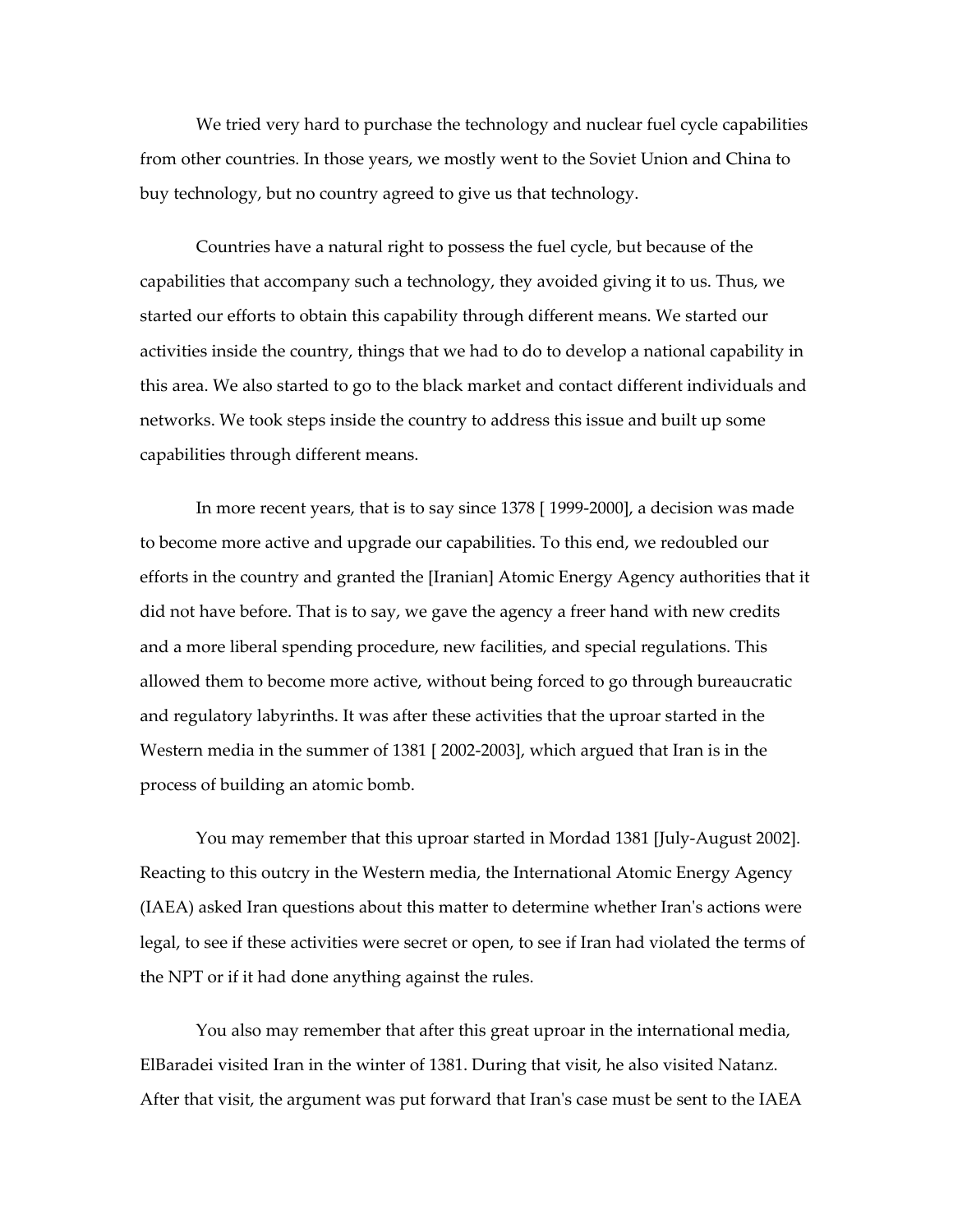Board of Governors. Because the Americans at that time were determined to attack Iraq, they temporarily ceased to pursue the matter and put this issue on the back burner. But even under those conditions, the debate continued in the United States: Should they attack Iran first or Iraq? In the end, they decided to attack Iraq. So, America was getting ready to invade Iraq in Bahman [January‐February] it appeared completely ready for action in Esfand [February‐March], and began its attack on the last day of the month of Esfand [19 March].

Naturally, because of the issue of Iraq and the invasion of that country, the arguments over the Iranian issue subsided during the months of Farvardin and Ordibehesht [March‐May]. Nevertheless, starting in Khordad [May‐June], when America's victory in Iraq became evident and, as they themselves said, they succeeded in occupying Iraq ‐‐ and the resistance that we see today and the kind of pressure currently on the American troops had not materialized yet ‐‐ they revisited this issue. They started to think that conditions were right for them to raise the issue of Iran at the meeting of the IAEA Board of Governors and to pave the way for sending the case to the UN Security Council. The idea was to plan sanctions or even military operations against Iran, or at least put political and economic pressure on this country.

It was for this reason that Iran's case, for the first time, was officially addressed in the meeting of the IAEA Board of Governors in Khordad 1382 [May‐June 2003]. Of course, no resolutions were issued at that meeting. The director general of the International Atomic Energy Agency (IAEA), Mohamed ElBaradei, presented his report, and the chairman of that meeting summarized the discussions by way of a statement, which was not a particularly good summary. It was then that we felt a threat, a sense of danger in the country. We thought that we might be facing a plot against Iran and that we might encounter some problems.

Until that time, the Iranian Atomic Energy Agency was the authority that was basically handling all political and technical issues concerning this case. That is to say,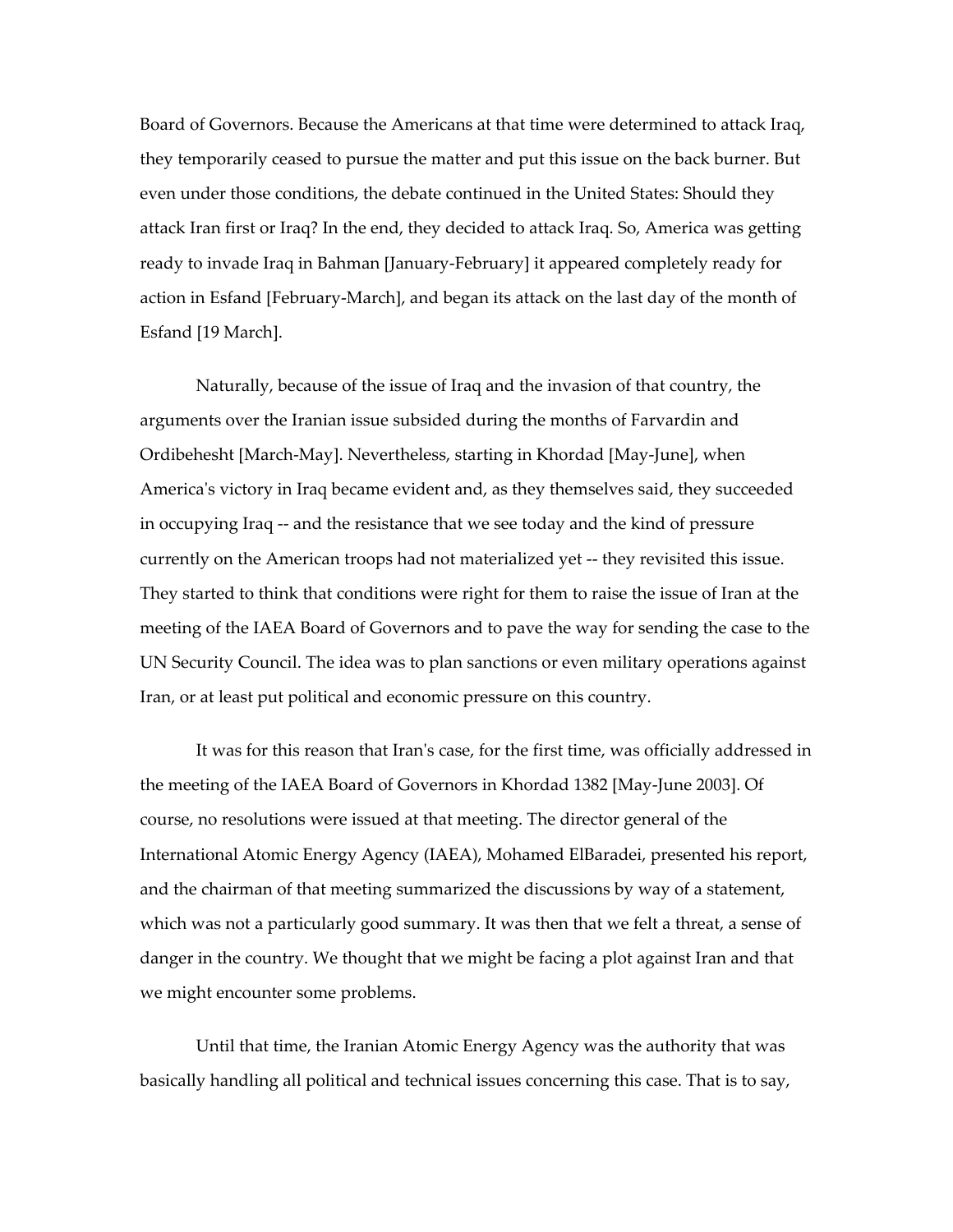the Iranian Atomic Energy Agency was the authority that, with presidentʹs approval, used to appoint the Islamic Republic of Iranʹs representative to Vienna to deal with the IAEA. Therefore, the Iranian Atomic Energy Agency handled both the political and technical aspects of the issue. Of course, the Foreign Ministry also provided support at different junctures. Nonetheless, it was felt that this issue must be addressed at a higher level. Therefore, the Supreme National Security Council came to discuss the issue for the first time to determine our course of action. We held several meetings until we got closer to the next meeting of the IAEA Board of Governors, which was in September (Shahrivar 1382). Strong differences emerged between the Iranian Atomic Energy Agency and the Foreign Ministry over how to handle this issue. The Iranian Atomic Energy Agency argued that Iranʹs nuclear case was not an important issue and that we could successfully solve the problem at the Board of Governors' meeting. The Foreign Ministry, on the other hand, issued a strong warning that this case might have a very difficult road ahead. These two bodies, in fact, held exactly opposite views.

In the meetings that we held in the Secretariat of the Supreme National Security Council, it was very clear that we were dealing with differences of opinion. It was at this point that we engaged in a public argument in the country about what to do regarding the Additional Protocol. If you remember, we had huge outcries in the country: should we accept the protocol or shouldn't we? Is accepting the protocol a necessity or an act of treason? The reason was that ElBaradei (the head of the IAEA) stated in his report, which was prepared for the September meeting and which was made public, declared that he would not be able to determine the truth of Iranʹs claims or carry out a verification, unless Iran accepted the Additional Protocol.

At the September [2003] meeting, the IAEA Board of Governors approved a strongly worded resolution against Iran based on consensus (without taking a vote). Of course, at that time, we were a member of the IAEA Board of Governors, too. The statement was prepared in such a way that it took us to the doorstep of the UN Security Council. It was very clear that this statement was a very carefully contemplated move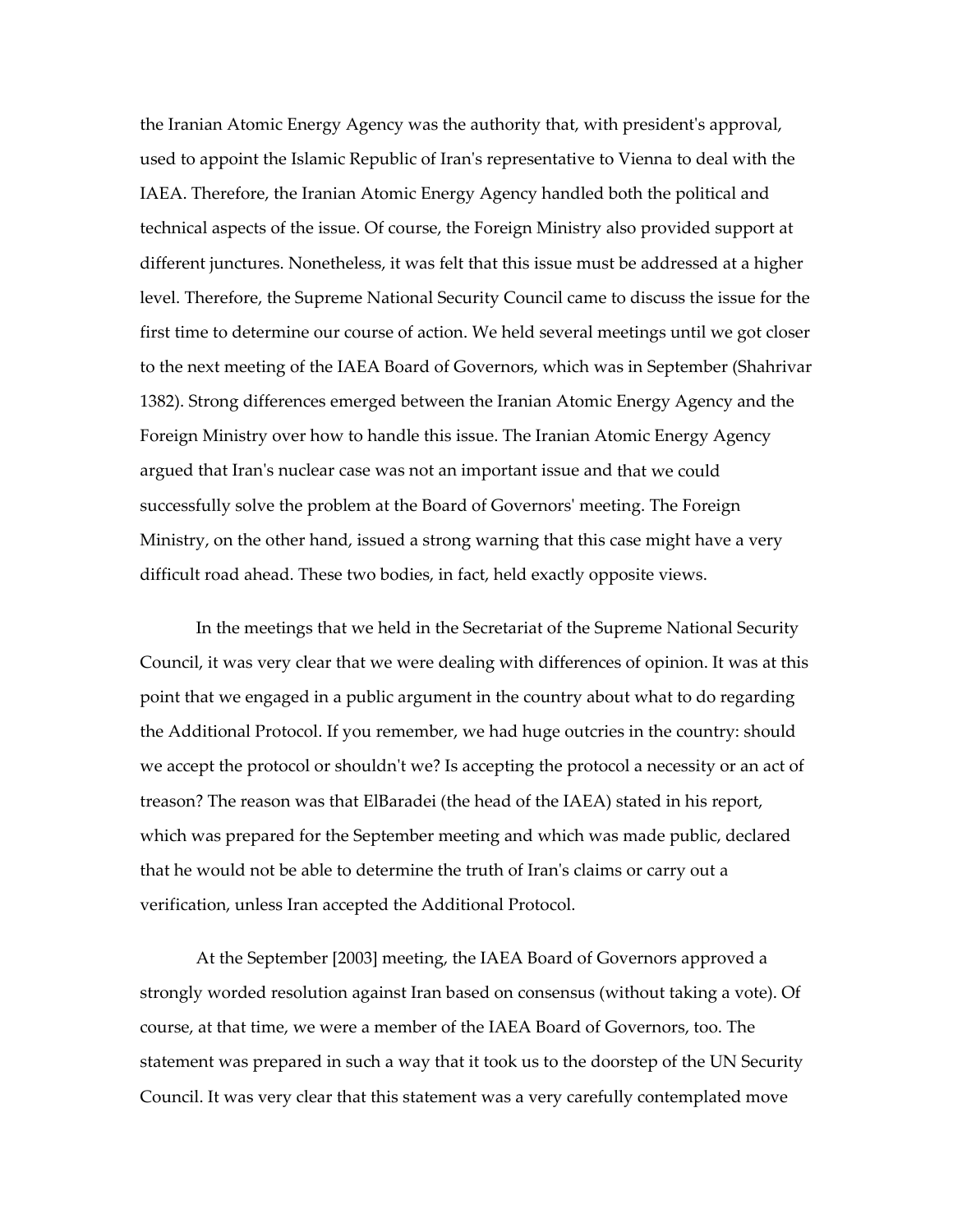that was planned behind closed doors to take us to the UN Security Council. It was under these conditions that a new discussion started in this country: What were we supposed to do under these circumstances?! One assumption was that we would end up going to the UN Security Council. Another argued that the problem could be solved somehow. At that juncture, when we reviewed the mater from a technical and legal point of view ‐‐ by then we had created a committee in the Secretariat of the Supreme National Security Council that included ministers whose ministries were involved in this matter, and we held lengthy discussions ‐‐ we concluded that even if we fully cooperate with the IAEA to address all the concerns raised in their resolution, we still would be sent to the UN Security Council come November (Azar 1382). Therefore, we had to find other solutions to cooperate with the IAEA and not to go to the UN Security Council. The issue was not to guarantee that we would never go to the UN Security Council. Instead, the issue was that, at that time, the United States was at the height of its pride and our country also was not yet ready to go to the UN Security Council, so the issue was for the case not to be referred to the UN Security Council. At the same time, we had not yet tried all the ways available to us. We had not tried to see if we could solve the problem through other means. Therefore, we held numerous meetings and reviewed the issue from different perspectives and at different levels.

At the present time, too, we discuss and make decisions about the nuclear issue at four different levels. One is the technical level, considering the technical aspects of the issue. This is headed by a Foreign Ministry executive, and all of the relevant departments participate in these discussions. Technical discussions also take place at a higher level, during the meetings of the Supreme National Security Council Secretariat. The third level is a ministerial committee that also meets in the Supreme National Security Council Secretariat. The fourth is at the level of the heads of the ruling system. All of the major fundamental decisions are made there.

In the meeting of the heads of the ruling system, the issue was raised that, according to the September resolution of the IAEA Board of Governors, we were to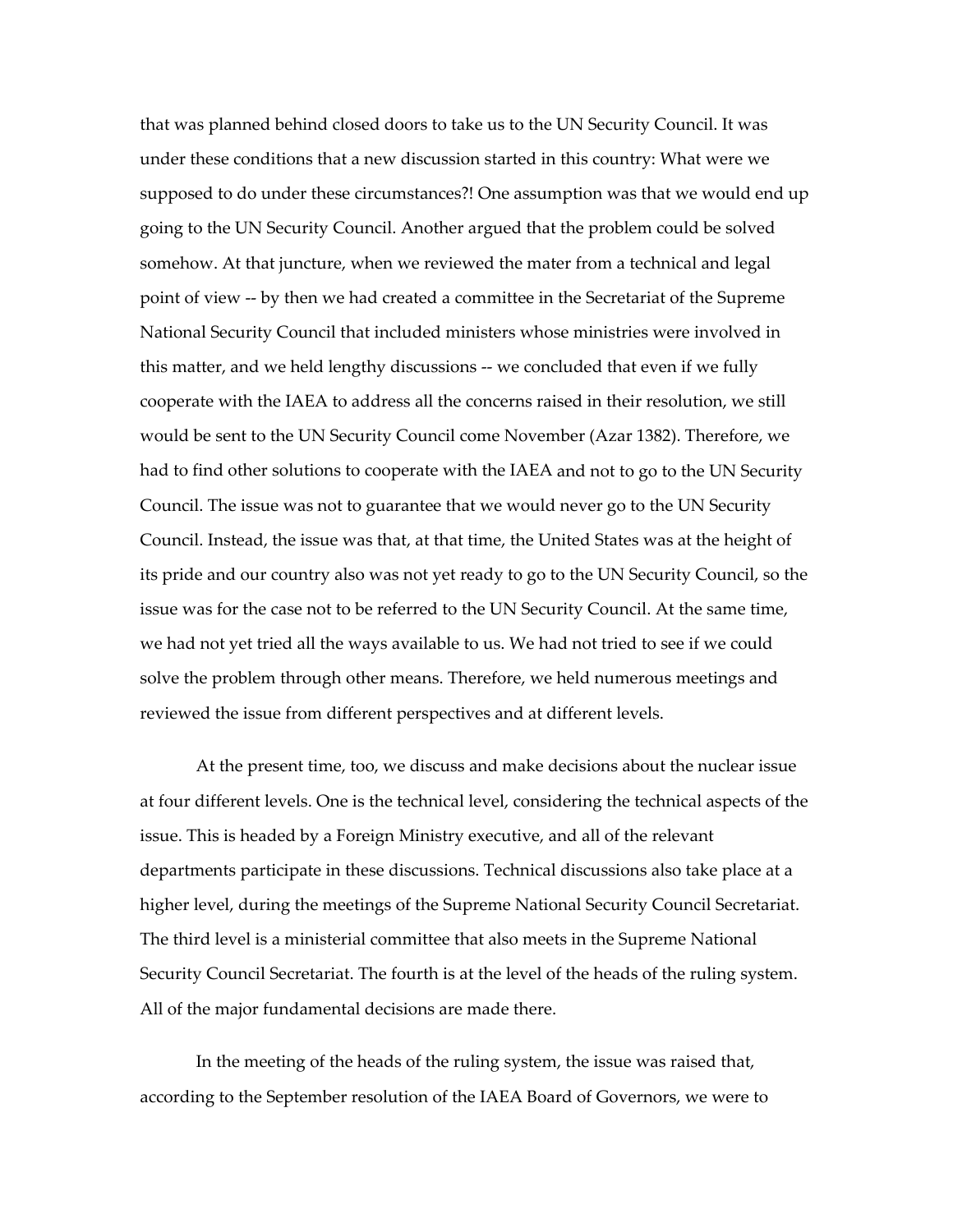present the IAEA with a complete report on our nuclear activities in previous years. The main discussion was this: Would presenting a complete picture of our past nuclear activities solve the problem? If we presented a complete picture, that picture itself could take us to the UN Security Council. If we did not present a complete picture, this would have been considered a violation of the resolution, and we would go to the UN Security Council on the grounds that we had violated the resolution. Therefore, no matter which option we chose, it was argued, our case would end up at the UN Security Council. Thus, we had a discussion at the lower, technical level: Should we start cooperating with the Europeans in this regard, and would such cooperation be effective? Some believed that cooperation with Europe would not have any effect on the situation, because Europe is not independent and the United States is determined to take us to the UN Security Council; so, they argued, Europe would not be able to do anything. There also were those who believed that cooperation with Europe could bear fruit. All these arguments were presented to the heads of the ruling system at their meeting.

You should also keep in mind that the three European countries sent a letter to the Iranian Government in the summer of 1382 and proposed a plan to deal with Iranʹs nuclear case. Of course, they raised different issues in that letter. One was that Iran should abandon its fuel cycle program. The Russian Government sent a similar letter to the Iranian Government . They also said Iran should abandon its fuel cycle program. So the issue was now this: Should we invite the three European ministers to visit Tehran? Those who opposed inviting the ministers to visit Tehran did so essentially from two different perspectives. Some argued that discussions with Europe would be fruitless, that the Europeans would not be able to do anything in front of the United States, even if they wanted to do something. There were others who believed that the Europeans, if we invited them to come to Iran, would not accept our invitation. Their reason was that three important European ministers had never joined together before to visit a non‐ European country on any mission and that such a thing was practically impossible. Our Foreign Ministry also believed that, even from a ceremonial point of view, this could not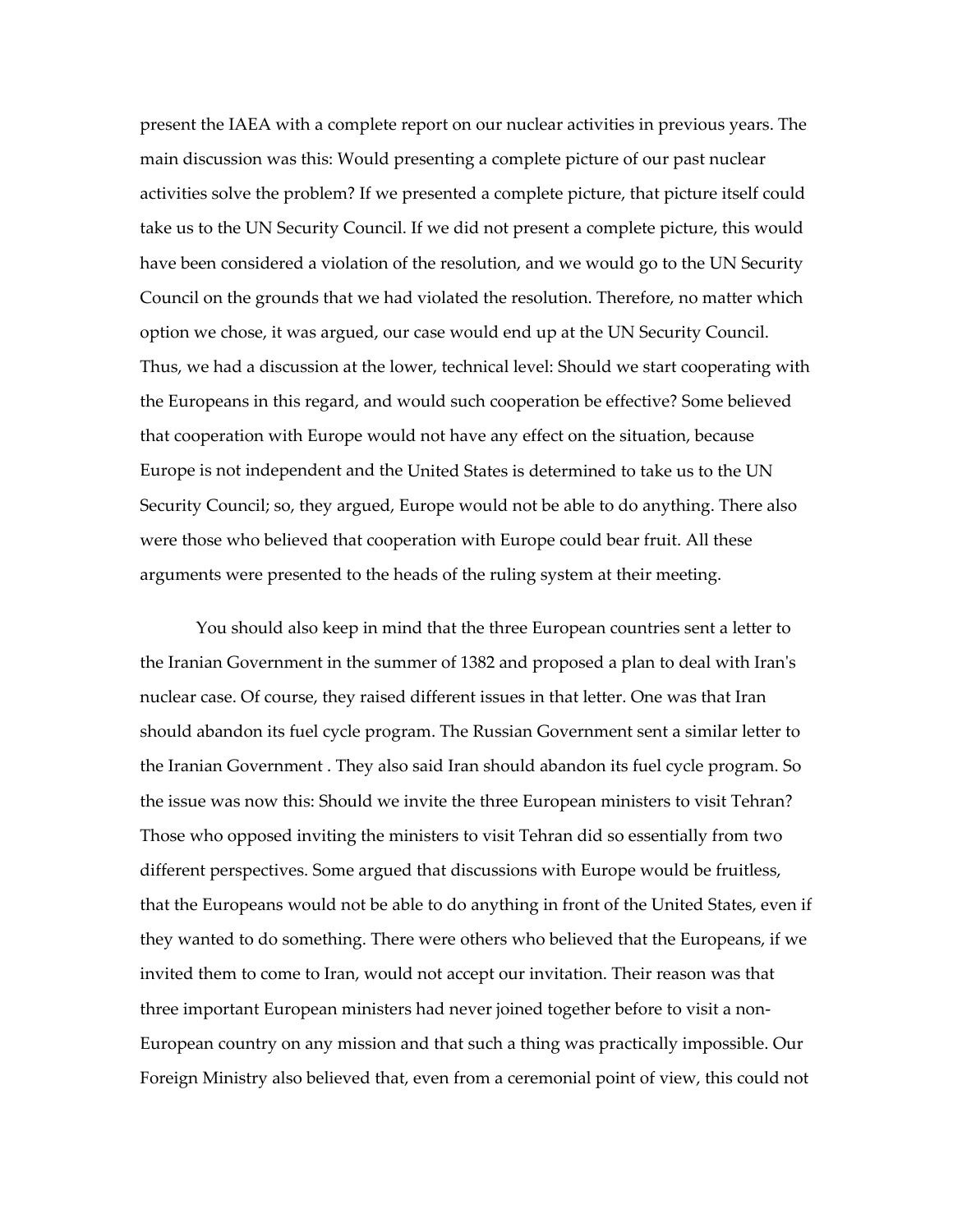be done. That is to say, even if we invited the three ministers to visit Tehran, they would not come. Nevertheless, it was decided during that meeting that we should invite those ministers to visit Tehran. If they declined, we would hold the meeting in one of the European countries. This discussion coincided with another discussion about the need for one person to take charge of the nuclear case and have all departments operate under his supervision. All of the participants in the meeting of the heads of the ruling system decided that I should take charge of this case.

It was at that time that we invited the three [European foreign] ministers [to visit Tehran]. The objective was to find a way to present a complete picture of our past nuclear activities, without being sent to the UN Security Council. If we did not make our past activities public, the IAEA would clearly take that as a sign of noncooperation. Most of the activities that we had not reported to the IAEA had already been reported to the IAEA by other countries that had worked with us and that were party to those activities, such as China. We had certain projects with China in the past that, according to the regulations, we had to report to the IAEA and had not done so. The Chinese, on the other hand, told us that they had reported all of those activities to the IAEA. In addition, we had purchased some equipment from the Russians, and they too, had reported all of it to the IAEA. It also became evident that the IAEA knew about some secret tests we had conducted a number of years earlier. For instance, we had conducted a test in Tehran. The person in charge of that project was a university professor. One of his students that year had written a dissertation, and several copies were made of that dissertation. The IAEA had accidentally taken possession of a copy of that dissertation, and we did not know anything know about it. It was only sometime later that the IAEA produced a copy of that dissertation and said: You have conducted that test. Or, for example, in another case that we thought nobody knew anything about, one of the scholars who participated in that project wrote a scientific paper about it and had it published in an international journal. The IAEA had a copy of that paper. Therefore, the IAEA was fully informed about most of the cases we thought were unknown to them.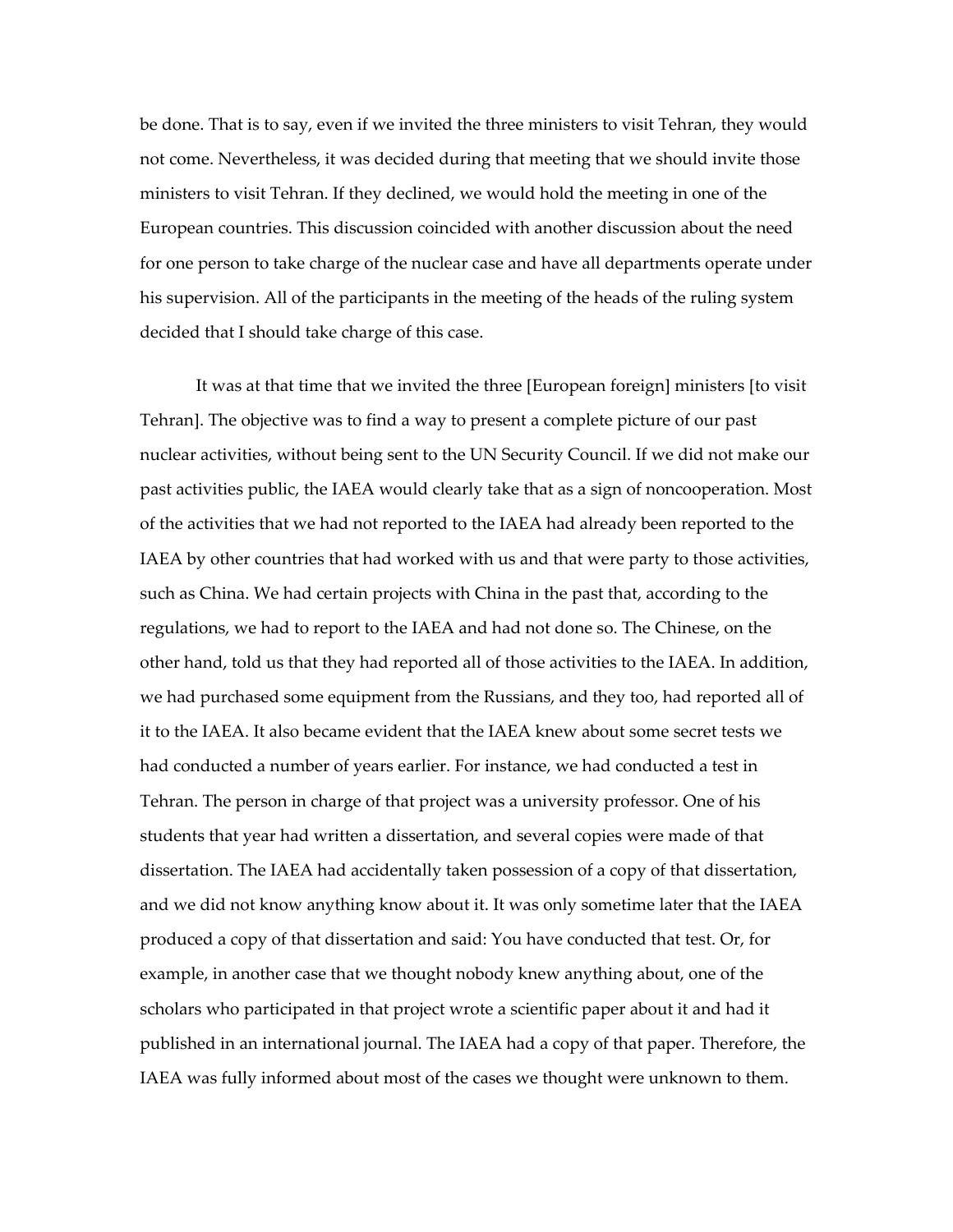Moreover, in one instance -- a test that we carried out 10 or 12 years ago -- as we prepared to submit the report on our past activities to the IAEA, one of the IAEA officials told our people that we should be sure to include that test in our report! In fact, he wanted to tell us that they knew all about it!

My basic discussion with the three European ministers was that if we presented a full picture of our nuclear program, according to the regulations, what would the Americans do, given that the Americans insist on taking us to the UN Security Council? If they were going to promise to resist the American pressure, we thought, we would cooperate. But if they were not going to resist, then we would choose a different path.

When we invited the three ministers, they all declared themselves ready to come to Iran, but they said that first the directors general of their respective foreign ministries must come to Iran on an unofficial visit to conduct technical negotiations to see if there was a way for us to move ahead or not. The directors general from the three European countries came to Tehran and talked with the experts from the Foreign Ministry and myself. In the end, the three foreign ministers decided to visit Tehran. Of course, until the last minute before the actual visit took place, we had not agreed on the final text of the accord. But they came to Tehran anyway. The working groups had first discussed the important issues but had failed to solve the problems. Therefore, inevitably, the issues were raised in the discussions between the three ministers and me. That meeting was very long. It started in the morning and lasted until about 1500, when we finally reached an agreement.

At that meeting, the Europeans promised us that if we presented a complete picture of the countryʹs nuclear activities to the IAEA, as the resolution called for, they would resist the American pressure to take us to the UN Security Council and would not allow that to happen. Of course, we might have been operating under unique conditions. The Americans were at the height of their pride and victory in Iraq, and the Europeans did not want to see that case go to the UN Security Council and cause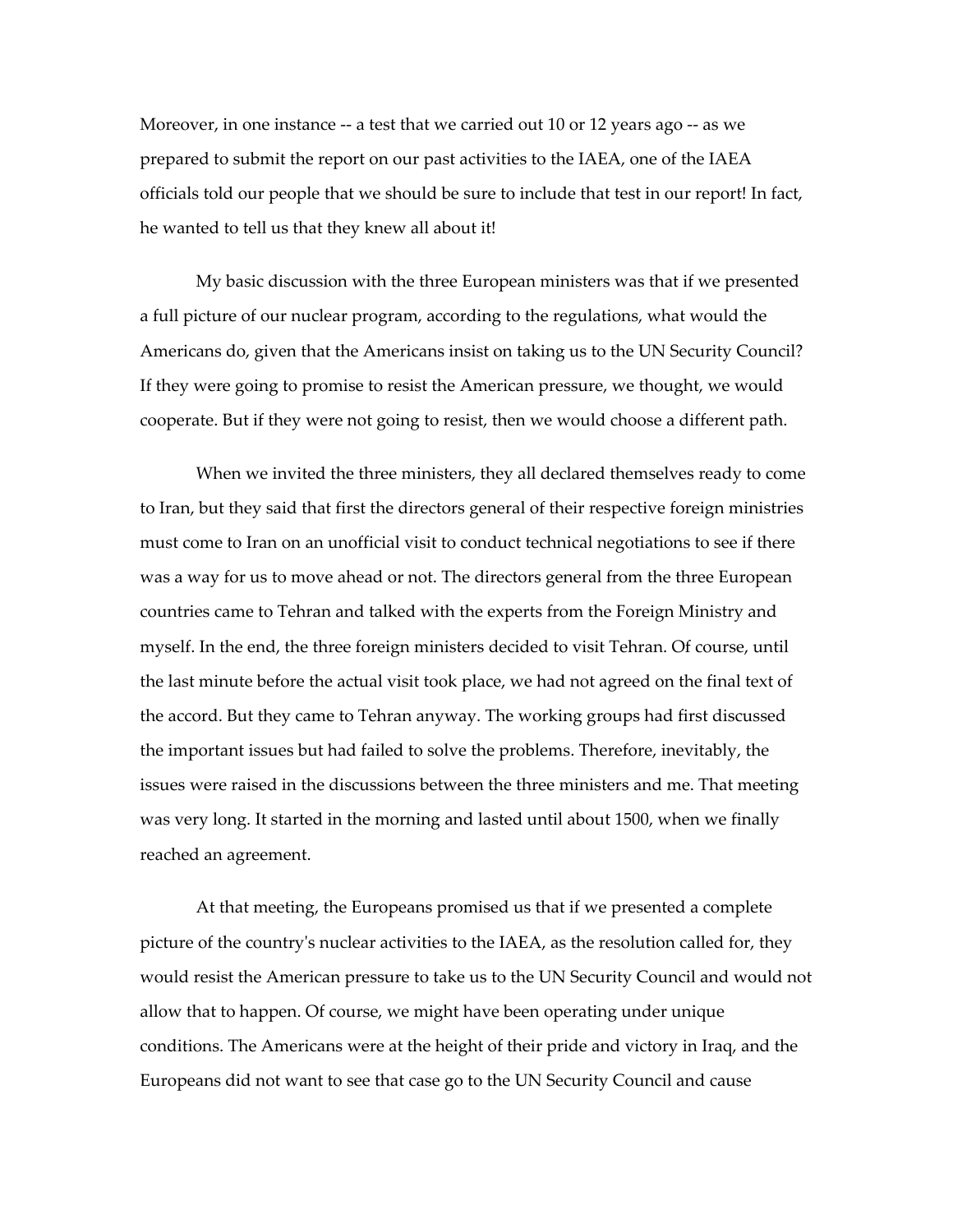another crisis in the region. There, they promised us that they would resist and would not allow that case to go to the UN Security Council. As a result, we presented the IAEA with a complete picture of our nuclear activities and also announced that we would sign the Additional Protocol. Of course, all the agreements that we made with the Europeans were agreements that the system had embraced beforehand. That is to say, even if we did not reach an agreement with the Europeans, we still would have unilaterally declared that we would sign the Additional Protocol. We would present the IAEA with a complete picture of our nuclear activities, and we would declare that we would suspend parts of our fuel cycle program. That is to say, decisions had been made beforehand that we would unilaterally take those steps even in the absence of an agreement with the three [European] countries. Nevertheless, we made a deal. The deal was for us to take those steps in exchange for some commitments by the Europeans.

The most important promise that they made to us was that they would stand firm against attempts to take this case to the UN Security Council and work to solve the problem within the framework of the IAEA. The Europeans upheld that commitment at the November meeting [of the IAEA Board of Governors]. Even though the Americans, backed by Australia, South Korea, and Japan, insisted on sending the case to the UN Security Council, the three European countries stood firm and did not allow the American proposal to go forward. This was a noteworthy development. The Russians even told us that this was an interesting scene in political history that we were witnessing, the United Kingdom going against the United States. We had not seen anything like that before, and it was beautiful to see. We put the November meeting behind us, but later we had some problems with our confidence-building measures with the Europeans.

I should add here that at that juncture, we did not know anything about the behind-the-scenes American and UK negotiations with Libya. We also did not know that Libya had purchased equipment from the same middleman we had used to purchase some equipment. We had mentioned that middleman and the list of equipment we had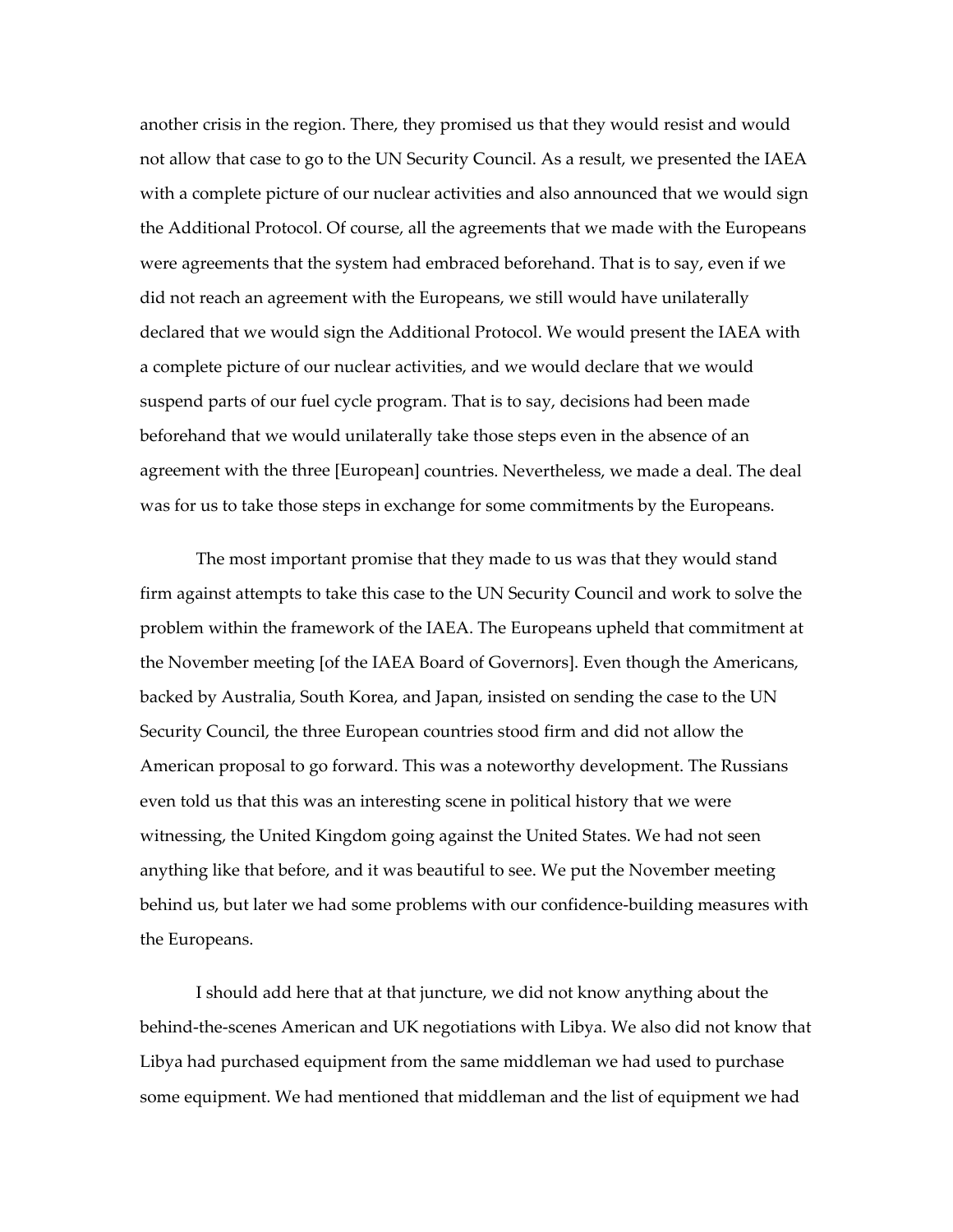purchased from him in a separate and private document that we had submitted to ElBaradei as an attachment to the complete dossier of Iranʹs nuclear activities that we had prepared for and submitted to the IAEA. The information about that middleman and the places where the transactions had taken place ‐‐ the things that the IAEA told us about ‐‐ was the same information that the Libyans had given to the British and the Americans. The Libyans told everything, from A to Z, to the British and the Americans. They gave everything, all the equipment that they had purchased from that dealer and others, to the Americans and did everything that the Americans and the British asked them to do. With regard to Middle East peace, Israel, cutting ties with the Palestinians, and stopping their financial support of the Palestinian groups, and so forth, they did what the Americans and the British wanted. In fact, whatever they wanted, they took from Libya. Therefore, when they talk about the Libyan model, it is not that they only want to collect the centrifuges, put them on a boat, and ship them to Washington. Instead, the Libyan model means a move toward recognizing Israel, cutting ties with all the liberation movements in the world, and everything else that Al‐Qadhafi promised; this is the "Libyan model." You now see that Libya has completely embraced the Middle East peace process. It supports the Middle East peace process to the point of cutting all ties with the Palestinian combatants and ceasing all aid. In fact, it has made a 180‐degree turn.

In any case, through the information they received from Libya, they found out that there might have been things that we had obtained from that middleman/dealer that we had not reported. We had mentioned all of the equipments that purchased from that dealer, except one case that had to do with P2 [centrifuge]. We had not mentioned anything about that, and because they had found that dealer through Libya, they had sufficient information about all transactions. They asked us if we had purchased plans for a P2 [centrifuge]. It became evident to us that they knew about that transaction. Of course, we did intend to disclose that transaction in future communications, but in any case, they saw that as a violation.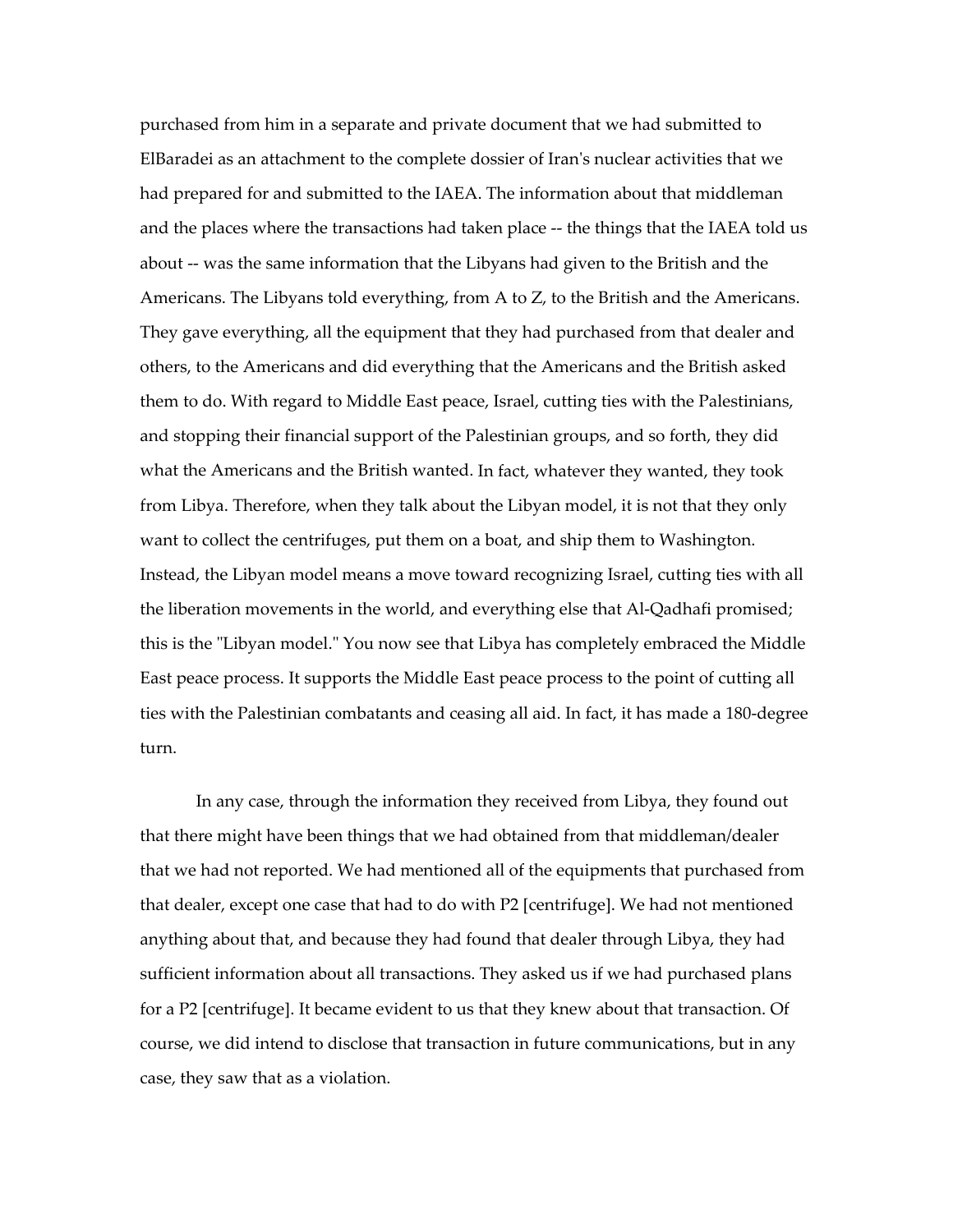Question by a member of the Supreme Cultural Revolution Council (SCRC): [Unidentified SCRC member] Dr Rohani, what is a P2?

[Rohani] A P2 is a more advanced centrifuge; it is more advanced than a P1.

Question by a member of the Supreme Cultural Revolution Council (SCRC):

[Unidentified SCRC member] What is a centrifuge?

[Rohani] A centrifuge is a piece of equipment; UF6 gas is fed into a centrifuge and is enriched.

Question by a member of the Supreme Cultural Revolution Council (SCRC):

[Unidentified SCRC member] What is UF6 gas?

[Rohani] UF6 gas is the hexafluoride gas, which is the primary material for enrichment using a centrifuge. It is, in fact, what the centrifuge feeds on.

Question by a member of the Supreme Cultural Revolution Council (SCRC):

[Unidentified SCRC member] What is enrichment?

[Rohani] Natural uranium (also UF6 that comes in the form of gas) comprises the isotopes U238, U234, and U235. Isotope U235 comprise less than 1 percent. Isotope U238 accounts for more than 99 percent, and isotopes U234 and U235 combined are less than 1 percent (.7 percent). Through the enrichment process, we increase the U235 concentration to 3.5 percent. Separation takes place in a centrifuge through high‐speed spinning, 60,000 rotations per minute; about 1,000 rotations per second. Because of its high-speed rotation, it cannot stay stationary. It stays afloat through a magnet on top and rotates in oil with the aid of a needle at the bottom [sic]. Altogether, it has a complex technical structure based on advanced technology. Of course, the P1 belongs to a generation that was used in the 1960s in the world. After that, the newer P1 and P2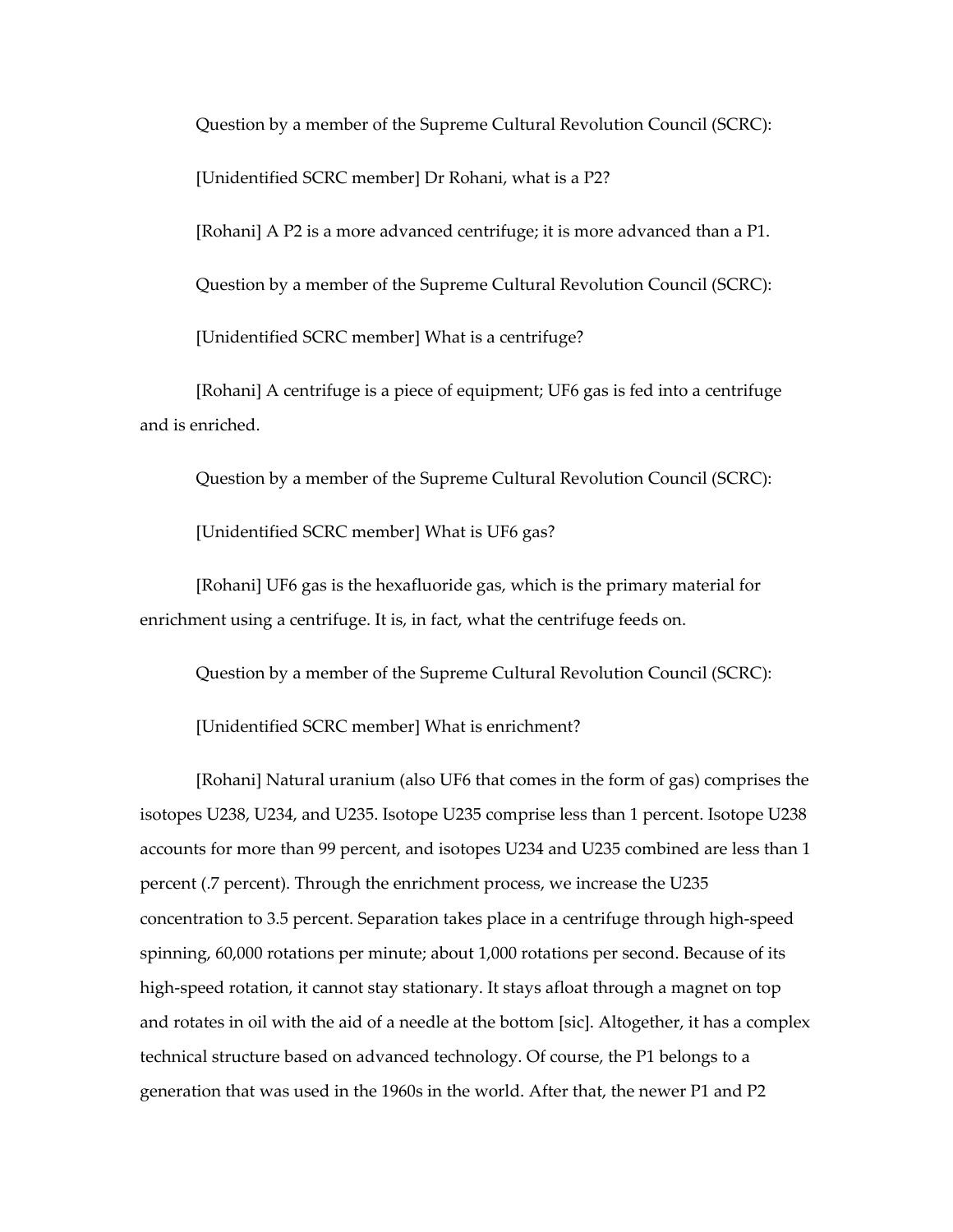generations came in use. What we have in our possession is the P1 model. As for the P2, we are doing some research; we are doing things at the research level.

In any case, the P2 issue undermined the confidence‐building process that we were engaged in with the Europeans; it was a serious blow to that process. From the very beginning, the Americans were telling the Europeans: The Iranians are lying, the Iranians have not told you everything, and the Iranians have only revealed part of their program. The Europeans in turn were saying: We trust them. The discovery of the P2 affair angered the Europeans. They came to doubt us: Had we received other equipment, besides the plan for the P2, that we had not informed them about? For instance, they were asking us if we also had received plans for making the bomb. They were asking us because Libya had bought the plan for making the bomb. They were saying: Libya has purchased the plans for the bomb from the same dealer that you dealt with, so how is it that you bought a P2 and P1, but not the plans for making the bomb?! Of course, this dealer is now in prison in Malaysia.

All in all, because of the problems that the Libyan affair created for us, our situation became more difficult. Nevertheless, in spite of all these problems, we managed to reach a good agreement with the Europeans in the subsequent stages. The agreement was that we would somewhat expand the scope of our suspension. In return, they would remove our case from the IAEA agenda. We reached that agreement in Brussels in February 2004. After the experts agreed on the details of the accord and the three [European] ministers signed the agreement and sent it to us, the Americans put a great pressure on the Europeans and ultimately forced them to retreat from their commitments. We first heard about this great American pressure from political channels. Later, the issue became public and appeared in the European press. According to these press reports, Bush called Blair to criticize the three European countries for signing that agreement with Iran.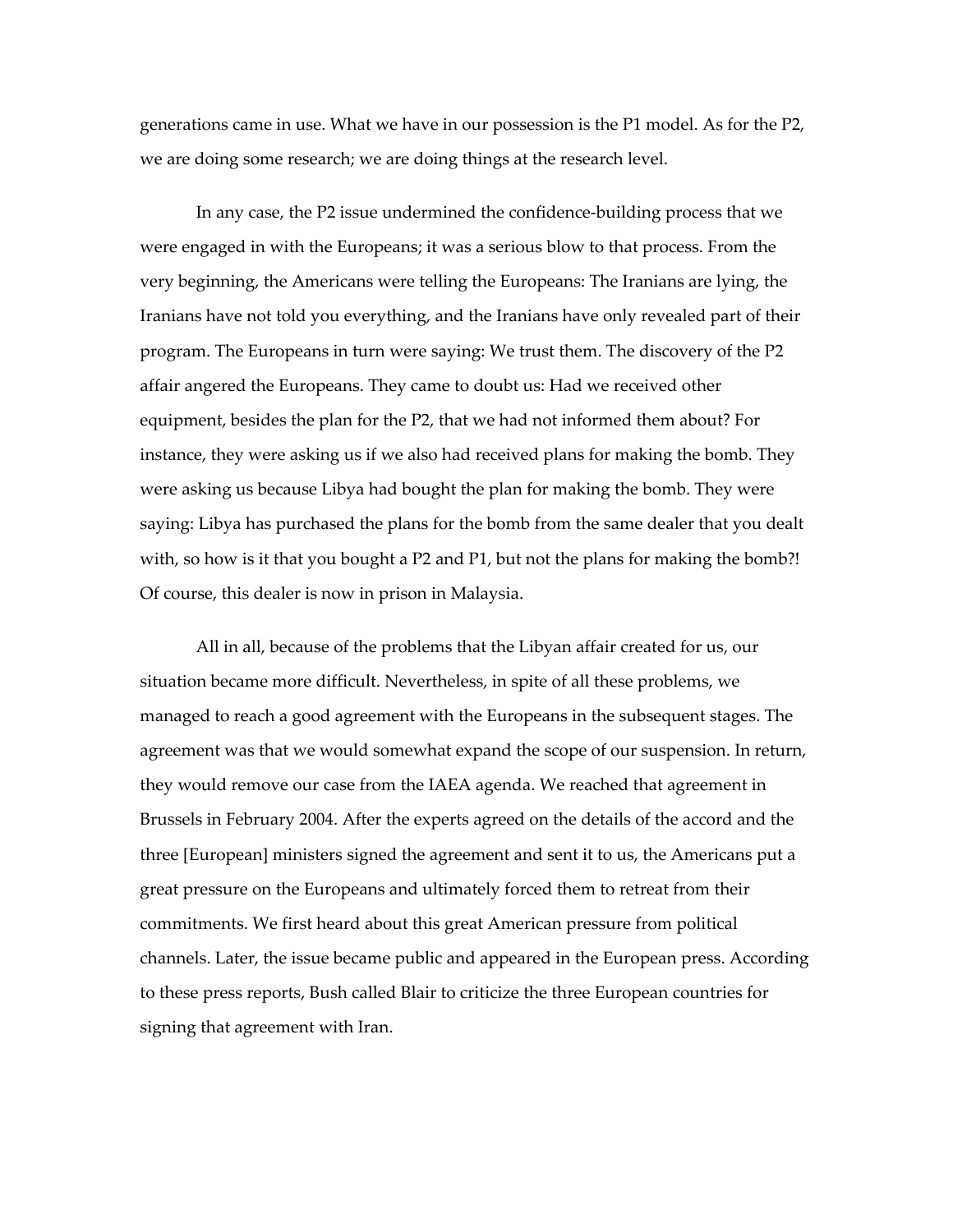We suspended enrichment activities to the limits required by the resolution, but not more than that. They also had committed themselves to removing Iran's case from the IAEA agenda at the June meeting of the IAEA Board of Governors. In any case, because of the opposition by the United States, the outcry by other parties, and the start of the activities in Esfahan, this did not come to pass. As a result, we ended our suspension and resumed our part‐making and assembling activities. The resumption of these activities created a tense political atmosphere against us.

Another development was that the Europeans gradually reached the conclusion that we had not accepted suspension in the areas where we had technical problems. We only agreed to suspend activities in those areas where we did not have technical problems. This is what they are saying now in their negotiations. We completed the Esfahan project, which is the UCF where yellowcake is converted into UF4 and UF6 during suspension. While we were talking with the Europeans in Tehran, we were installing equipment in parts of the facility in Esfahan, but we still had a long way to go to complete the project. In fact, by creating a calm environment, we were able to complete the work in Esfahan. Today, we can convert yellowcake into UF4 and UF6, and this is a very important matter.

In fact, UF6 is what the centrifuges feed on; it is the feed material for centrifuges. Therefore, it was important for us to conclude that process.

During this past year, we have made relatively good progress from a legal standpoint in this case. All of the differences that existed between the IAEA and us are solved, for the most part. The things they were accusing us of doing secretly -- one was the issue of conversion, that, for instance, we had converted yellowcake into UF4 or UF4 into UF6. We have now concluded this issue of conversion and have finally solved this problem with the IAEA. The issue of lasers also was an important discussion concerning equipment that we had purchased from Russia and China and had not reported to the IAEA (although from the standpoint of regulations, it was not mandatory for us to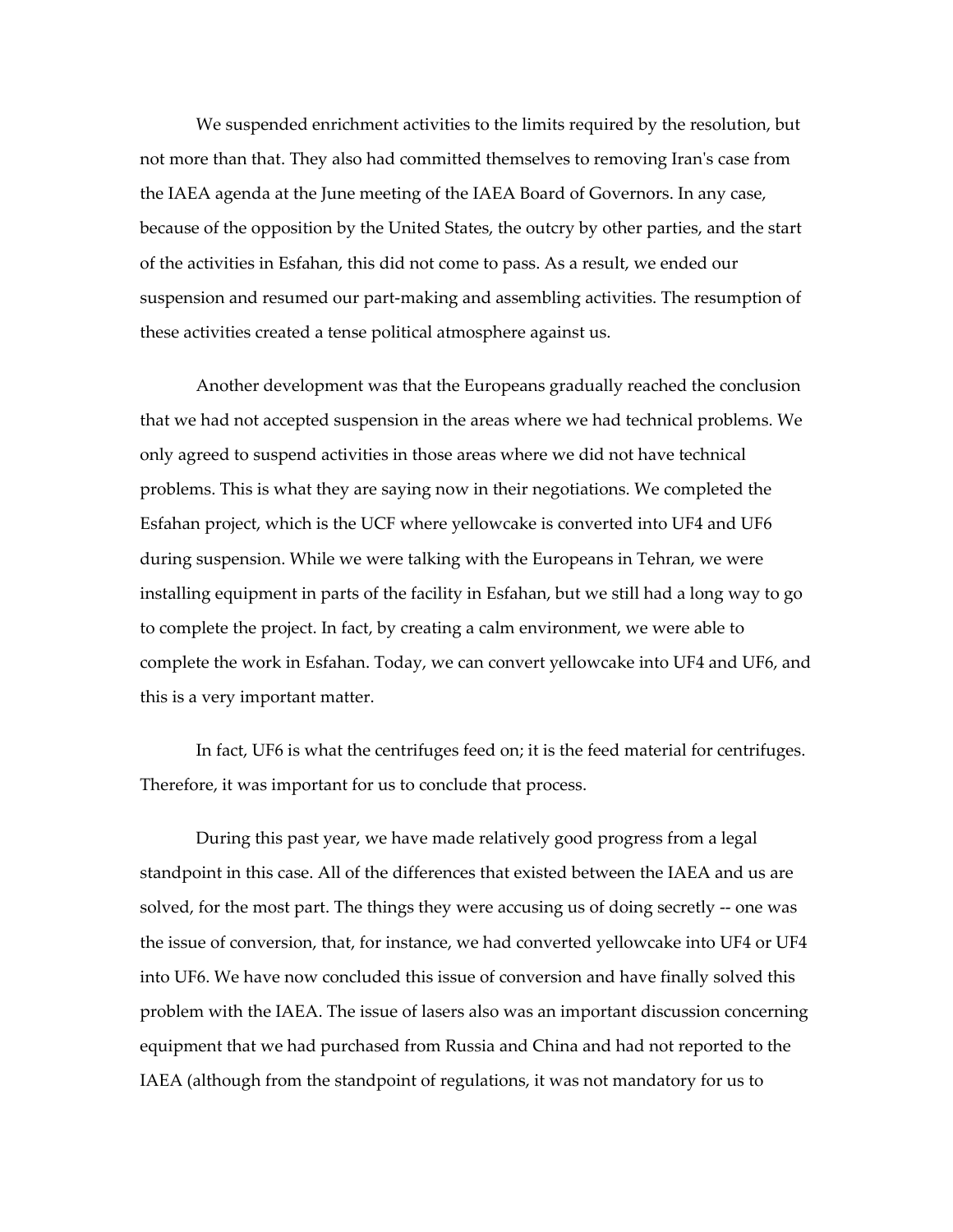report them to the IAEA). Anyway, we have managed to solve this issue with the IAEA, as well.

Nevertheless, a few more issues remain, some of which we did not know anything about even when we were talking with the three [European foreign] ministers in Tehran. One is the high degree of contamination in our country. We did not know that we have signs of having a high degree of contamination in this country. By contamination, I mean we have traces of uranium that has been enriched more than 50% in our facilities. Having uranium that has been enriched more than 20% means a country is trying to build weapons. One does not have to enrich uranium more than 20% to use as fuel at a nuclear power plant, so enrichment of less than 20 percent is justifiable. But when enrichment reaches 25, 50, or 60%, it means the objective of enrichment is to build nuclear weapons. When the [IAEA] inspectors inspected our facilities, they found traces of highly enriched uranium. They have special handkerchiefs [as published] that they rub over suspect areas and then take to the lab and examine. Test results show what activities have taken place in that location. The test even shows when the activities were carried out. When they took samples in the summer of 1382 and tested those samples, they said they found contamination, traces of 70% and 80% enriched uranium. This caused a new uproar. We were taken aback, too, because we did not know what caused this contamination. The only thing we were sure of was that we were not responsible for it. Some people in Iran even argued that the IAEA inspectors, influenced by the United States, brought contaminated handkerchiefs to Iran and presented them as evidence of contamination here. It later became clear that some of the centrifuges that we had purchased from the dealer were used. These centrifuges had been used by a third country to enrich uranium, and, naturally, pieces had been contaminated.

Question by a member of the Supreme Cultural Revolution Council (SCRC):

[Unidentified SCRC member] Has the IAEA accepted that we were not responsible for that contamination?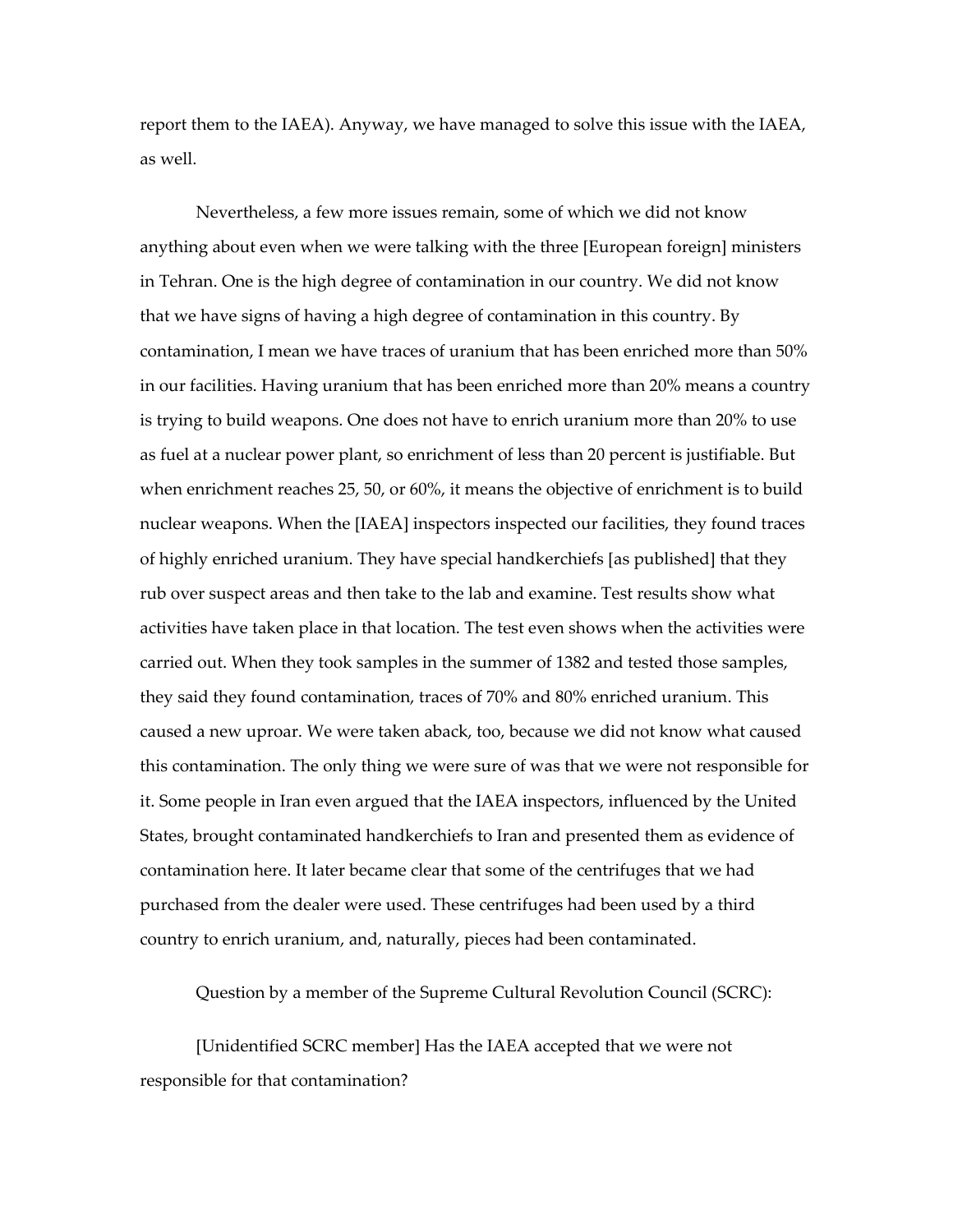[Rohani] One of the problems that we currently have with the IAEA concerns this very issue, the issue of contamination. We still have not been able to solve this problem completely to the satisfaction of the IAEA. That is to say, the IAEA is still not sure whether the contamination only involves the pieces that we purchased abroad. They also have other doubts. They say that after the collapse of the former Soviet Union, we may have purchased some enriched uranium from them and brought that enriched uranium to Iran. When they discover contamination, the tests they carry out show which country the uranium came from. According to the IAEA, the material responsible for the contamination they found in Iran came from the former Soviet Union. They think that we purchased this equipment from a third country, Pakistan. Of course, we have not named any specific countries, because we purchased the equipment through a middleman/dealer. The Pakistanis say they have never imported any material from the former Soviet Union. With regard to the 36% enriched uranium they found traces of in Iran, they say that it is because of the reprocessing of the uranium used at the power plant. Of course, we have gotten close to finally solving this issue with the IAEA. The IAEA now intends to go to the Pakistani enrichment facilities and take samples there or to take some Pakistani equipment to Vienna for testing. This has led to a problem between the IAEA and Pakistan over this issue.

Another issue is the P2 issue, which we had not disclosed to the IAEA. This issue is not over yet. They want to know how and when we purchased the plans for the P2, what else we have bought, and where the operational facilities were. We told them that P2-related operations were conducted at a small private sector facility, which was the only active site. They still have not accepted this argument. They say: You paid so much money for these designs, only to give them to a private individual to work on in his small, privately owned workshop?! So, they tell us: You carry out your main activities at another site. In any case, we have some remaining differences in this area. It should become clear to them that the truth of the matter is exactly what we have said.

Question by a member of the Supreme Cultural Revolution Council (SCRC):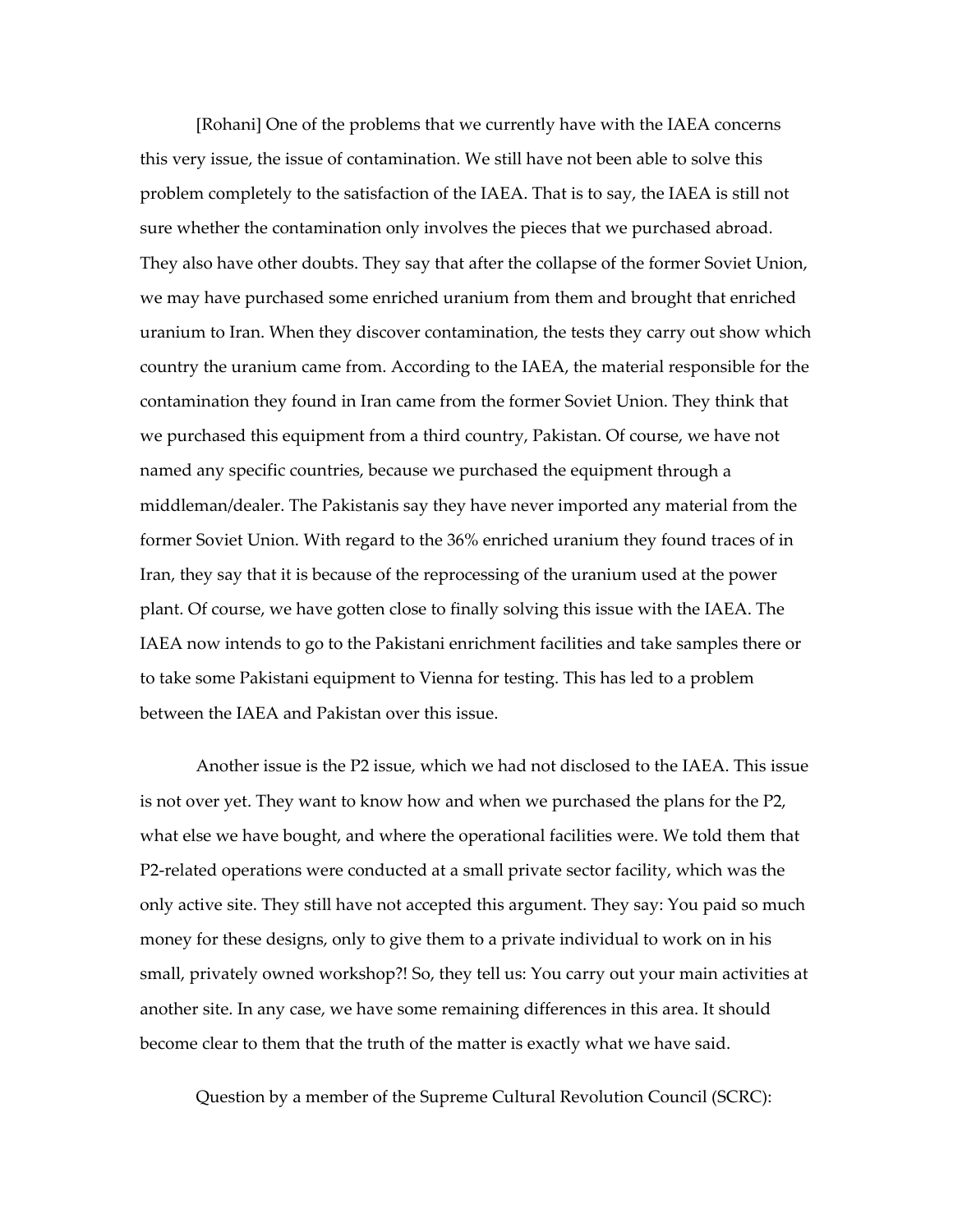[Unidentified SCRC member] Do you mean to say that we have lied about this?

[Rohani] No, we have not lied. In all cases, we have told them the truth. But in some cases, we may not have disclosed information in a timely manner.

At any rate, the legal matters in most cases have been settled. A few cases remain, but in those cases, too, we have gotten closer to a final solution. We hope ElBaradei will state in his upcoming report that Iran has taken all the necessary steps regarding the contamination issue and that it is the third country that should cooperate with the IAEA. As for the P2, we hope he will say that most of the problems have been resolved. In any case, our situation, from a legal standpoint, is good. A year is not a very long time. Usually when a country faces problems such as these in an international organization, it takes several years for the problems to be adequately addressed. We have made relatively good progress. That is, the IAEA, the Foreign Ministry, and all the officials involved in the case have done a truly good job. We have made good progress in this area.

As far as technology is concerned, we are in better shape than we were last year. Last year, we were at the beginning of this project. For instance, we did not even have the primary material needed to enrich uranium, if we intended to do so. We had purchased a small quantity of primary material (UF6) from abroad, which would have been enough for a few months. But today the Esfahan facility has become operational, and we have made good progress in this area from a technical point of view. We are also in a good situation as far as building parts and assembly is concerned. That is to say, we have produced many parts during the last year. Of course, these activities are no longer secret and take place under IAEA supervision. The IAEA knows how many parts we have produced, what we have assembled, and how many centrifuges we have readied.

With regard to the number of centrifuges, our situation is relatively good. When we wanted to negotiate with the Europeans last year, we had something like 150 centrifuges, but today we have about 500 centrifuges that are ready and operational. We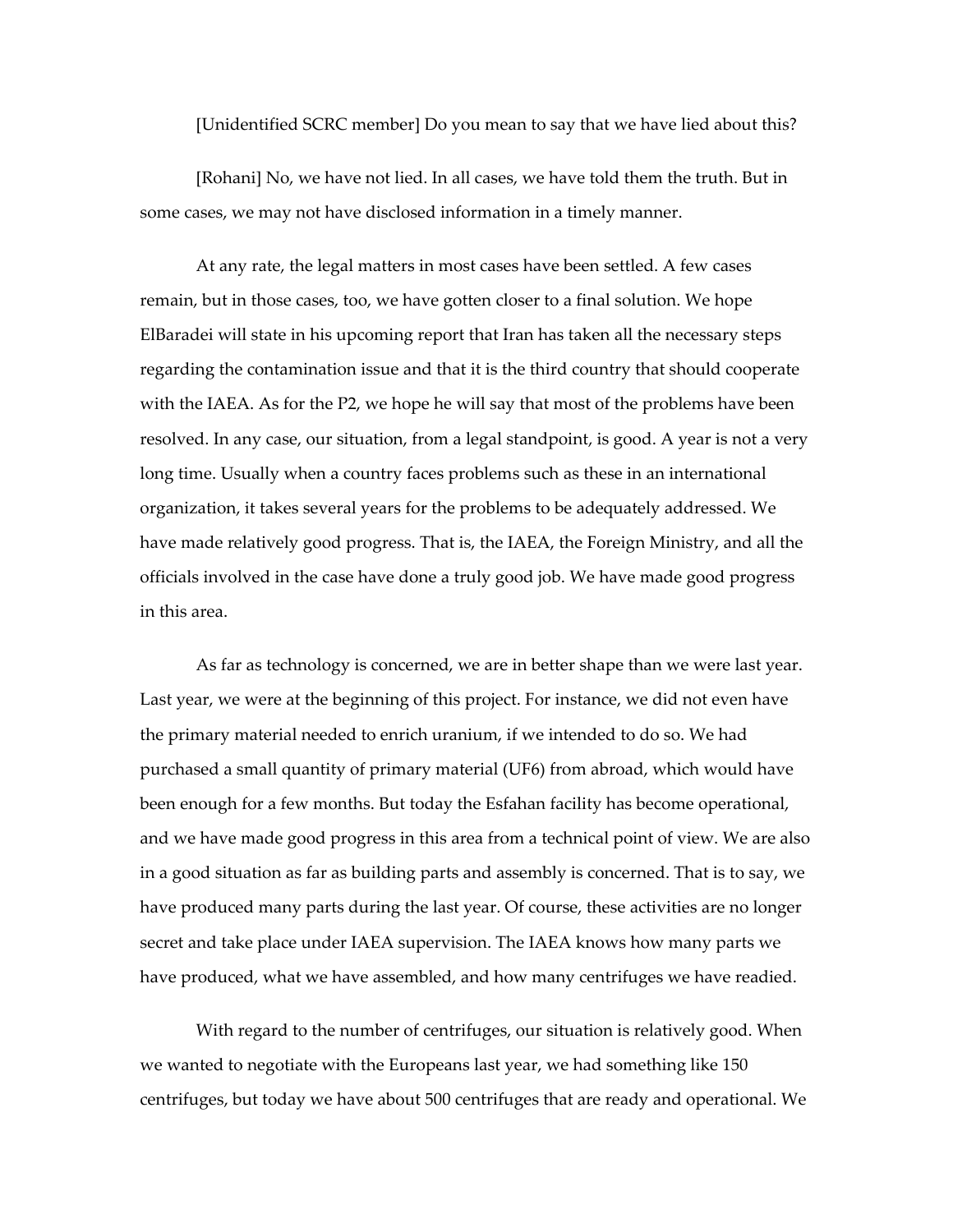could increase that number to 1,000. We would not have any problems, should we decide to do so. We have made good progress in this area.

Now we have reached a very sensitive point again. We are at a sensitive juncture. It is sensitive because the Americans are telling the Europeans that the Europeans have been deceived. They say we deceived them Europeans because Iran has solved all its technical problems over the past year. They argue that if they had stopped Iranʹs activities last year, Iran would not have produced and assembled so many pieces and would not have this many centrifuges today. They say that last year the Iranians did not have primary material (UF6), while today they produce this material at Esfahan. Therefore, they say Iran took advantage of that opportunity, that year, to reach production. In fact, they say that Iran has been able to push its program forward in a relatively satisfactory manner and that the Europeans have come up short.

Therefore, we have reached the point where everybody knows that, if we decide to end the suspension, we will be able to have 3.5% enriched uranium within a few months time. Now, the pressure has increased on us. They are pressuring Iran to broaden the scope of its suspension, and they included that demand in the recent September resolution. They also forced the IAEA to produce a comprehensive two-year report and present it to the November meeting of the IAEA Board of Governors. The IAEA reports are quarterly. If they report on Iranʹs activities during the last 3 months, it would be a very positive report. There would be nothing negative in it. But when they say that the report should cover Iran's nuclear activities during the last two years, all of the negative things and the problems of the last year will be reiterated. Therefore, the upcoming IAEA report to the IAEA Board of Governors will reiterate all of the previous violations, what Iran has done wrong in the past, how many false statements it has made, and what it has tried to hide. The upcoming report will include all of these things.

The reason behind this is that the Americans are determined to refer this case to the UN Security Council. This is why they have increased their pressure on the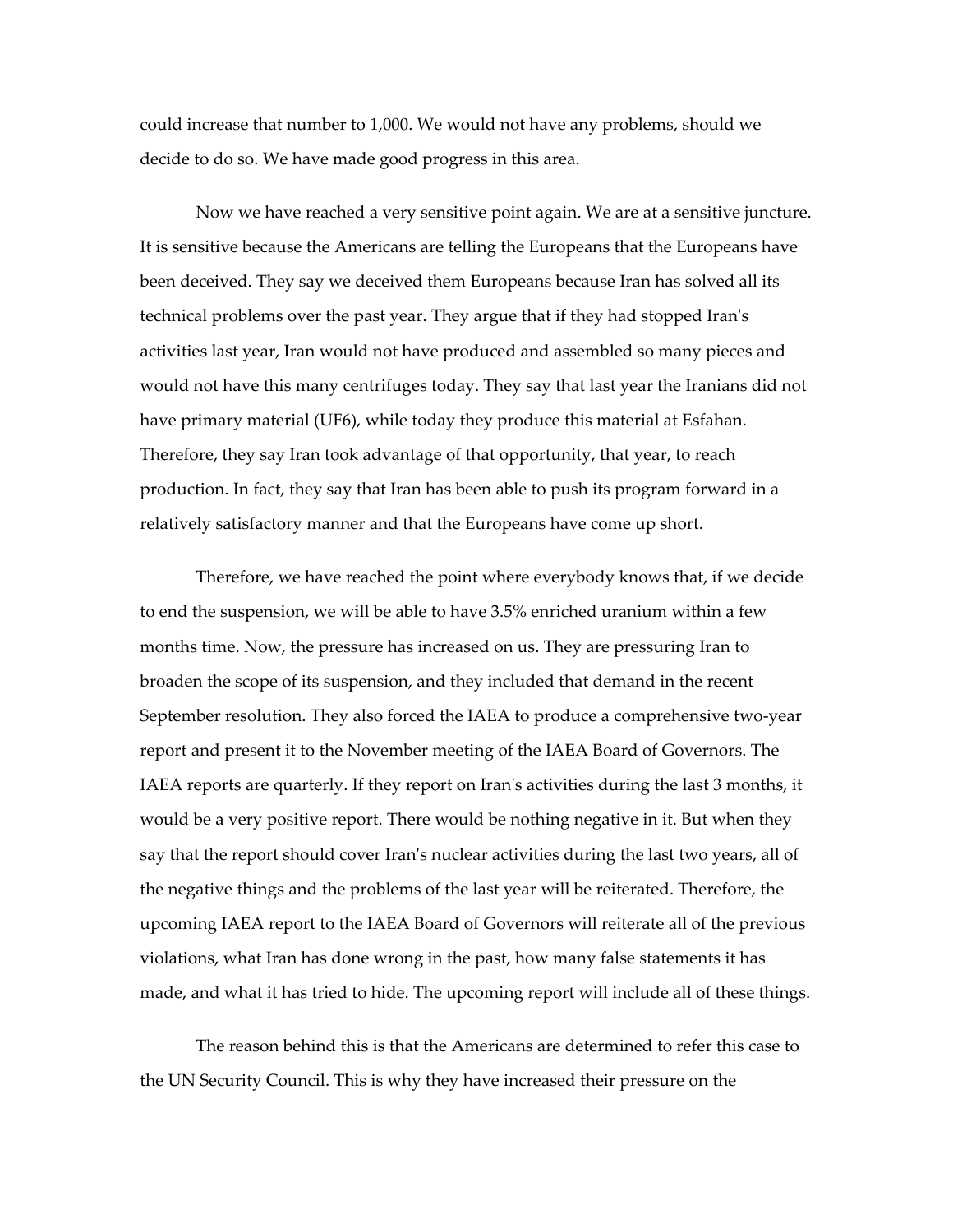Europeans. Furthermore, Europe today is a little different from the Europe of last year. Europe [referring to the European Union] consisted of 15 countries last year. The situation was a little better then. There were only three or four countries in the European Union that cooperated closely with the United States. Now, ten new countries have joined the Union, and most of these countries are pro‐American. Therefore, the United States now has greater influence over the European Union. There were great discussions in the European Union in recent weeks over the package that the three European countries want to present to Iran. These countries [the new EU members] repeated the United Statesʹ old arguments, saying: Iran has violated their agreements and now you want to reward them? They argue that Iran has violated its agreements and should go to the UN Security Council. The three European countries responded that they will go ahead and work with Iran alone, if they have to, without support from those EU members. Therefore, the situation is somewhat different than last year. Meanwhile, the American pressure on the Europeans has strengthened.

Perhaps some of the European concerns have also been put to rest. That is to say, at the beginning, they thought that if we went to the UN Security Council, we would have a new crisis and war in the region, that the Americans would invade Iran. However, today the possibility that we will have a war if we go to the UN Security Council seems remote. That is to say, it is unlikely that the Americans want to have another crisis in the region because of the many problems and difficulties that they are currently having in Iraq. Therefore, the conditions are somewhat different. Today the Europeans are not as concerned about us not going to the UN Security Council as they were last year. Of course, they still do not want us to go to the UN Security Council. In the UN Security Council, if the case is sent there, the Americans would have the upper hand and the Europeans would play a smaller role. Meanwhile, the Europeans fear that the Americans, through increasing pressure and over time, might be able to break the regime in Iran, and this would not be to their advantage. It is not in their interest to see a pro‐American system in Iran. They also do not want the increasing pressure to force the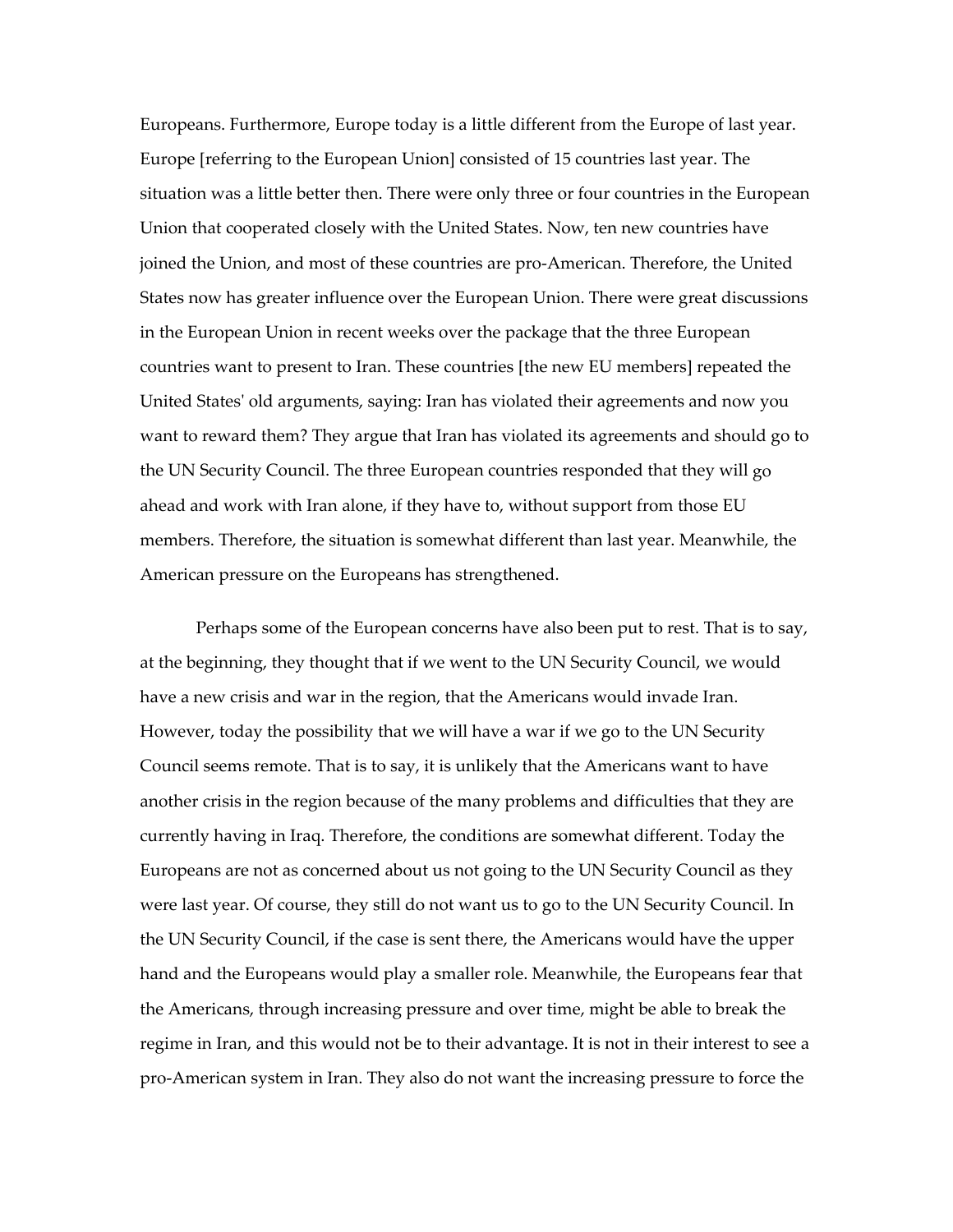Islamic Republic of Iran ultimately into complete cooperation with the United States; this would not be in the European interest, either. As the conditions are today, the Europeans have good relations with us. If the conditions change, those relations might weaken.

Overall, our going to the UN Security Council would not be in the best interest of the Europeans. Nonetheless, when it comes to the fuel cycle, the Europeans are as determined to see us not have it, as the United States. Of course, there is a basic difference here between the Europeans and the United States. The difference is that the United States is bent on taking us to the UN Security Council and solving all its problems with us there. That is, the nuclear case would serve as a pretext to take us to the UN Security Council, but we would not come out of the UN Security Council with only a solution to the nuclear case. They intend to raise all of their issues, such as the Middle East, terrorism, and the rest, there. In other words, the Americans intend to use the lever of the UN Security Council to solve all of their problems with us, but the Europeans do not want to create a big problem for us. Perhaps Iran provides them with breathing room in this region. At the present time, they have nowhere else. Iraq and the other Arab countries are under American control. The Americans control the oil resources and oil wells. The only country that is independent and free and that the Europeans can talk with is Iran. Meanwhile, when it comes to the fuel cycle, the Europeans views are similar to those of the United States. In fact, when it comes to this issue, the European views, if not worse, certainly are no better than the views of the United States. The same goes for the Russians. They also do not want us to have the nuclear fuel cycle. China does not want us to have this, either, but Russia and China do not want us to go to the UN Security Council. For instance, [Russian Foreign Minister] Lavarov insisted during his visit to Tehran that we should not have the fuel cycle. He asked us: "Why you want to produce fuel? This is a very problematic technology, and it is not cost effective. We provide you with inexpensive fuel and commit ourselves to selling it to you." He also told me: "I have a good proposal for you. Don't you want 20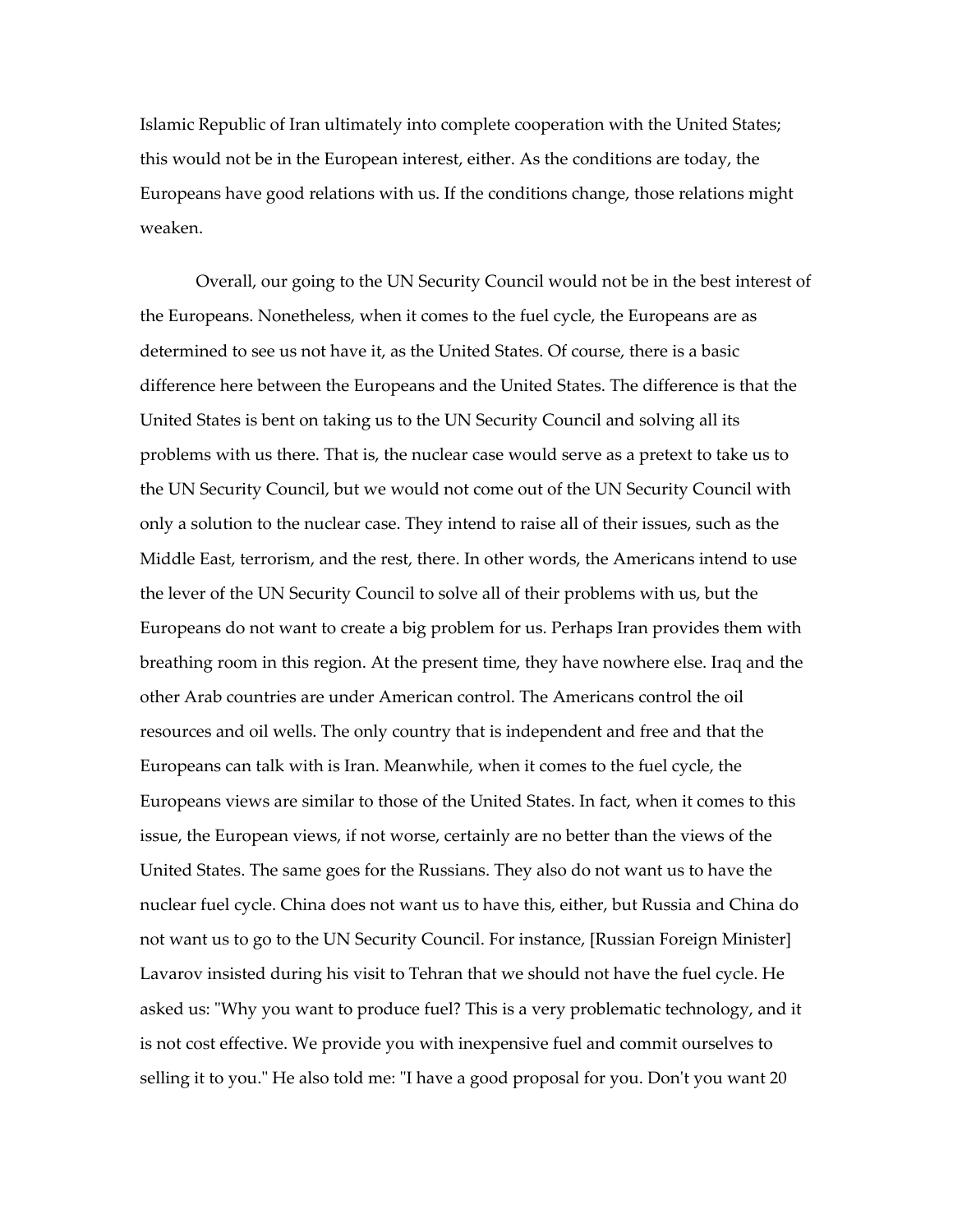power plants and fuel to operate those plants? We would commit ourselves to all that." Therefore, the Russians do not want us to have the fuel cycle, either, both for economic reasons, to sell us fuel and have Iran as a market, and for security reasons. So when it comes to the nuclear fuel cycle, there is a kind of consensus [among the foreign powers].

Under the present conditions, the package that the Europeans have offered us has both positive and negatives points. They have presented us with a collection of positive and negative things. It includes a number of empty, meaningless slogans, too ‐‐ things that in our view are negative. Of course, this morning they presented a new package to us that shows some modifications to the previous plan. For instance, one positive point is that they say they recognize Iranʹs right to have nuclear technology within the framework of the NPT. Or they say that Iran has the right to have nuclear power plants. So the argument that because Iran has oil and gas, it should not have this technology is not a correct argument. The United States maintains that Iran does not need nuclear power plants, but the Europeans say it is Iranʹs right to have nuclear power plants and it should have them. Iran has the right to worry about its long‐term future. Iran's oil and gas resources will be exhausted one day, and it should have this technology.

Elsewhere in this package, they say that they would support Iranʹs access to inexpensive nuclear fuel and would provide Iran with all the safety and protective requirements that it needs for its power plants and/or nuclear centers. They also have pointed to things that are positive, but inconsequential. For instance, they say that they would support Iranʹs membership in the World Trade Organization (WTO). The Europeans have never been opposed to our membership the World Trade Organization (WTO); it is the United States that is against it. They say that they would immediately start the negotiations for a TCA (trade agreement between Iran and Europe). That is to say, they would immediately start those negotiations if we reach an agreement on the nuclear issue. There is no immediate benefit to us in any of this. All of these things take a long time to conclude. It may take a few years before we reach any results.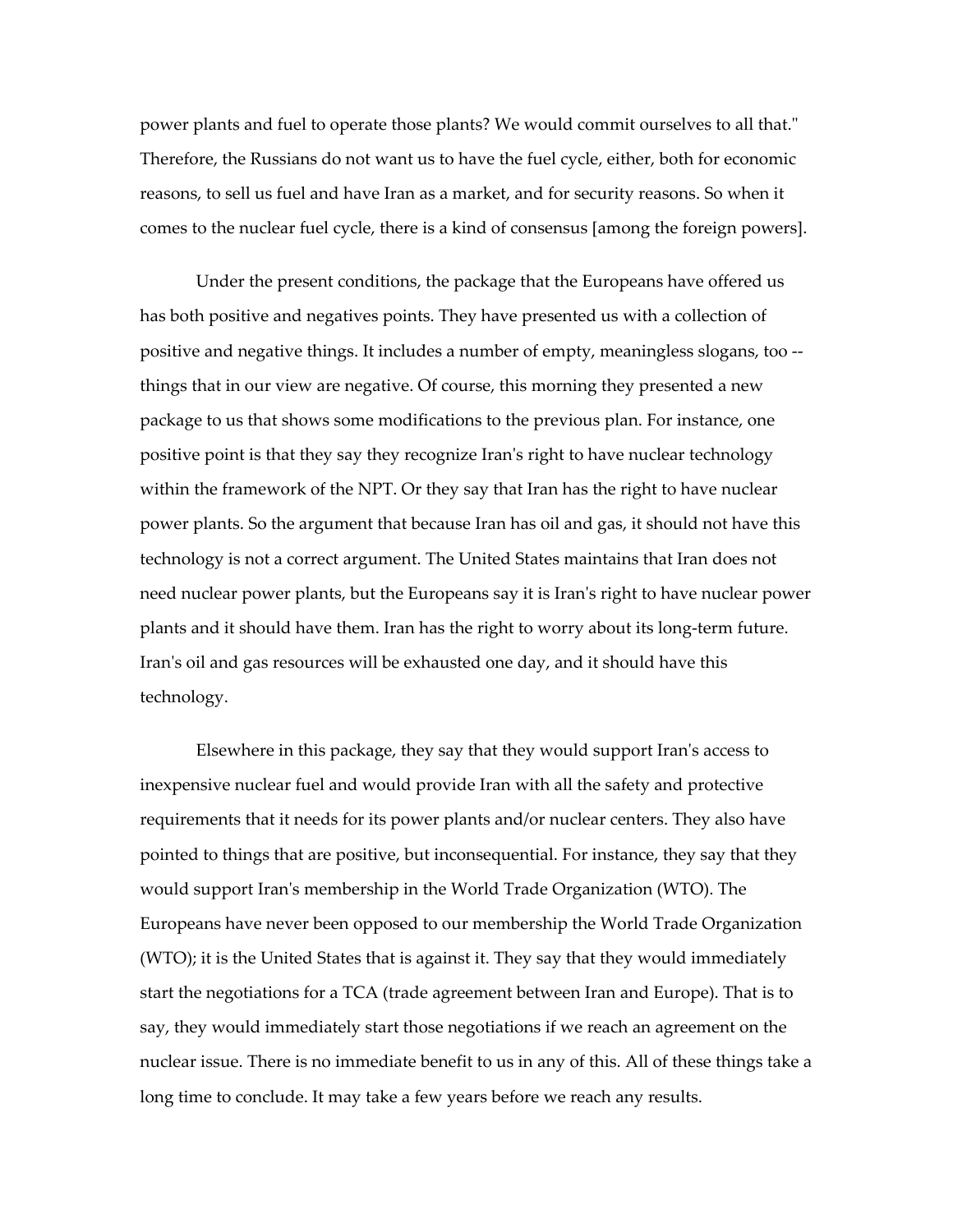In this package, they also say that they want Iran to be a permanent trade partner for Europe and that they are ready to cooperate with Iran and make investments in industry, civil aviation, agriculture, oil, and gas. This issue, however, is stated in general terms, because they only say that they are ready to negotiate and reach agreements in these areas. They included things in the previous package that in our view were not positive. Of course, they also said that we had misinterpreted them and that they did not mean those things the way we understood them to mean. For example, they had told us that they would cooperate with Iran in its fight against terrorism and continue to view the monafeqin [hypocrites; Mojahedin‐e Khalq Organization (MKO)] as a terrorist organization. We understood this to mean that if we do not cooperate they will stop classifying the monafeqin as a terrorist organization. They said that, no, this is not what they intended to say. Of course, they have indicated something good in their new proposal and have said they would cooperate with Iran in its fight against terrorism and terrorist groups, such as Al‐Qaʹida and the MKO, that is to say, they have put the monafeqin right next to Al-Qa'ida. Unlike the previous proposal, which was very poorly put together, this one included some appropriate statements. In reference to the fuel cycle issue, in the former proposal they used the words "objective guarantee" -- meaning they should have an "objective guarantee" that Iran will suspend the program unless a solution is found. Now, they have omitted all this and have said, instead, that they should reach an agreement with Iran. They have modified some of the things that we reacted to strongly. For example, they indicated that they would support Iran joining the G‐8 plan for Greater Middle East. Our experts told them: Who asked you? We do not want to be part of this. They said the Russians told them to include this statement in the proposal and that they would omit it if we were not interested. In this new proposal, they have taken it out. It was something that they had put forward, and, in our view, it was not positive. There are also things in this package that are important and things that are not all that important. Currently, it is just a proposal, until we reach an agreement in our negotiations with them. It is also possible that we will not reach a satisfactory result.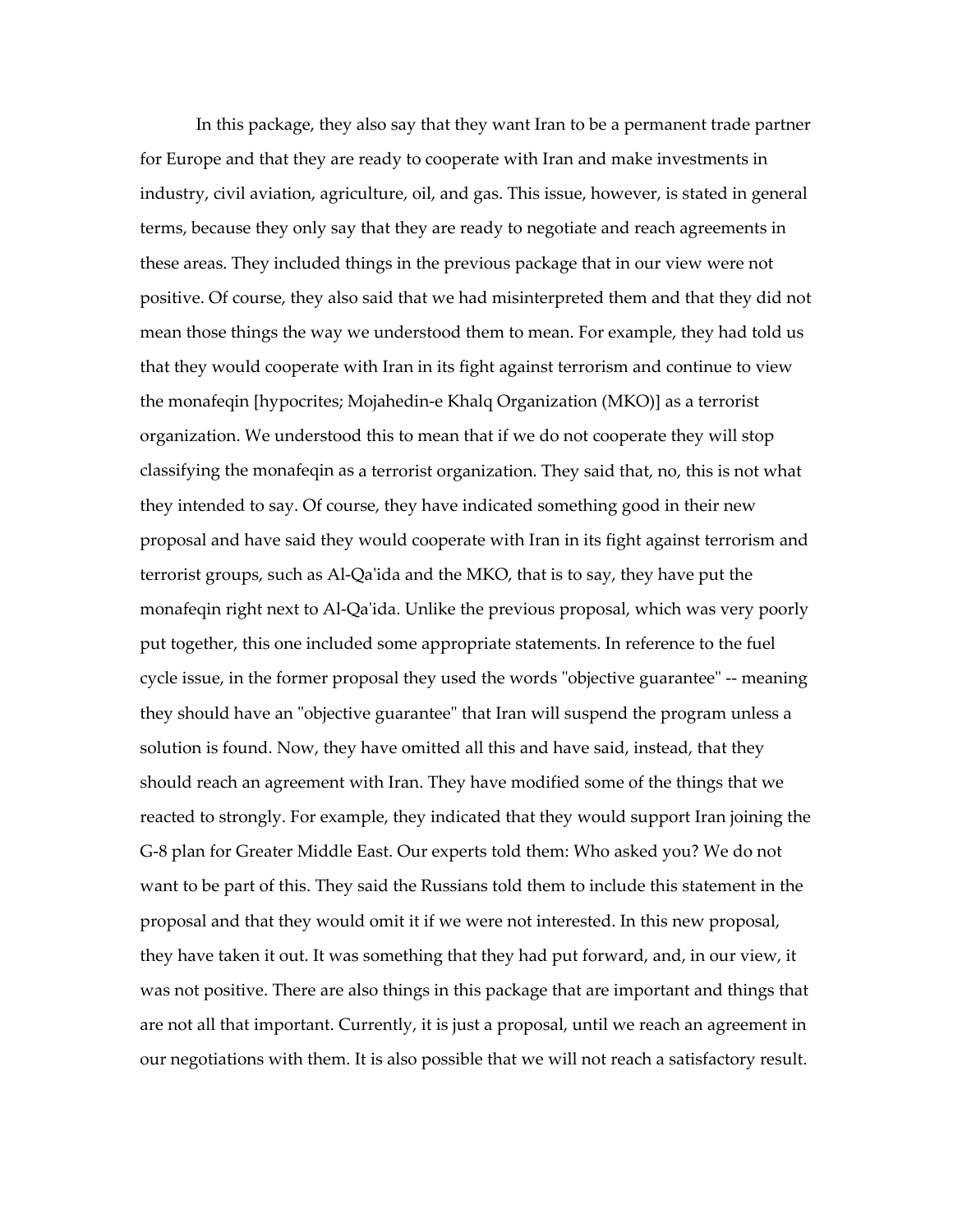Question by a member of the Supreme Cultural Revolution Council (SCRC):

[Unidentified SCRC member] Is this European cooperation more or less contingent upon our suspending fuel cycle activities?

[Rohani] Europe is saying that they would deal with us if we suspend enrichment activities and continue that suspension. This time, they omitted the ambiguous word "indefinitely" from their proposal in response to our concerns. At any rate, in this proposal they modified the things that we were very sensitive about. They say Iran should start its suspension according to the September resolution and continue the suspension throughout the negotiations. We told them there is no problem and that we would suspend activities for the duration of the negotiations, but we should conclude the negotiations in two months. They said: No, two years. Of course, they also said that the two years that they are suggesting for these negotiations is not a precise timetable; you said two months, and we countered by saying two years, but we can talk about this and we think we can agree on a timetable.

Question by a member of the Supreme Cultural Revolution Council (SCRC):

[Unidentified SCRC member] Is one year acceptable?

[Rohani] We want the negotiations to be concluded in less than a year. We hope to agree on a timetable that is shorter than one year, if they show good intentions. They are saying: Suspend you activities. The issue is not to permanently halt them. They say that during the period of suspension, as the negotiations go forward, one of the important issues in these talks between us will be how to proceed with enrichment that will provide guarantees that you [Iran] are not trying to develop nuclear weapons. When you develop the capacity to produce 3.5% enriched uranium, how can we be sure that you will not go further? Therefore, this will be the main issue of discussion between us and the Europeans. Of course, we may not be able to achieve results by ourselves in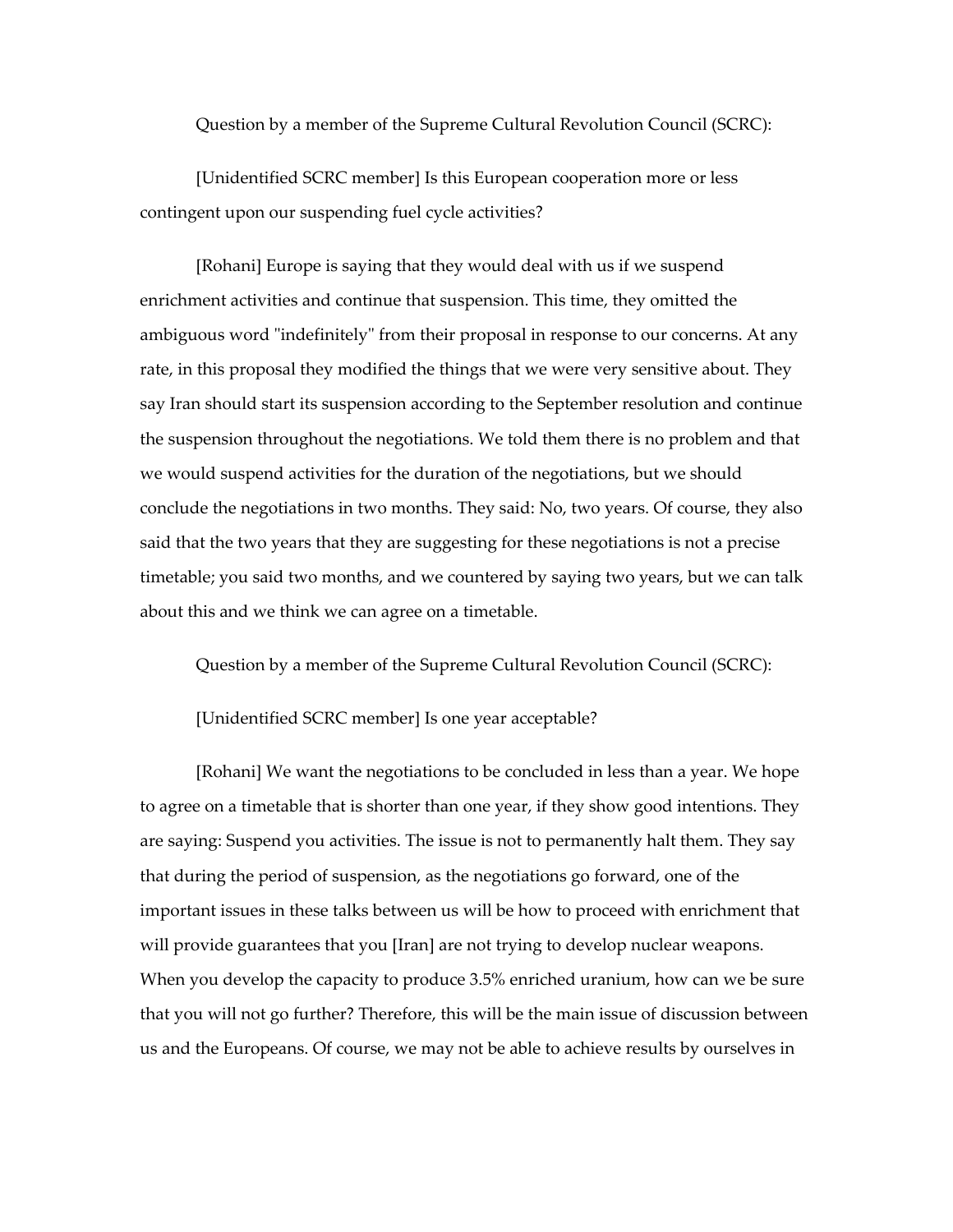these talks with the Europeans. If we engage in this process with the Europeans, inevitably we need others to come to our aid, to help us.

We have had a few tests to see if we can get help from the Russians, but unfortunately, so far, we have not achieved the desired results. They say you can have the fuel cycle, but you cannot have the fuel cycle and build confidence at the same time. The insistence on having the fuel cycle in and of itself undermines trust. I reached some agreements with the Russian foreign minister in a meeting that lasted for two‐and‐a‐half hours. At the end of the meeting, when I wanted to summarize our discussions, he immediately retracted and said: Yes, we did agree on these matters, but I must raise these issues with the president and get permission from him; also, we should consult with our experts regarding these matters. They later sent their experts to Tehran, and they did not accept those agreements. They said that those things could not be done. It is very difficult to work with the Russians. Perhaps it is somewhat easier to work with Chinese. In other words, the Russians have certain concerns about us that the Chinese do not have, or not to the same degree. The Chinese have not promised to do anything in this area, but they seem to have a softer position. Of course, the Chinese foreign minister will come to Tehran next week, and we shall see what kind of agreements we can reach with him in our talks.

We have good cooperation with some countries, such as South Africa. We are currently talking with the South Africans. The reason is that South Africa also intends to start its fuel cycle in the future and does not want to see difficulties that would create problems for them later on. Brazil is also ready to cooperate with us to some degree. The reason for this is that Brazil has started its fuel cycle and does not want to see new regulations that could cause problems for it in the future.

All in all, we think that together we should come up with a formula that these countries can take to the Europeans. In other words, it should not be just us and the Europeans. It should be us and a few other countries on one side and the Europeans on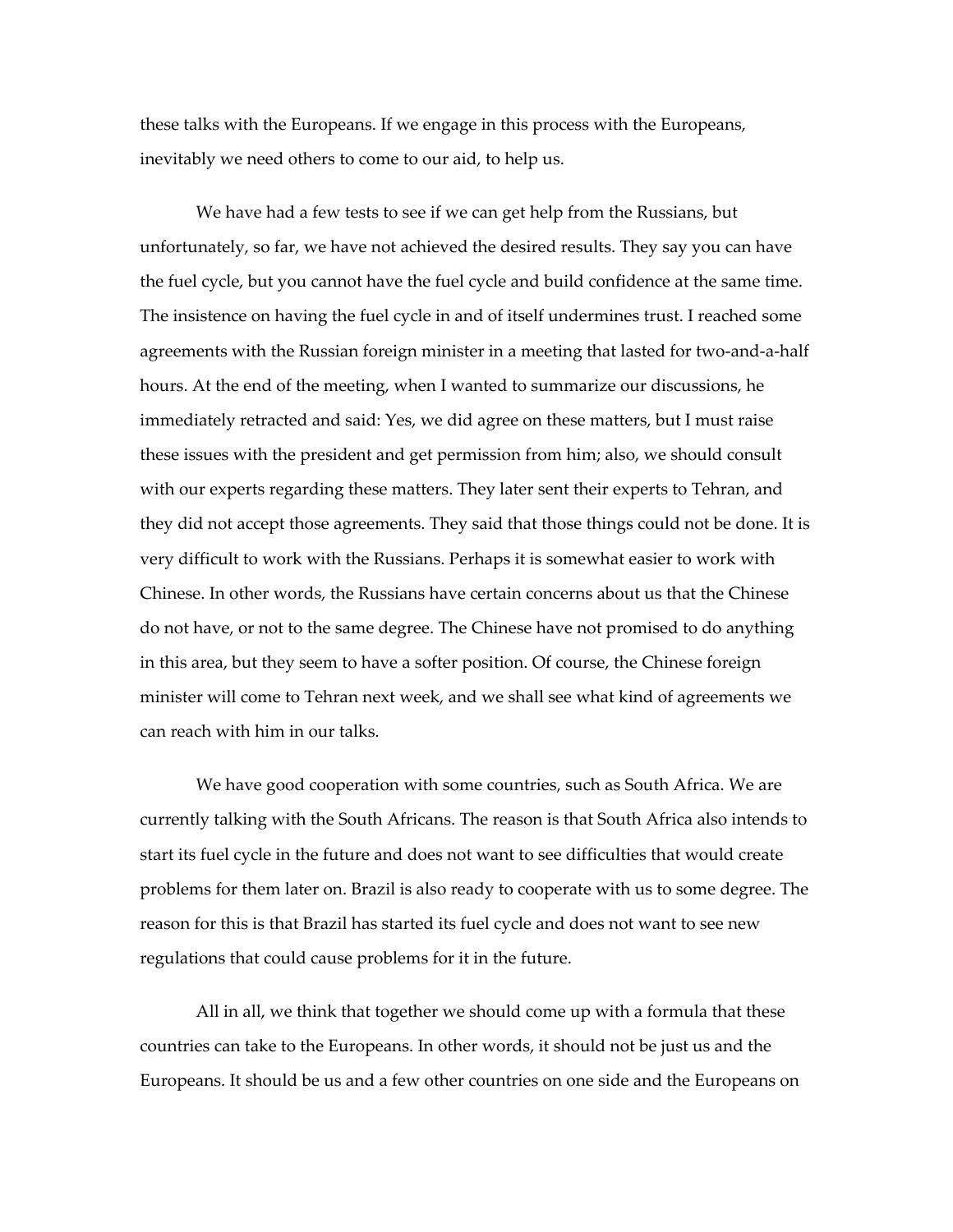the other. Perhaps in this way we can reach some desirable results and agreements with the Europeans. Even if we do not achieve any results, we will negotiate with the Europeans for a few months and ultimately reach the same point that we are at now. At least we would put off going to the UN Security Council. If we were to be taken to the UN Security Council in November, we would push that date back a year. This would allow us to justify our position and give final notice to the public, while at the same time we would have an opportunity to work on the technology and solve our legal issues with the IAEA

Of course, we benefited a lot from not going to the UN Security Council last year, when we delayed going to the UN Security Council. We were not ready for those conditions at all last year; but since last year, we have held various meetings with the economic, security, and political sectors. We are, in fact, much more prepared than last year to go to the UN Security Council. We have prepared the necessary plans over the last few months. Therefore, we think, we still cannot say that going to the UN Security Council has been 100% obviated.

If we start our talks with Europe and manage to cooperate with other countries, if we utilize all our countryʹs capacity, that is, if we make the most of all our countryʹs economic and political capacity, there is a high chance of success. For instance, if a country helps us in this case, we must give important projects to that country -- not like now. Today, we give projects to South Korea and expect others to come to our aid politically. If a country is to cooperate with us, we must expand our economic relations with that country. The government stands ready to cooperate in this area, utilize our countryʹs economic potential, and bring other countries into the picture, but in practice, we have not yet been successful.

We have another point in mind, too, and that is we do not want to be referred to the UN Security Council for not having implemented the IAEA Boards of Governorsʹ resolution. In other words, we do not want to violate a resolution that has passed by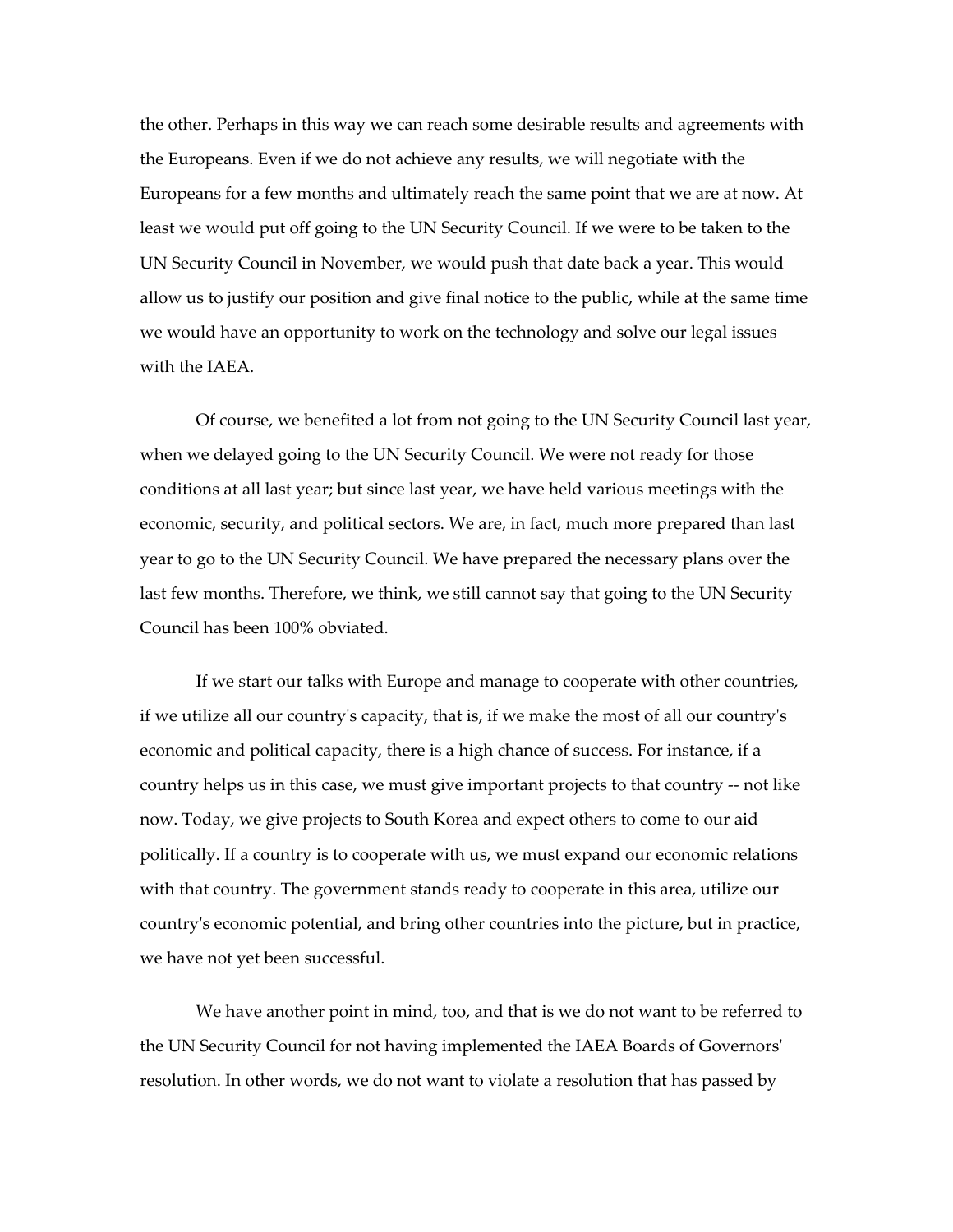consensus and be referred to the UN Security Council for that violation. There is a legal justification here, albeit not a very strong one. They can argue that Iran has not responded to the IAEA Board of Governorsʹ resolution, thus we must take Iran to a higher authority (UN Security Council) to put more pressure on Iran. However, if we uphold our agreements, carry out the resolution, but fail to achieve agreements in our political negotiations with Europe, then if we go to the UN Security Council because of failed negotiations, the conditions would be very different. It would be much better for us to go to the United Nations Security Council under those conditions than for violations of the agreement and/or resolution. If we go to the UN Security Council because political negotiations have failed, then a strong country like China can argue that Iran was negotiating and must return to negotiations. They can propose that Iran and Europe should resume the negotiations, for instance, for another six months. Things like this have happened a lot in the world. For example, North Korea was negotiating. Those negotiations failed to produce results. The case was sent to the UN Security Council. There, Russia and China said negotiations should continue. It is possible for the negotiations to fail, once again, and the case might return to the UN Security Council. Therefore, these are two different things, whether we go to the UN Security Council because negotiations failed or because we violated agreements and/or resolutions.

If the system approves and we go through this process, I think, it is an opportunity for the country. If we start our negotiations with the Europeans, their intention becomes clear. Either they negotiate in good faith and do not try to deceive us, in which case we might get a good accord and might even come to an agreement with the Europeans regarding enrichment. However, if we find out that they are not negotiating in good faith and they try to pressure us to give up fuel cycle, then we can sit and make a decision. What the Europeans want in their heart of hearts is to put a list in front of us and convince us to give up the fuel cycle. For example, they say that they will give us atomic power plants and light water research plants and guarantee our fuel, or the IAEA guarantees access to fuel and gives us assurances. In other words, they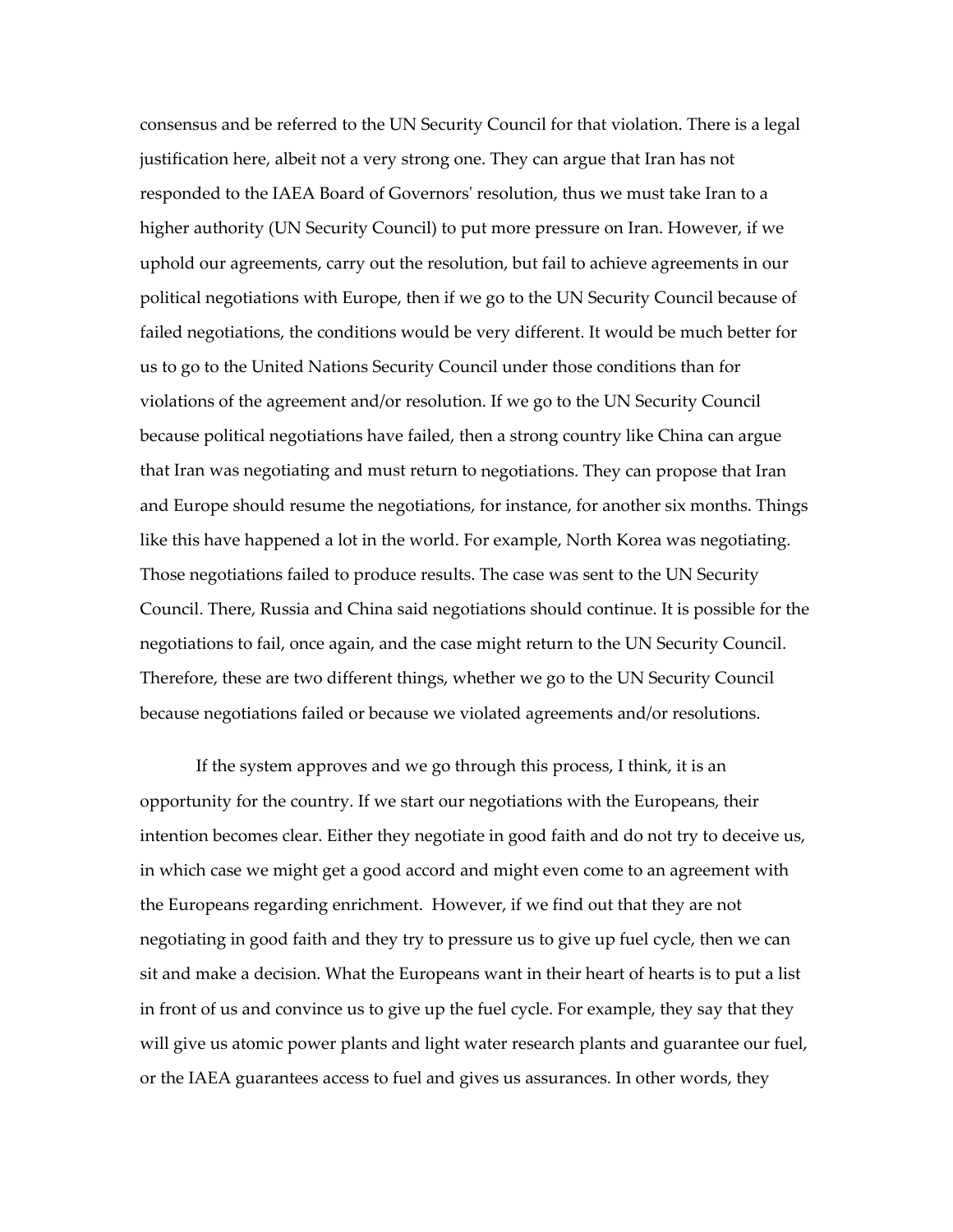would say that they will help us in the areas of technology and industry, take important economic steps, and help us with advanced technologies on the condition that we give up nuclear fuel. Thus, their idea of a deal is to grant us some concessions in return for a long-term suspension (several years, for instance), until we can reach an agreement to produce fuel with certain assurances. Of course, we call them "assurances." They call it an "objective guarantee." In any case, we have differences about how we give these assurances or guaranties. There is a possibility that we can reach an agreement with the Europeans; it is also possible that we will not.

By the way, these negotiations would be a first for the Islamic Republic of Iran, the first experience. We in the Islamic Republic have never had political negotiations with this degree of gravity. We have had three important political negotiations before. One was with the United States in the early history of the Revolution. Those were short negotiations, and they turned out the way they did; you know about the outcome. Another was the negotiations that we had with Iraq after the war. Those negotiations lasted two years, and we did not get anywhere. That is, we ended up at the same place that we started. These negotiations, in fact, constitute our third experience.

Furthermore, this case is a very serious case. We are not facing only one country. In truth, in this case, if not the majority of the countries in the world, at least we are facing the majority of Western countries. We are negotiating with Europe. Before, we negotiated with three countries on behalf of the European Union. Today, they officially argue that they represent the whole European Union. Solanaʹs representative is also present at these negotiations. Therefore, this is a new experience for the Islamic Republic of Iran. It is trying to handle a serious international case with different political, legal, security, and technical dimensions.

In my opinion, so far we have been successful. This, however, does not mean that we do not or will not have any problems going forward. To date, we have been successful and have done a good work. This means that our work with the IAEA is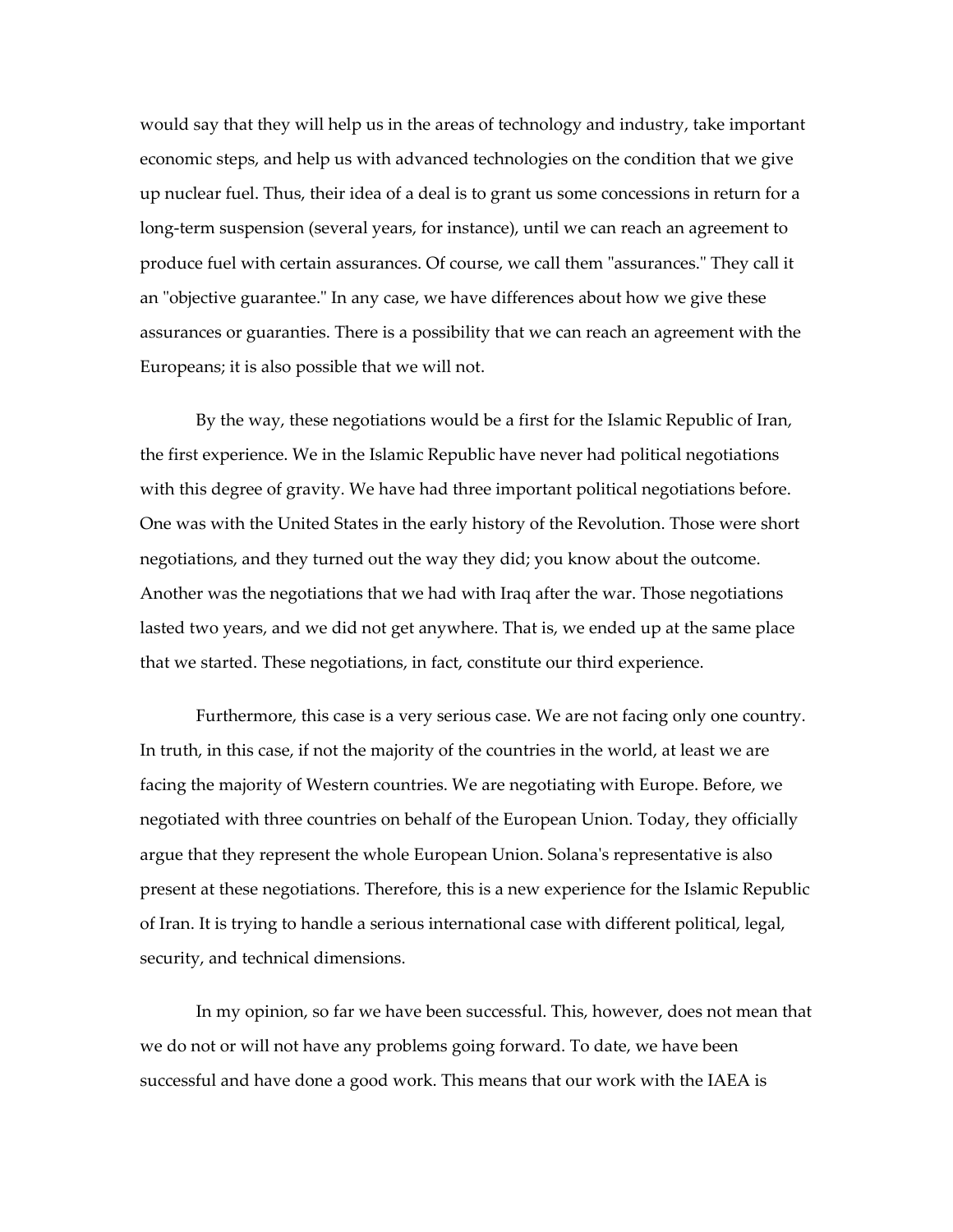nearly concluded. When ElBaradei speaks, he also says we have only a few months left to solve all the problems and finally end this matter. They also have stated in their report that most cases have been satisfactorily resolved; so, we have a good situation here.

We also have reached a good technical level. According to our information, the IAEA will state in its upcoming report that Iran has mastered many aspects of the fuel cycle. This is a very important matter. Of course, it is very difficult for the Europeans to come to terms with this, because the Americans have repeatedly told them that they have been duped by Iran. Nevertheless, this is good for our international reputation and shows that we have made good technological progress and have been successful in the area of technology. Of course, this is what we anticipate to see in this report, based on our information and as far as we know. If this sentence is included in this report ‐‐ as we think it will ‐‐ it is going to be a very effective and important statement.

Our political situation today is also better than it was a year ago. China and Russia are now somewhat involved and have said that they are against referring Iranʹs case to the UN Security Council. Countries such as South Africa have also gotten involved. The nonaligned countries are now more involved than they were before. They acted better in the last meeting [of the IAEA Board of Governors] than they had in the past. We hope they act even better in the upcoming meeting [of the IAEA Board of Governors]. Therefore, we think that although we have been alone until now and had many countries confronting us, or at least the powerful Western countries were against us, and also in spite of all the pressures from the United States and Israel, we have achieved some good successes.

I should be very open here. If not for the American and Israeli pressures, our issues would have been solved months ago. You know, we even could have reached an accord with the Europeans about the fuel cycle based on a certain formula. At least we could have reached an agreement with Germany and France, but the United States and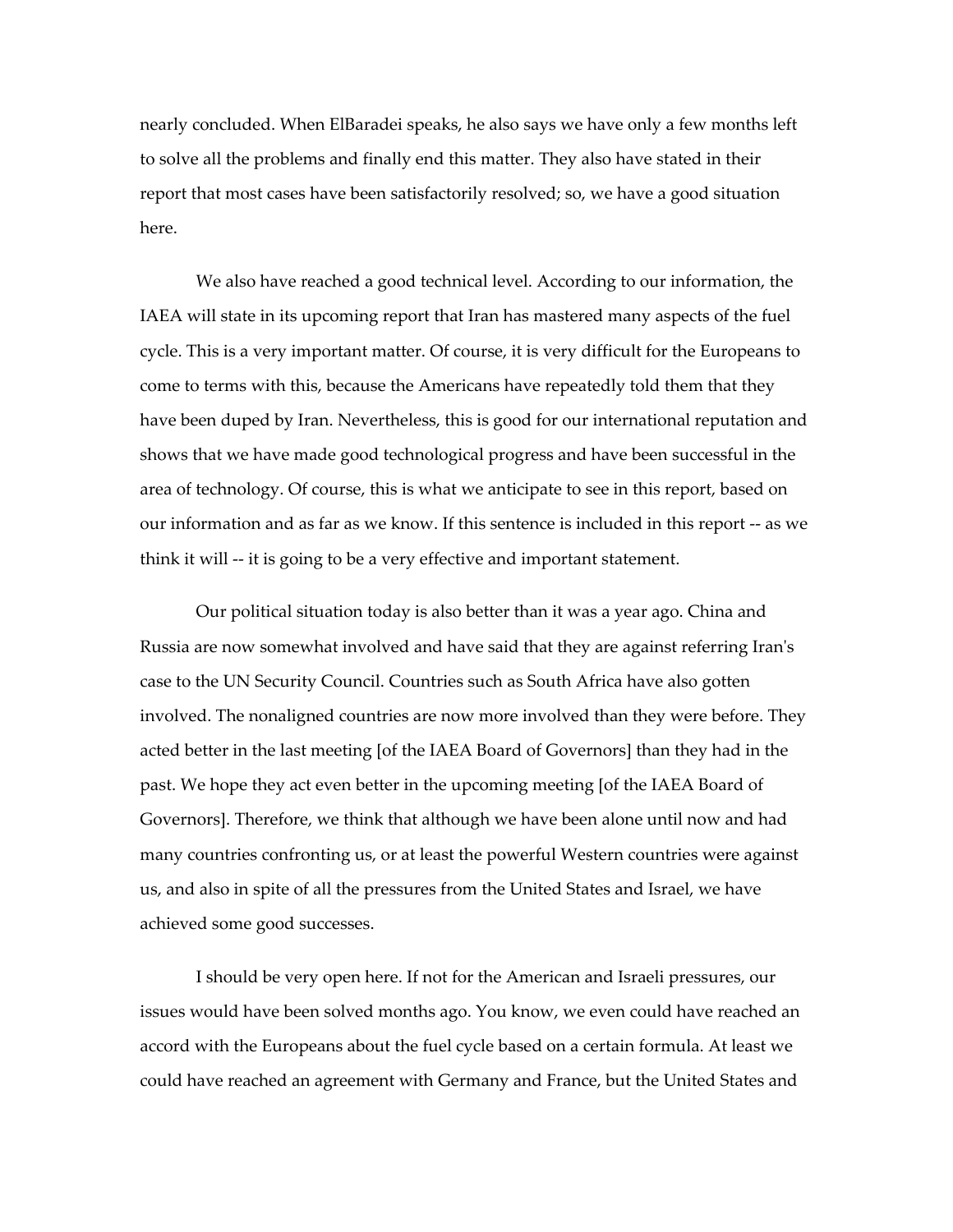England interfered and did not allow the agreement to go through. They told the Germans and the French that Iranʹs proposal is dangerous, and we could not reach an agreement. If not for the American pressure, we would have finalized that agreement. Nevertheless, in spite of the pressure from the United States, the games by the Zionists, and the Zionist political, economic, and propaganda influences in the Western countries, relatively speaking the Islamic Republic of Iran and the ruling system have proved their effectiveness in this case. We hope for continued success so that we will be able to solve this problem in a satisfactory and suitable manner.

His Excellency Mr Khatami (President):

[Khatami] Thank you very much. Thank you for your troubles; we benefited [from your speech]. May God give you strength ‐‐ God willing. Although Rohani is not in need of our appreciation, but we congratulate him nevertheless. He indeed has done all this with strength and dignity, through hard work and by being alert. Truly, you have performed a very great service.

Rohani's answers to other questions by the members of the Supreme Cultural Revolution Council (SCRC):

1. The issues that one of our friends raised here, that it is possible for other matters also to be brought up in the context of nuclear negotiations, yes, this cannot be ruled out. You know now that in the discussion about chemicals, the Americans and the British have recently accused Iran of a thing or two. We are getting ready for the inspectors to come and inspect. However, no other issue is as complex as the nuclear issue. I mean, let us assume that a country has chemical weapons. That would not create all that much sensitivity. But atomic weapons have a special standing. The sensitivity over the nuclear issue is much greater than the concern about chemicals or other issues. Besides, they are also concerned about our missiles. If one day they take us to the UN Security Council, one of the issues that they would raise would be the missiles.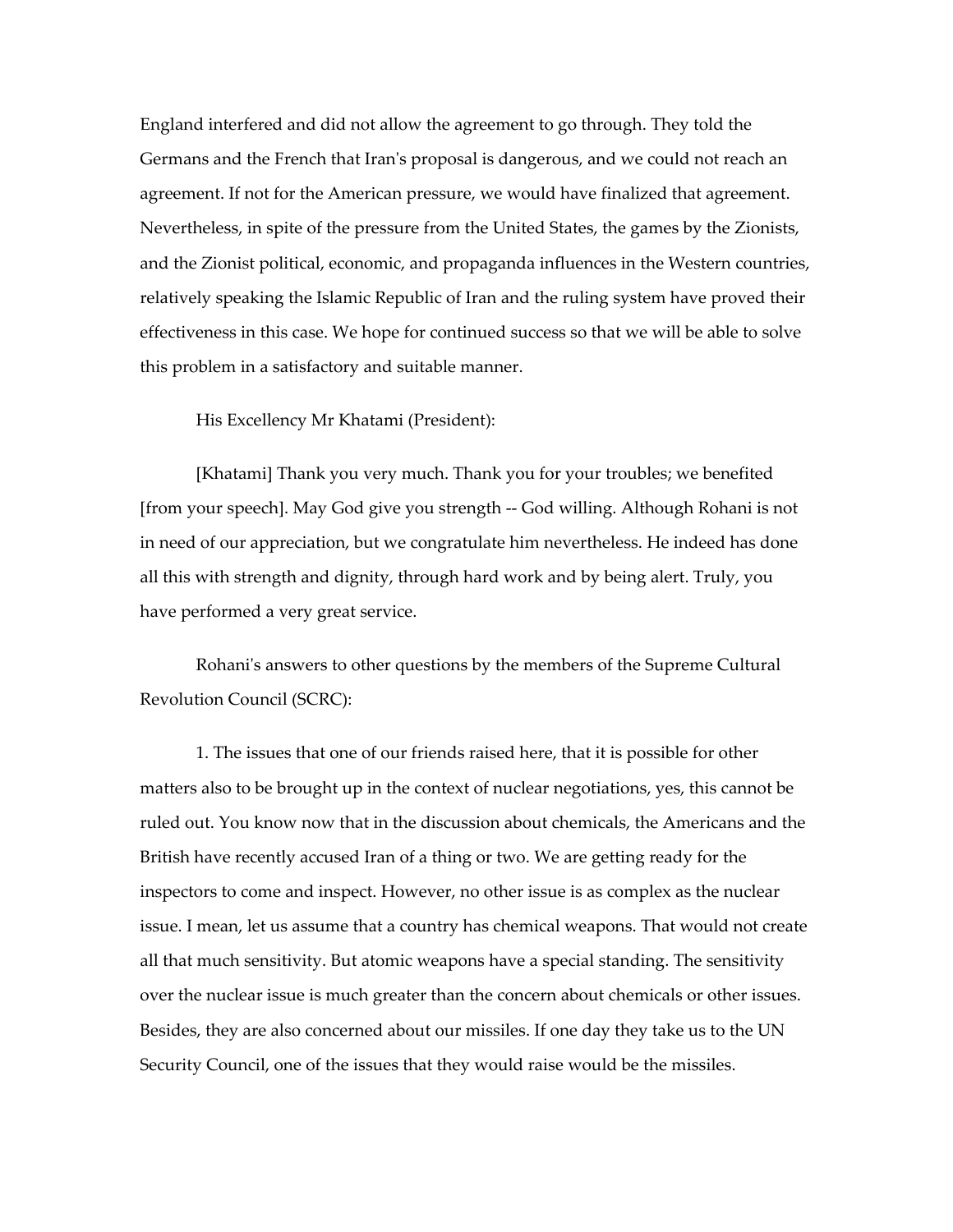As for the suggestion that the Europeans have animosity toward Muslims, well, the governments of China and Russia are not friends with Muslims either. When it comes to this, they are all alike. As the imam [Khomeyni] said: One is worse than the other. There is no doubt that they do not want us to have advanced technology. It is very clear that they are against us. Nevertheless, under these circumstances, while the United States, Europe and Russia all pursue the same objective, there is competition between them, as well.

During a year of negotiations with England, Germany, and France, we came to better understand what intense competition exists even between these three countries. For instance, a while ago, I wanted to visit France. The UK and Germany said: If he wants to come to Europe, he must also visit Germany and the UK. As a result, the visit was postponed for several months. What I want to say is that they even compete over these insignificant matters, and we can use that competition to our advantage. Of course, it is not easy to create a gap between them.

As for the question that the nuclear issue is just an excuse, this is 100% true with regard to the United States. The United States wants to use the nuclear issue to advance its objectives. This is the best excuse for the United States to justify the public opinion and win the support of other countries for its own purposes. The United States intends to use the nuclear issue as a pretext to take us to the UN Security Council and achieve its other objectives. Under the present conditions, however, if we reach an accord with the Europeans on the nuclear issue, they will not be able to take us to the UN Security Council. This, of course, is because of their own interests, the situation in the region, and other concerns. Therefore, we can make use of this opportunity. The United States and Europe think alike in many areas, but at the same time, they have differences over some other things.

As for the possibility that they might confront us in the future over the issue of advanced technology, refuse to cooperate with us in this area, and refuse to give us the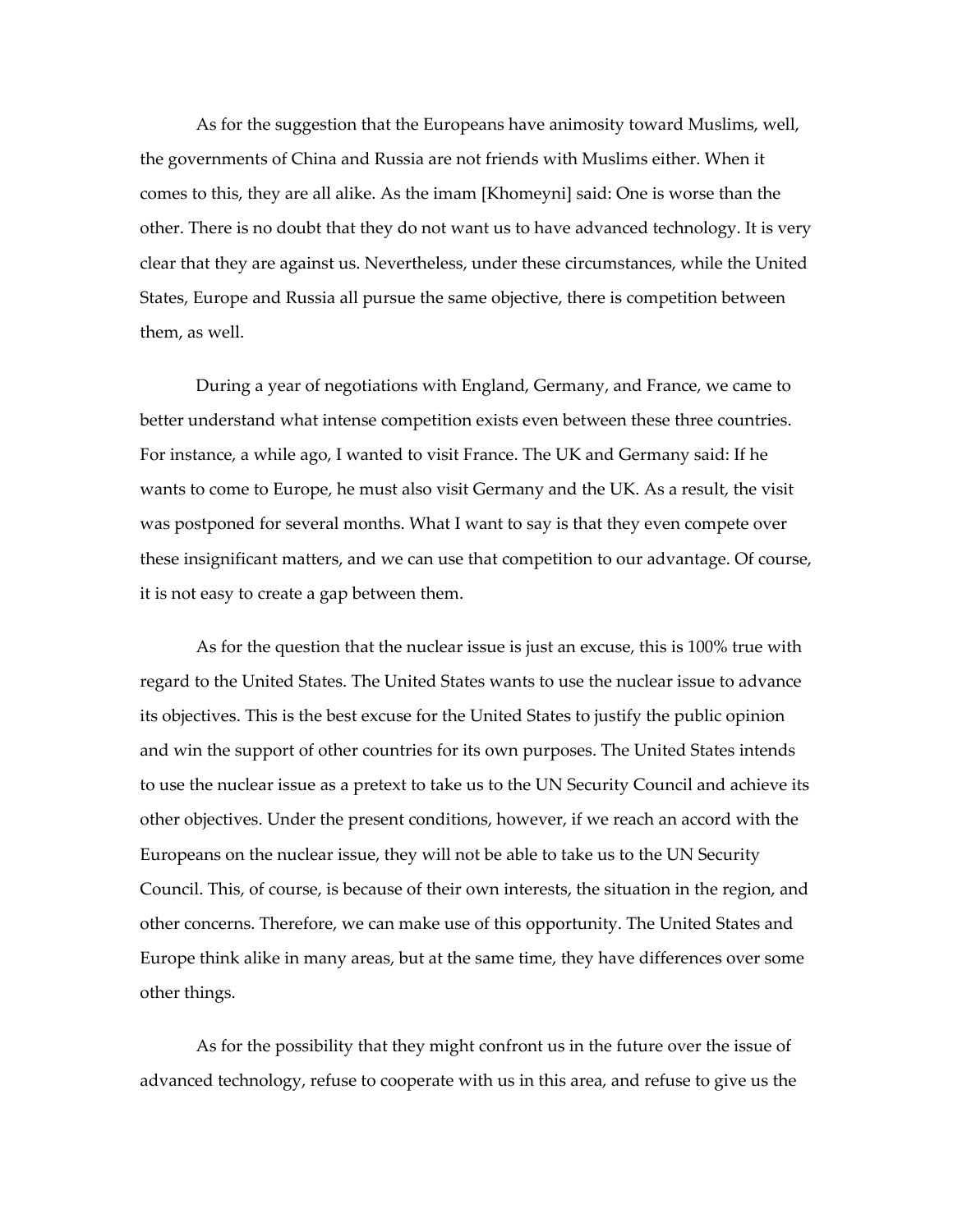fuel they have promised us, all these things are possible. It is for this reason that ElBaradei was suggesting that if we were to have a great accord with the Europeans, we should take that agreement to the UN Security Council and have it approved there in order to make sure that they are committed to the agreement ‐‐ so that they would not be able to violate the agreement in the future. The same possibilities exist when we get the fuel from Russia. All the parts that the Europeans are giving us, if tomorrow they decide not to give us those parts, our facilities would face problems. All of the primary materials that we import from Europe, China, and Russia for our factories, they may one day decide not to give them to us. Anyway, all these things are possible. But the question is this: What is the best way that we have available to us under these conditions?

Of course, it certainly would be a mistake for us to rely entirely on the three European countries. It would be a mistake to think that our problems will only be solved through Europe. We believe that we should talk with Europe and get help from others, as well. No one can guarantee that in the end we would be 100% successful, but at least we might operate in a better environment and be able to solve the problems in a less costly fashion.

In any case, the atmosphere inside the country is also important. It is important to get ourselves ready. The atmosphere outside of our country is important, as well. For example, if we could find a country that would be ready to veto a possible resolution in the future, it would be very important ‐‐ under the possible conditions in the future. One of the members had asked if any country would be ready to use its veto to support us. All these things are subject to arrangements; there is a deal to be made regarding every issue. I mean to say, China would ask: If I use my veto, this would undermine my relations with the United States, so what benefits would I gain in exchange? They must see what they would gain politically and economically if they use their veto power or what would happen if they do not.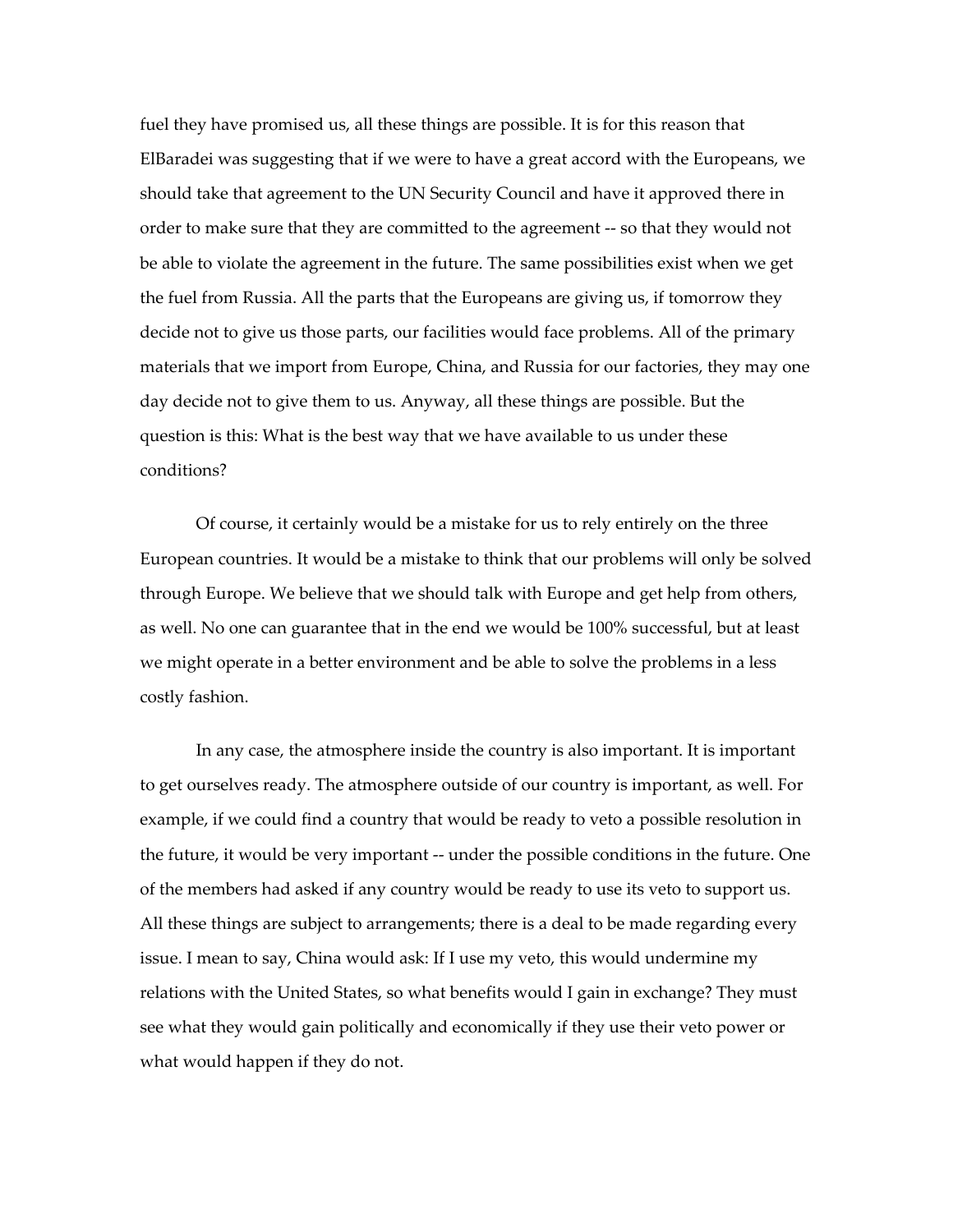China and Russia can use their veto power. I think China has never used its veto power; it has never vetoed a UN Security Council resolution before. The Russians might have vetoed resolutions on one or two previous occasions. The country that has used its right to veto UN Security Council resolutions on numerous occasions is the United States. Therefore, they can use their veto power. But when they decide to do so in the face of the United States, there is a price to be paid. They calculate to see if it is in their best interest to do so. One of our political efforts is to try to elevate our relations with these countries to an appropriate level. Of course, this is a very difficult and complex problem. China, for instance, has hundreds of billions of dollars worth of trade with the West, with Europe, and is not ready to jeopardize all that for our sake. If the United States and Europe stand together, then the situation would become particularly difficult. When the United States wants to take us to the UN Security Council, but Europe is against it, these countries can stand with Europe. However, if the United States and Europe join hands, then it would be unlikely for China or Russia to confront them.

Overall, it is clear that Europe is not our friend and that it does not have a good relationship with Islam. Nevertheless, because of Iranʹs strategic position, Europe does not want to lose Iran. Under the present conditions, Iran is the only breathing space that Europe has in this region. It is for this reason that they do not want to lose this space. We think that in some instances they have cooperated with us and have not done so in other cases. There are also some differences between the United States and Europe, although when it comes to the nuclear issue, they generally agree and follow the same objective.

2. As for the question of what we can do now that they all disagree with our having the fuel cycle, I submit to you that we require an opportunity, time to be able to act on our capability in this area. That is, if one day we are able to complete the fuel cycle and the world sees that it has no choice, that we do possess the technology, then the situation will be different. The world did not want Pakistan to have an atomic bomb or Brazil to have the fuel cycle, but Pakistan built its bomb and Brazil has its fuel cycle, and the world started to work with them. Our problem is that we have not achieved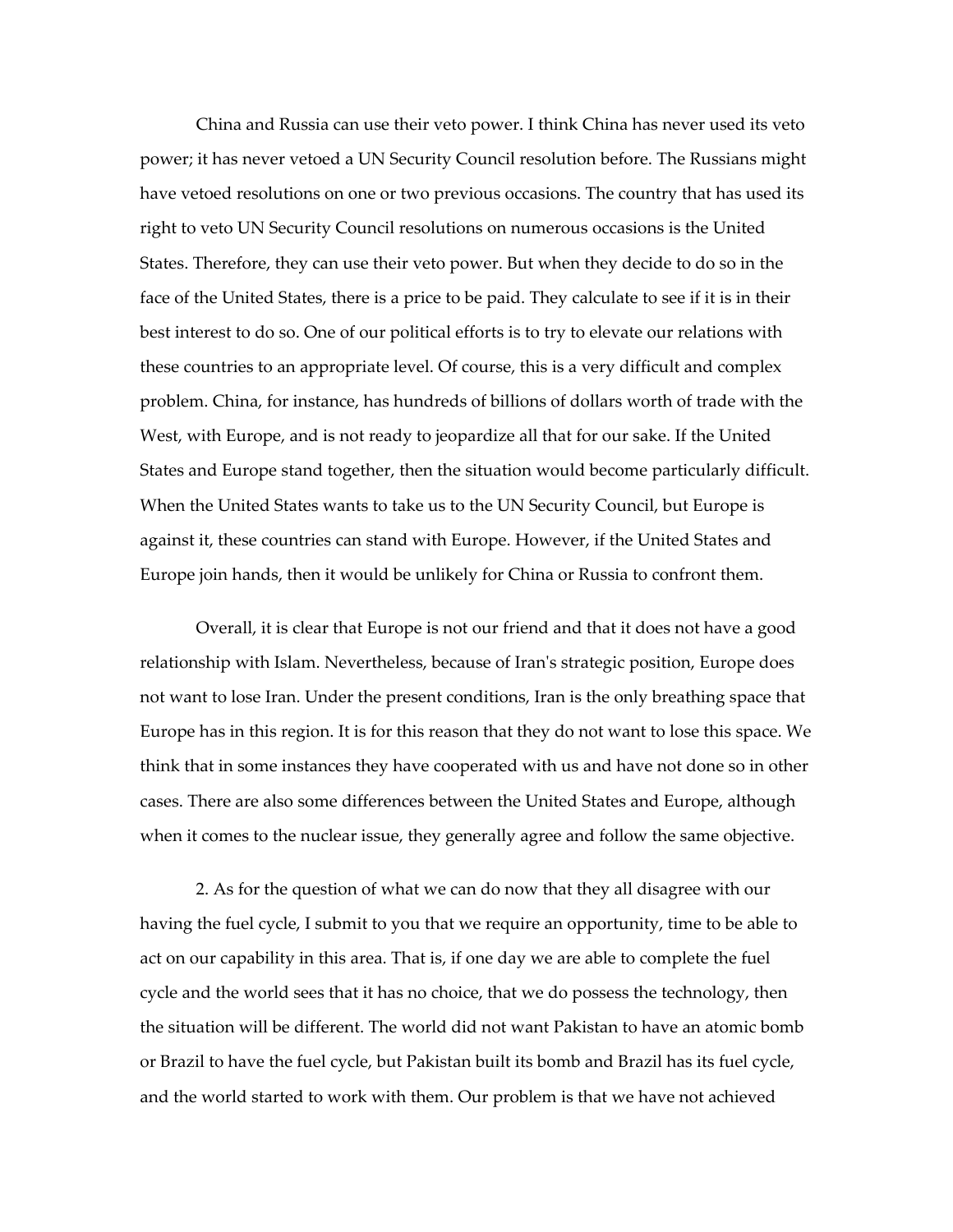either one, but we are standing at the threshold. As for building the atomic bomb, we never wanted to move in that direction and we have not yet completely developed our fuel cycle capability. This also happens to be our main problem.

3. One of the members indicated here that all this should have been done in secret. This was the intention; this never was supposed to be in the open. But in any case, the spies exposed it. We did not want to declare all this. Some of you say that if we had said from the start that we wanted to have the fuel cycle, the situation would have been easier. Yes, if we had decided to declare our intention at the beginning, if we had told the IAEA that we intended to build a UCF plant at the same time that we started construction at Esfahan, if we had announced our facilities at Natanz from the start, we would not have any problems now, or our problems would have been far less than they are today. In fact, this is the very reason that our case has become so complicated. They ask: If you truly were after fuel cycle, why did you do it secretly?! This is the root of all problems. If we had done it openly, the problem would have been far simpler. In the beginning, we decided not to go public for a number of reasons. For example, pressure from the West to deny us primary materials, and reasons like that. We wanted to keep it secret for a while. Of course, we all knew at that some point this would become public knowledge. I do not want to get into the history of this issue at this time.

4. Some have pointed to a number of difficulties. In any case, there have been a number of problems, and today we are facing these conditions. The West is against us having the fuel cycle, and this happens to be our main problem. If the Russians had agreed that we should have the fuel cycle, our job would have been much easier. Even if China or Japan had agreed, we would have had an easier time. All these countries are against this. The powerful countries are all against this, and the United States and Israel also provoke them. Europe is against this, too, so it is not easy for us to carry on with our activities. If we can reach a political agreement to work with the world and activate our fuel cycle, that would be very desirable. We think there is a chance we would be successful in this undertaking. If we can, it would be a great, artful deed for the Islamic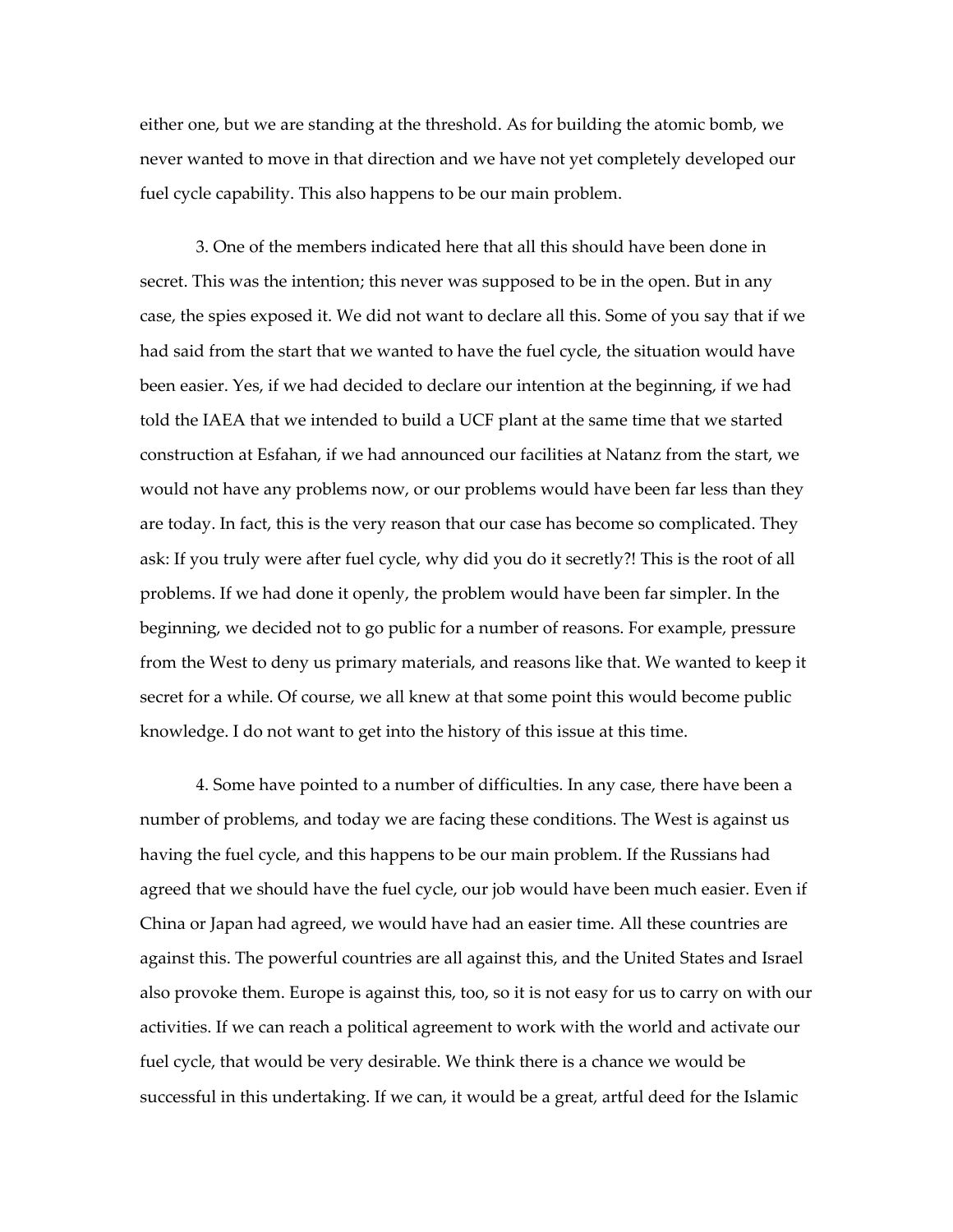Republic of Iran. If we fail to reach our objective, that is, if the situation develops into a confrontation instead of cooperation, then the country must decide whether it wants to activate the fuel cycle ‐‐ even if we go to the UN Security Council and they place sanctions against us -- or it wants to continue the suspension.

I think we should not be in a great rush to deal with this issue. We should be patient and find the most suitable time to do away with the suspension. If we decide to start enrichment in the face of opposition by the West, we must find the best time and the most favorable conditions, and if we decide to work with the West, we must utilize all our capabilities and everything that is in our power to achieve our objectives. We should not rush into this. We must move very carefully, in a very calculated manner.

5. As for the question about why we have opened the doors, I must submit to you we had no other choice. First, according to the agreement, in some cases we were forced, that is, we, ourselves, to invite ElBaradei to come and visit Natanz. Of course, we did not know precisely how accurate their sampling would be or how contaminated our centers truly were. Not only I or our politicians did not know, but even our technical people were not fully informed that our imported machines were contaminated. When the IAEA inspectors came to take their samples, we were happy. We thought that these inspections would show that our activities had been within the framework of the NPT. When they took samples at Natanz and found out during the testing that there was a high level of contamination, we knew nothing about the source of that contamination. Our experts did not know that the pieces that we had bought from the outside had been contaminated, either. We did not even know from a technical point of view how such contamination was transferred or spread. We did not even know how such contamination is discovered at the lab with such precision. Our instruments are very old, while they use very modern labs. The IAEA uses labs in Europe, the United States, and Russia. Therefore, we were amazed by their remarks and conclusions. When they told us that there is 80% contamination, we were taken aback.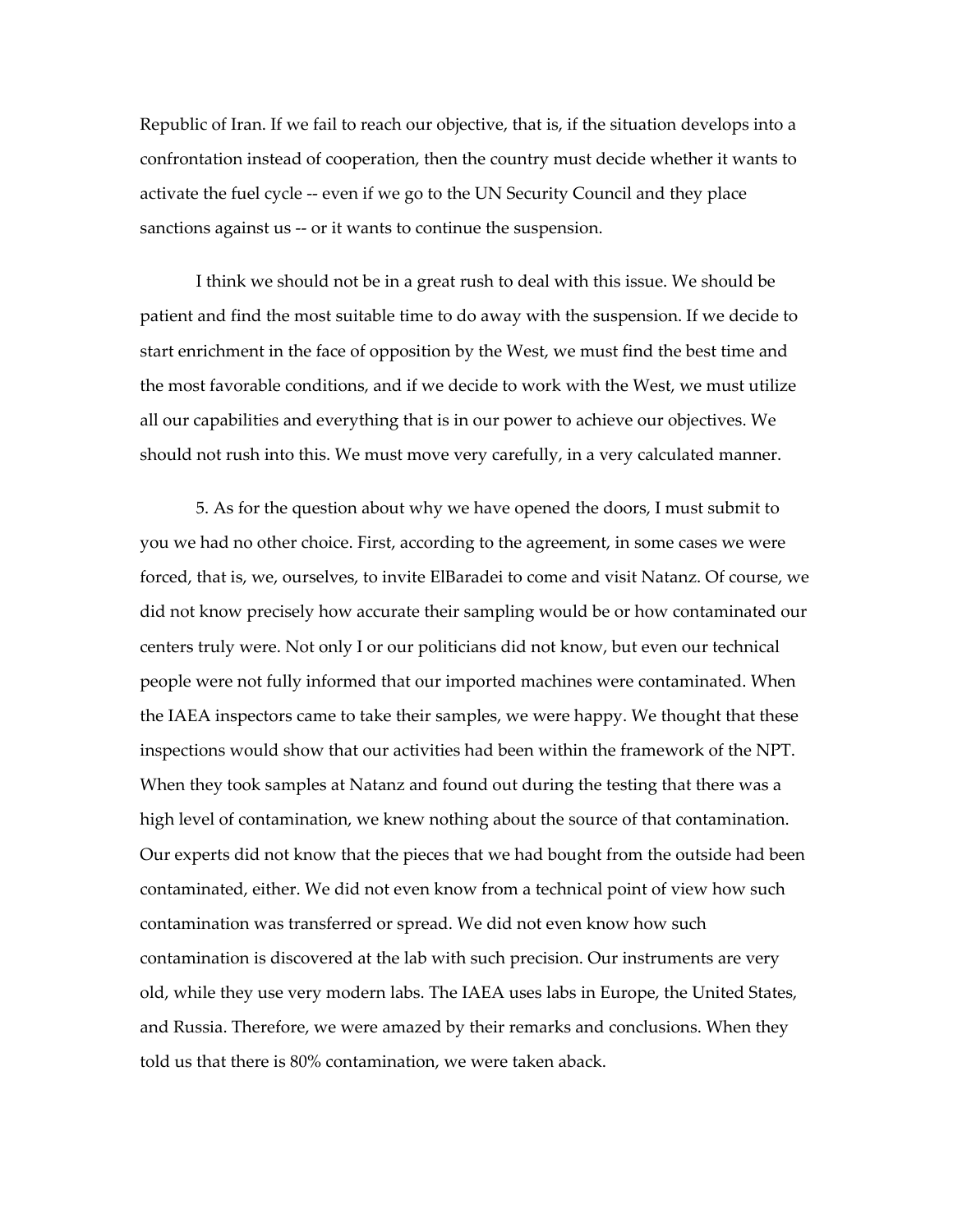Now, as for your question about why many of these issues became evident as a result of these inspections, the situation is not as it appears on the pages of our newspapers. What the IAEA knows today is not much different from what it knew before. We had kept some things secret and thought nobody knew about them. Nevertheless, the same things that we had kept hidden unfortunately had appeared in the form of masters and PhD dissertations or published scientific papers. The IAEA also had learned some things through China and Russia.

6. Some have asked about the middlemen or dealers. We never, anywhere, have mentioned the name Pakistan. We said we had made purchases from a dealer. We even told them that out primary dealer was a European. They asked us: Who is this Taher who has dealt and traded with you, he is the citizen of which country? We said his face resembled those who come from the [Indian] subcontinent. It was the IAEA itself that mentioned the name Pakistan. Of course, you know that Libya has exposed everything; but we have never said anything, we only said that we made purchases from a dealer. These are the things that others have exposed, and now the situation is as we see it today. Therefore, these are not important matters that they have uncovered through inspections. We cannot say that they came here and discovered these things through inspections, and if they had not come here, these things would not be discovered. Meanwhile, we had no other choice, either. We are a member of the IAEA and a member of the NPT (of course, the former Majles ratified those treaties). We did so to reduce the political and propaganda pressure ‐‐ and other forms of pressure ‐‐ against us. It is for the same reason that we have accepted the Chemical Convention (according to which they can come here and inspect any site they want with 12‐hoursʹ notice). We have accepted and joined this convention in the Islamic Republic of Iran. In fact, between bad and worse, we chose bad and had no other choice. If we had not signed the Chemical Convention, we would be deprived of many of the primary chemical materials that we have in this country today. That being the case, our chemical industry would face many problems. When we sign these treaties, we should endure these inspections. In any case,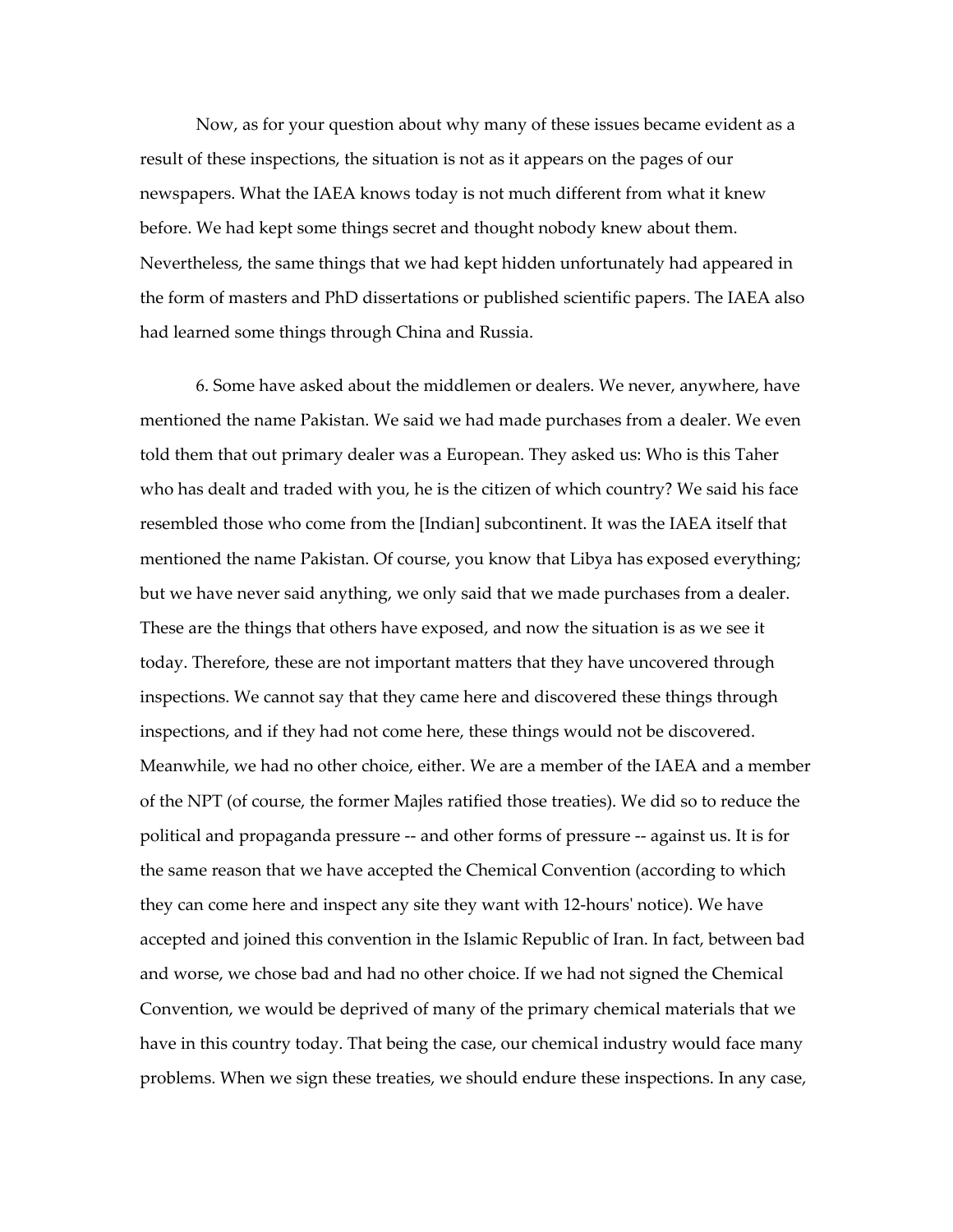it is the system that decides on these issues. The decision about the chemical issue was made by the system of Islamic Republic. That is to say, the issue was approved in the Supreme National Security Council, voted on in the Majles, and ratified by the Guardian Council. Therefore, for a variety of reasons, we had no other way available to us, and if we had not accepted these inspections, we would have had to face the consequences.

7. Things were said about the public opinion and matters of prestige, and these are all completely right. These issues are raised more than they should be, in part because of partisan and factional motives and interests and in part because of some other reasons. It seems that we have nothing else to do but to be preoccupied with the nuclear issue all day and all night. This in fact is one of our concerns at the secretariat and other decisionmaking centers of the country. It really has taken much of our time. This issue has become larger than it should in the public opinion. In the beginning, when the issue of the Additional Protocol came along, some thought that accepting that protocol would amount to treason. Others believed that the Majles must approve it with triple urgency. There were differences of opinion between the factions, and this made the differences between factions even wider. Last year, the discussions about us going to the UN Security Council had a great impact on our economy, and these influences persist. When the International Atomic Energy Agency (IAEA) issues a strongly worded resolution against us, the value of the shares on our stock market goes down. Therefore, this issue affects the economy, public opinion, and, unfortunately, our security. We must cool down and lower the intensity of our propaganda. As you said, the public is very sensitive about this issue. Whatever we do, we must have the support of the public. This point is well made, and it is a problem. If the countryʹs political decisions conflict with the public opinion, we definitely would have problems. It is this people who want to support us under any conditions, so the people must be aware of what is going on from the start.

About the UN Security Council and sanctions, in spite of everything, there is a chance that we ill go to the UN Security Council; we still cannot rule this out. We have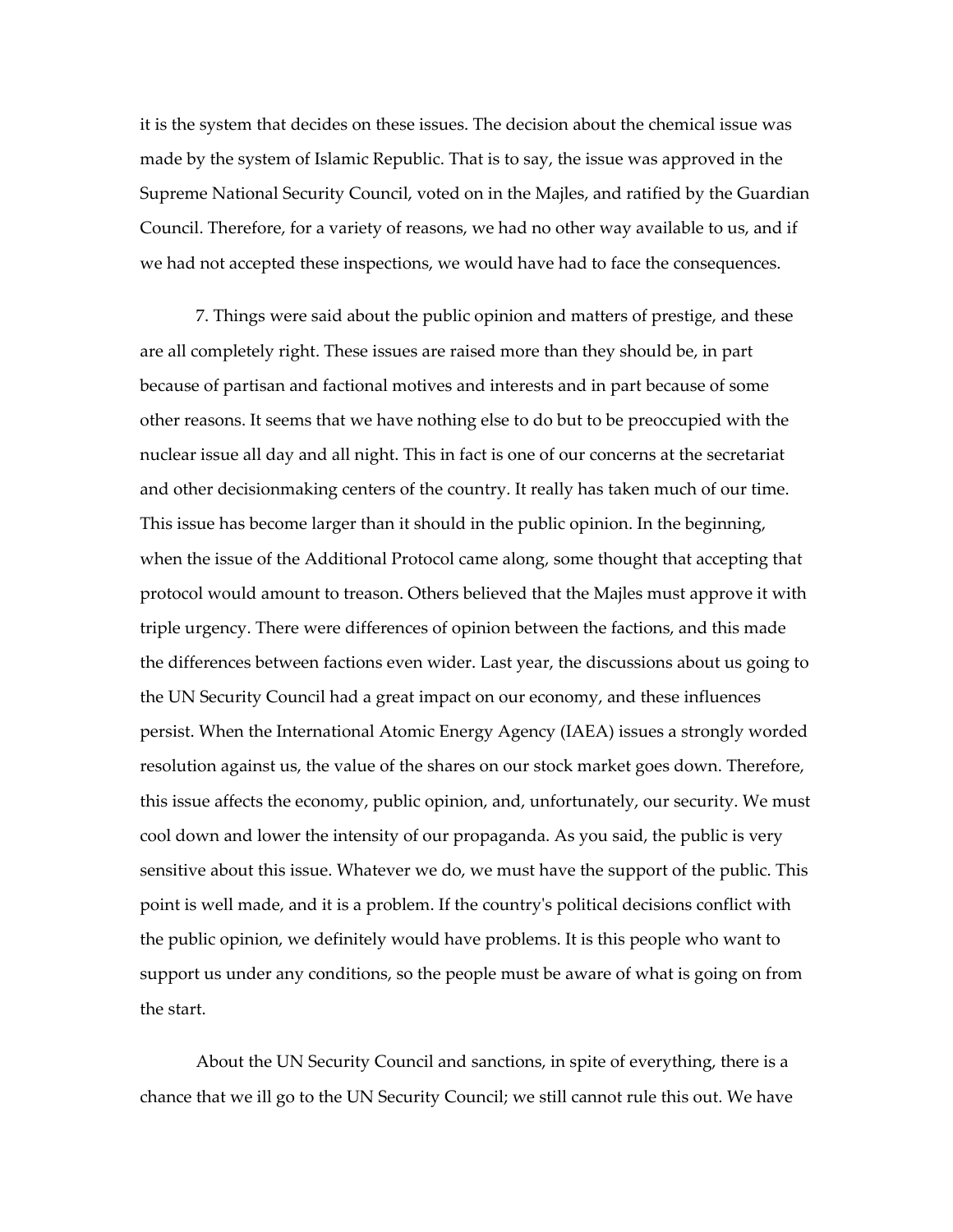worked on this issue for months, and parts of the government, including the governmentʹs economic headquarters, are involved with this issue. We have held numerous meetings at the secretariat to plan for the conditions that we would face if we go to the UN Security Council and are forced to face sanctions. We had the Supreme National Security Council approve some of these plans. The government also has plans in place to deal with the economic sanctions that UN Security Council could possibly impose, should we be taken before it. Therefore, we have prepared ourselves. One reason that we wanted to postpone going to the UN Security Council was to get ready and prepare ourselves.

8. As for the issue of sanctions, this is not an easy issue. Of course, we have announced the 15 sections of our policy, a policy sanctioned by the Supreme National Security Council, to the government. Unfortunately, some of those things are not being carried out. Because of our economic problems, the government cannot act within the framework that we have sanctioned. Therefore, this problem exists. At the same time, we cannot change the peopleʹs lives and the entire economy in six months.

With regard to Natanz and how it was discovered, there were a number of things. The monafeqin also played a role here. They collected information through different channels. First, they had comings and goings in the area of Natanz and found out that something was going on there. They even got close to this area (the same area where Dr... [as published] pointed out that they wanted to build a silo to store wheat). They went there, taken pictures, and collected information. They also obtained information from some individuals via the telephone. Thus, unfortunately, information was exposed. In addition, one or two employees at the [Iranian] Atomic Energy Agency were spies for other countries. That is to say, they had taken pictures at the digging site and during the subsequent stages of construction. They [the West] collected information thorough various channels, including by satellite, and one of those channels was the monafeqin.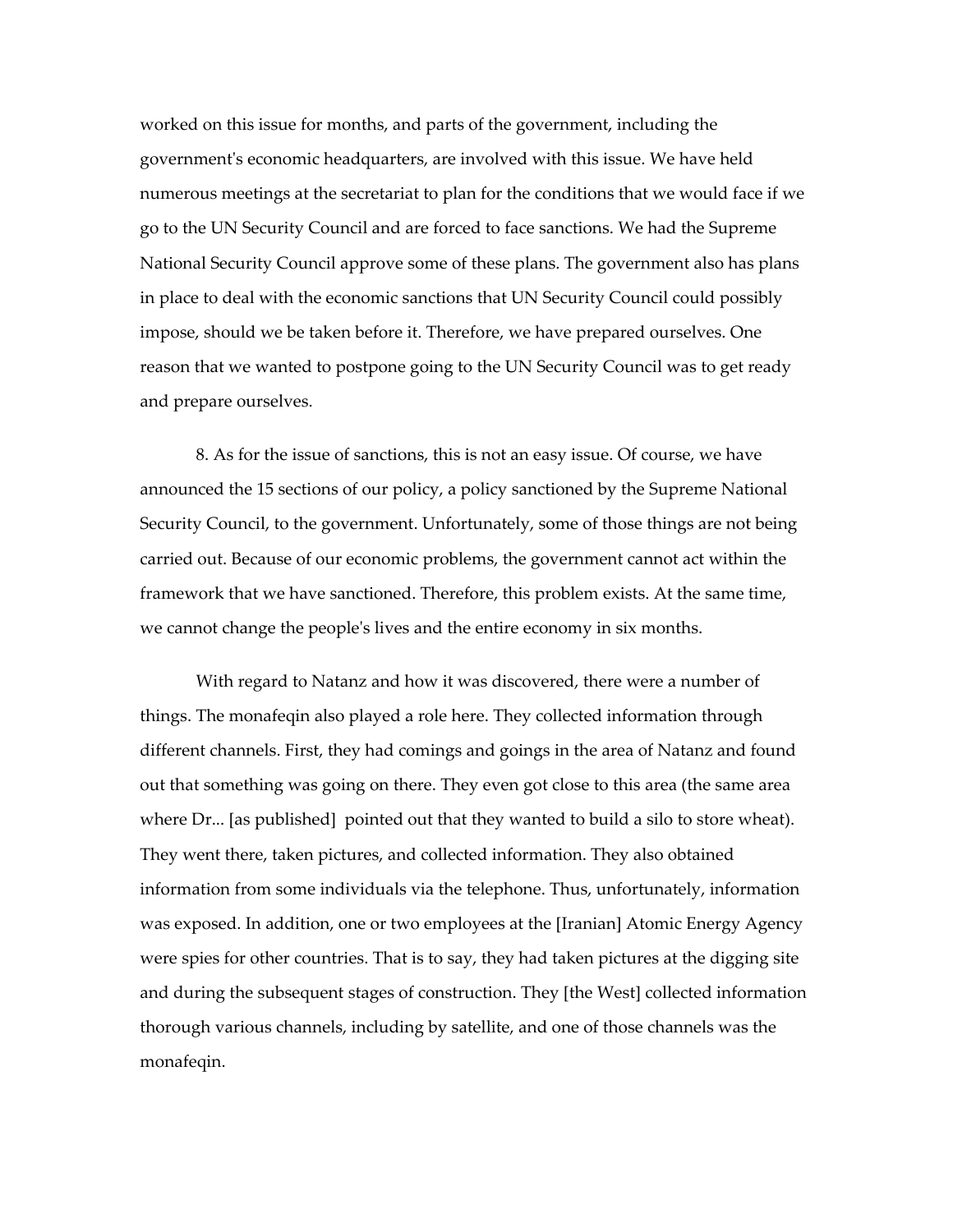As for ElBaradei and what kind of person he is, he is like all other political individuals. He is the director general of the International Atomic Energy Agency (IAEA) and intends to keep that position. This is a primary objective for him. To remain director general, he must have at least the support of the United States and Europe. He certainly must have the support of at least one of them. Therefore, since the United States and Europe both are against our program, he cannot or does not want to cooperate with us all that much and tries to avoid working with us. In certain cases, where Europe works with us while the United States does not, ElBaradei, too, cooperates with us. This is in part because the Europeans support ElBaradei and want him to remain director general of the IAEA and the Americans are against it. In any case, he is like all the other politicians in the world. I do not think that he has any particular animosity toward us because he is an Arab. At the same time, when he helps us or does certain things, he does so to protect his own interests and the interests of his organization.

In certain cases, where we thought we had convinced him, he ended up rejecting our positions. Some of his reasoning is also correct. Now, many nations are represented in the International Atomic Energy Agency (IAEA). One of ElBaradeiʹs deputies is from Sweden, another one is French, and yet another is English. His deputy for legal affairs is American. That is to say, the people who surround ElBaradei come from different countries and represent different powers. Obviously, his American deputy passes information to the Americans and his British deputy to the British. For instance, in certain cases, we propose things to ElBaradei and ask him to do certain things, but he responds negatively and says: I cannot do anything because my team is still not quite convinced.

9. One question was asked about ElBaradeiʹs own views and how influential they are. I must say that, of course, his views carry weight in some areas. But generally speaking, it is the headquarters' view that guides the IAEA. They hold discussions there and sometimes ask questions from us, research the issue, and drive at conclusions.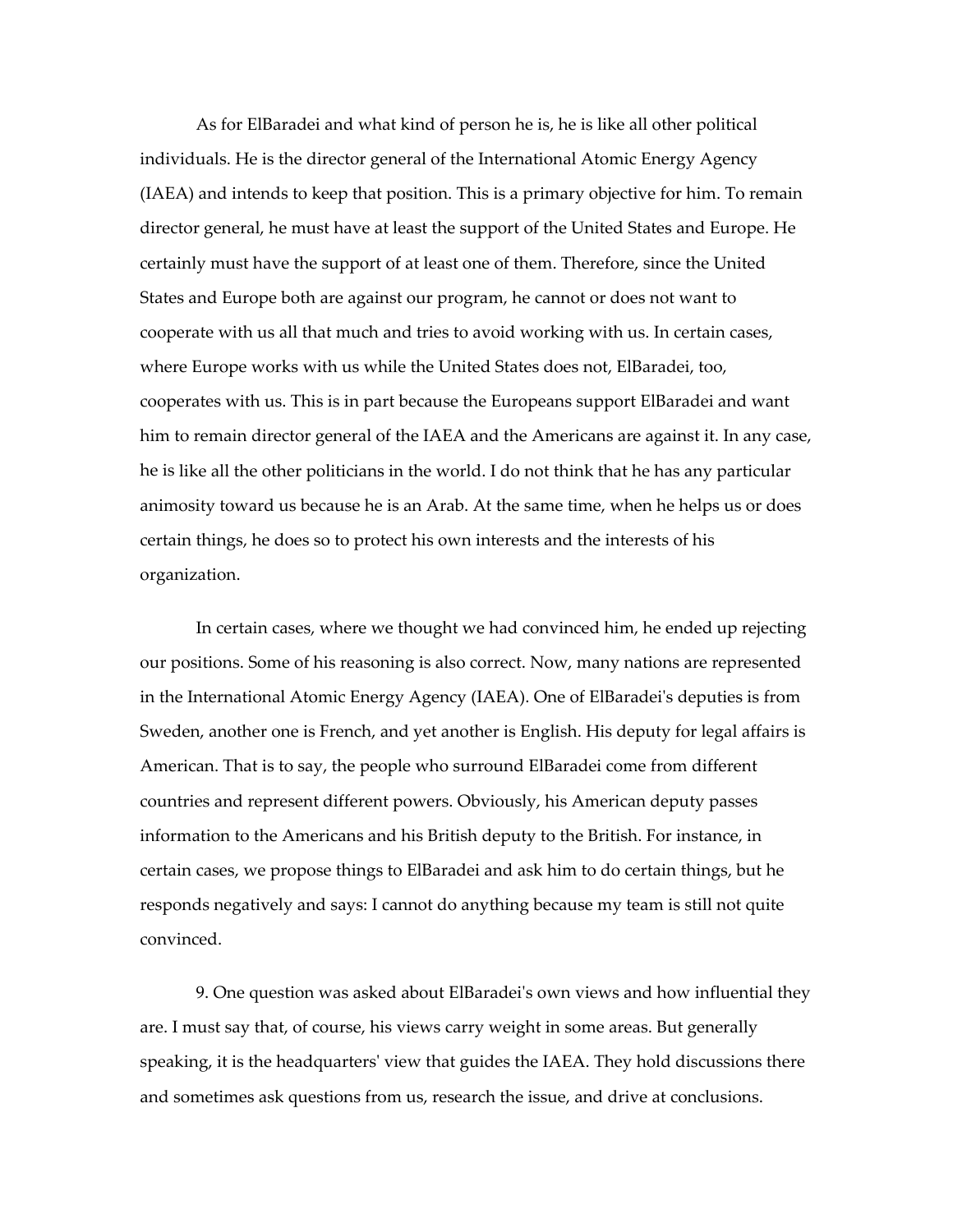Therefore, this person is like any other person there. As a member, he can have some influence.

10. You asked about doing away with the sanctions. I will tell you that this is one of our proposals in our negotiations with the Europeans, that all these sanctions must be gradually removed. As the first step, the Europeans say that the sanctions against you concerns three kinds of commodities: 1. goods that are extraordinarily sensitive, 2. goods that are sensitive, and 3. goods that are not particularly sensitive. About the last category, not the very sensitive goods, they say that they can move gradually to lift the sanctions against this kind of goods. As for the second category, sensitive goods, they say that they need time. They need time because they have passed laws regarding those matters and must go to the parliaments for new legislation to overturn those laws. About the first category, the very sensitive goods, they say that they cannot promise anything and cannot reach an agreement about them with us at this time. Of course, they speak in general terms. Parts of what they say might be correct, and parts might not. They say if we reach a complete agreement at the end of these nuclear negotiations, this could serve as a basis for strategic relations between Iran and Europe. They do not mention this at the lower levels, but in a meeting that I had with the three ministers in Europe, the ministers openly talked about it. They said that ultimately they want strategic relations with Iran. They also state their reasons for saying so. Of course, this depends on our ability to move forward and reach an accord [with the Europeans]. As far as we are concerned, we are not sure about any of the promises that the Europeans are making, unless we ultimately reach a final agreement and see in practice whether they remain true to what they say. We do not have any trust in them. Unfortunately, they do not trust us, either. They think we are out to dupe them, and we think in the same way, that they want to trick and cheat us. Therefore, we should build trust, step by step and in practice.

This is a very, very complex and difficult effort. Personally, I am not very optimistic, but I am not without hope, either. In fact, I cannot even say that I am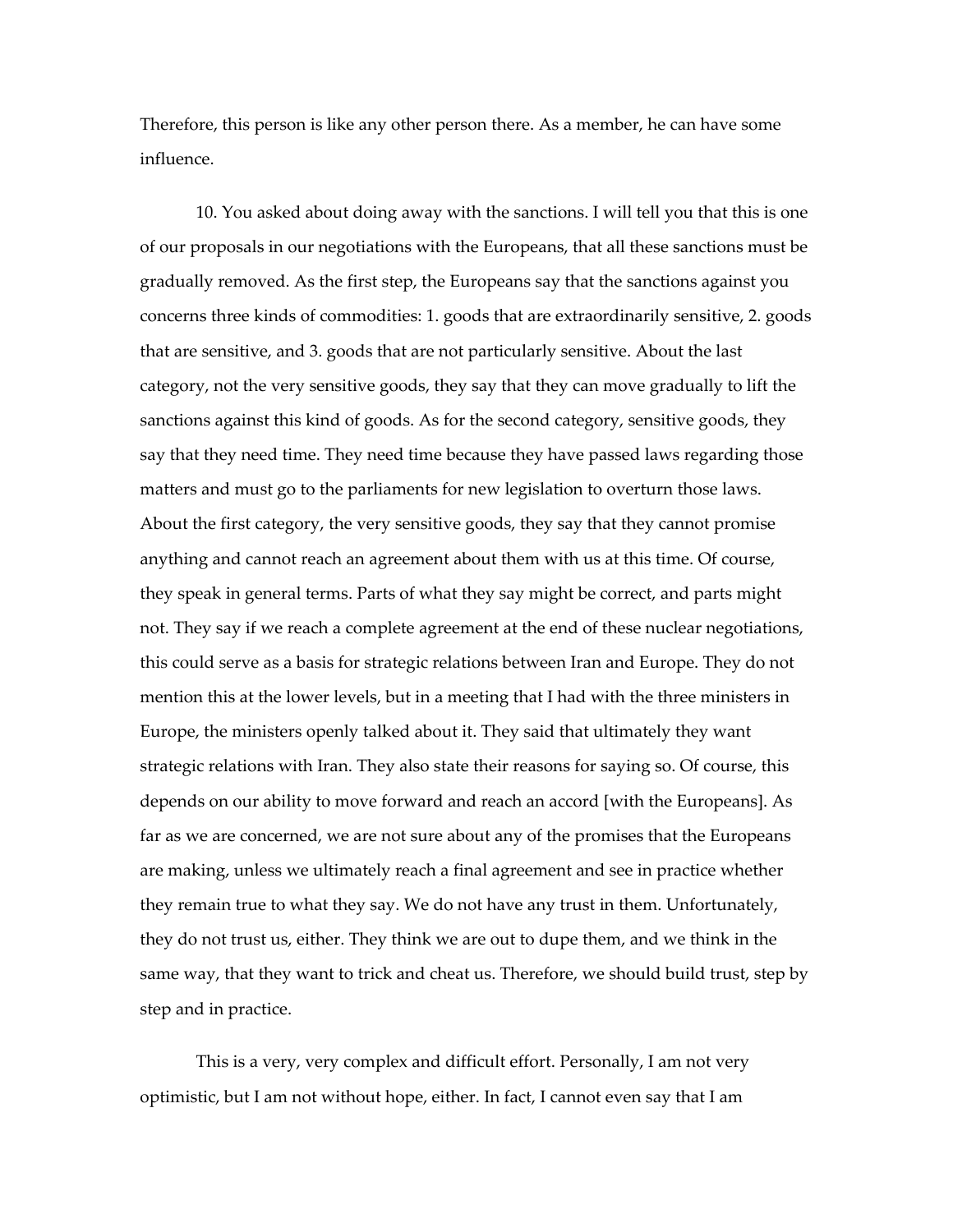pessimistic and think that there is no way and that we are at an impasse. We must go forward. We may not achieve everything that we want 100%, and what the Europeans want may not come true, either. In the end, we -- the Europeans and us -- might compromise, accept something less that 100%, and reach an accord.

Well, apparently, the call to prayer [Azan] has been made. We must get ready to say our prayers and break our fast [iftar].

Peace and God's blessing upon you.

[Description of Source: Tehran Rahbord in Persian ‐‐ Quarterly journal of the Center for Strategic Research, subordinate to the Office of the President; edited by reformist Musavi‐Khoʹiniha]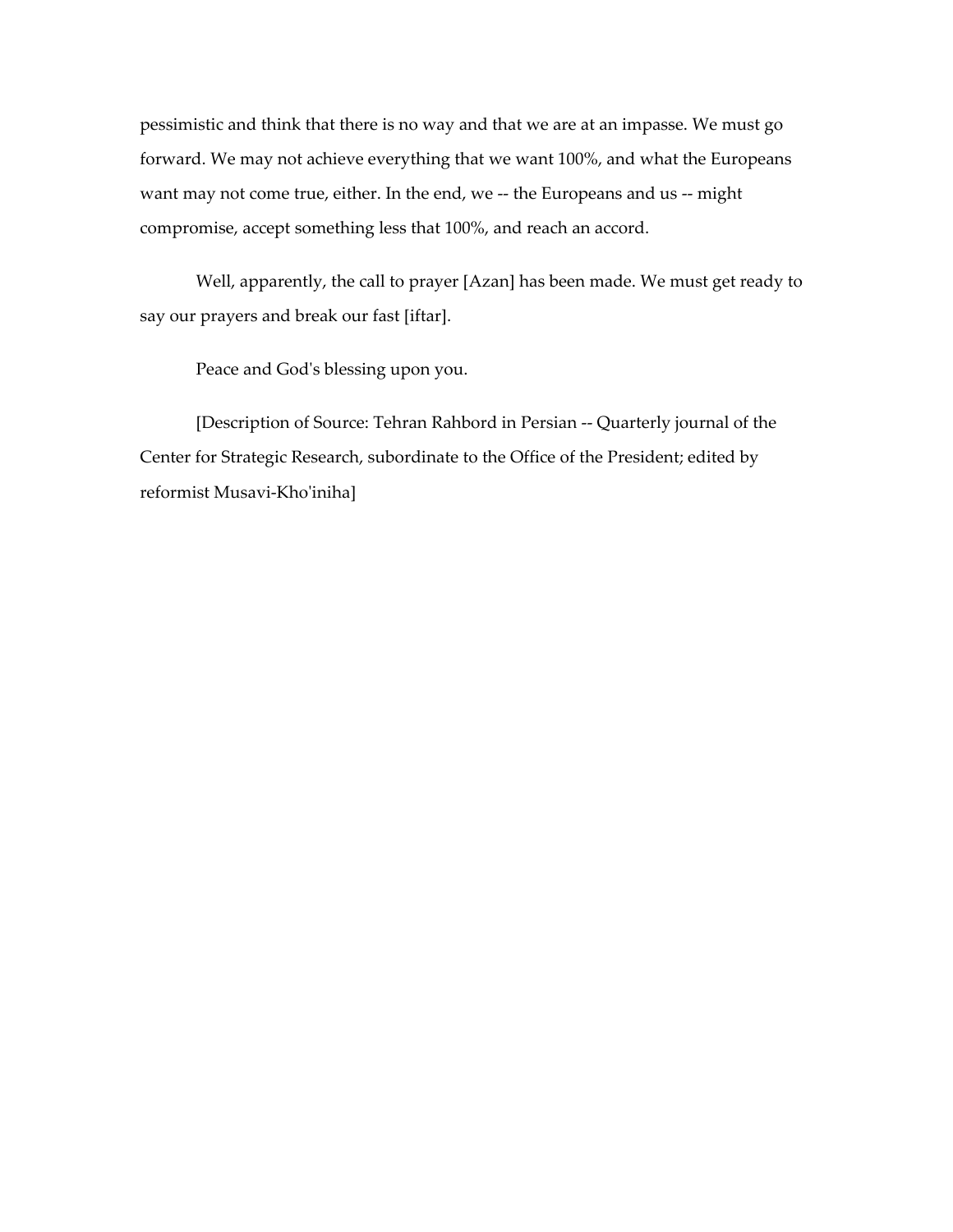$\begin{vmatrix} 1-\text{gof1-37.qxd} & 11/08/1384 & 09:43 & \text{``} & \text{Page 7} \end{vmatrix}$  $\oplus$ 

## سخنان حجت الاسلام والمسلمين دكتر حسن روحاني در جمع اعضاي شوراي عالي انقلاب فرهنگي فراسوی چالشهای ایران و آژانس در پرونده هستهای

در بحث هستهای حساسیت موضوع از اینجا نشئت میگیرد که در فن اَوریهای مربوط به بخش هسته اي، بخش چرخه سوخت يک حساسيت ويژهاي دارد. به دليل اينکه توانمندي در چرخه سوخت، تقریباً مساوی است با توانمندی یک کشور برای ساخت سلاح هستهای در زمانی که اراده سیاسی آن کشور بر این امر تعلیق بگیرد. یعنی کشوری که چرخه سوخت دارد می تواند اورانیوم را غنی کند و کشوری که می تواند اورانیوم را تا یک مرز حدوداً ۳/۵٪ غنی کند، این توانمندی را خواهد داشت که آن را تا بیش از ۹۰٪ هم غنی کند و به همین دلیل، این توانمندي امروزه با حساسيت فوق العاده در محافل بين المللي مورد بحث است.

کشوری که دارای این توانمندی باشد با نگرانی و حساسیت با آن بر خورد می شود. معمول این است که فشار را به کشوری وارد می کنند که در آستانه است. یعنی اگر واقعاً کشوری این توانمندی را به طور کامل به دست بیاورد ادامهی فشار بسیار سخت و یا ناممکن می شود و کشوری هم که به زودی به این توانمندی نمی رسد، قاعدتاً فشاری بر آن وارد نمی شود؛ اما کشوری که در آستانهی دستیابی به فن اَوری قرار می گیرد، فشارهای فراوانی به اَن وارد می شود تا فعالیت خود را متوقف کند و به سمت تکمیل آن توانمندی نرود و لذا در این حالت، فشار ها دو چندان مے شود.

 $\oplus$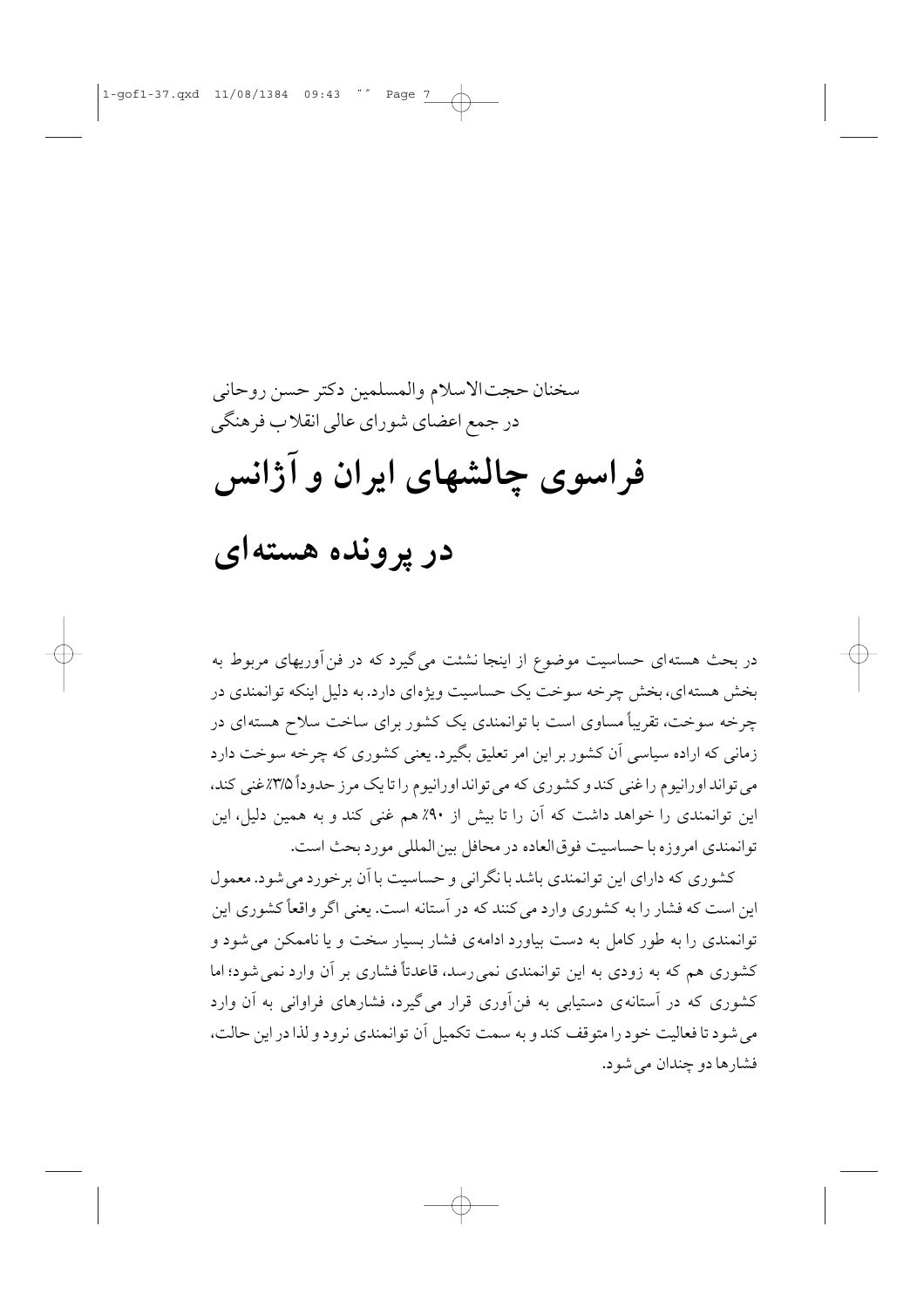جمهوري اسلامي ايران از ۱۶-۱۵ سال قبل يعني از سالهاي ۶۷-۶۶، يكي از موضوعاتي كه دنبال می کرد این بود که بتواند فن اَوری چرخه سوخت را به دست بیاورد؛ زیرا همواره استفاده از انرژی هستهای مدنظر بوده و می خواستیم دارای نیروگاه هستهای باشیم و اینکه بتوانيم سوخت آن را هم خودمان توليد كنيم.

برای اینکه بتوانیم فن اَوری و امکانات چرخه سوخت را از کشوری خریداری کنیم، تلاش زیادی شد. در آن سالها و شرایط آن زمان، ما بیشتر دنبال شوروی و چین بودیم ولی هیچ كشوري حاضر نشد كه اين فن آوري را به ما بدهد.

گرچه حق طبیعی یک کشوراست که دارای چرخه سوخت باشد، اما به خاطر قابلیتهایی که در سایه ی این فن آوری ایجاد می شود، از دادن آن یرهیز می کردند. لذا تلاش برای اینکه ما بتوانیم این توانمندی را از طرق مختلف به دست آوریم آغاز شد؛ مثلاً فعالیتهایی که باید در داخل کشور انجام بگیرد تا به توانمندیهای ملی در این زمینه برسیم و یا ورود بازار سیاه و تماس با افراد و شبکه های مختلف در این زمینه، شروع شد. در این زمینه ها قدمهایی در داخل برداشته شد و یکسری امکانات از طرق مختلف آماده شد.

در سالهای اخیر، یعنی از سال ۷۸ تصمیم گرفته شد تا این امکاناتی که داشتیم فعال تر کنیم. به همین دلیل، تلاش مضاعفی در کشور آغاز شد و یکسری اختیاراتی به سازمان انرژی اتمی داده شد که قبلاً در اختیار این سازمان نبود. یعنی از لحاظ اعتبارات و نحوه ی هزینه آنها با تسهیلات جدید و مقررات ویژه، دست سازمان بازگذاشته شد، تا بتوانند بدون عبور از پیچ و خمهای مقرراتی، فعال شوند. درپی این فعالیتها بود که تابستان ۱۳۸۱ سروصدایی در رسانه های غربی آغاز شد مبنی بر اینکه ایران مشغول ساختن بمب اتم است.

به ياد داريد كه اين سروصدا در مرداد سال ١٣٨١ شروع شد. پس از اين سروصدا، آژانس هم وارد عمل شد و از ایران در این زمینه سؤالاتی را مطرح کرد تا روشن شود آیا اقدامات ایران قانوني بوده يا نه؟ فعاليتها مخفى بوده و يا غير مخفى؟ آيا اين اقدامات با تعهدات ايران طبق معاهده N.P.Tو قرارداد يادمان انطباق دارد يا نه؟ أيا بر خلاف مقررات، اعمالي انجام شده است يا نه؟

به خاطر دارید که سر و صدای زیادی در رسانههای جهان شد و دریی آن، آقای البرادعی در زمستان سال ۱۳۸۱ به ایران سفر کرد. در این سفر از نطنز بازدید به عمل آورد. بعد از آن، این بحث پیش آمد که پرونده ایران در شورای حکام مطرح شود. به دلیل اینکه آمریکاییها در آن

 $\overline{\lambda}$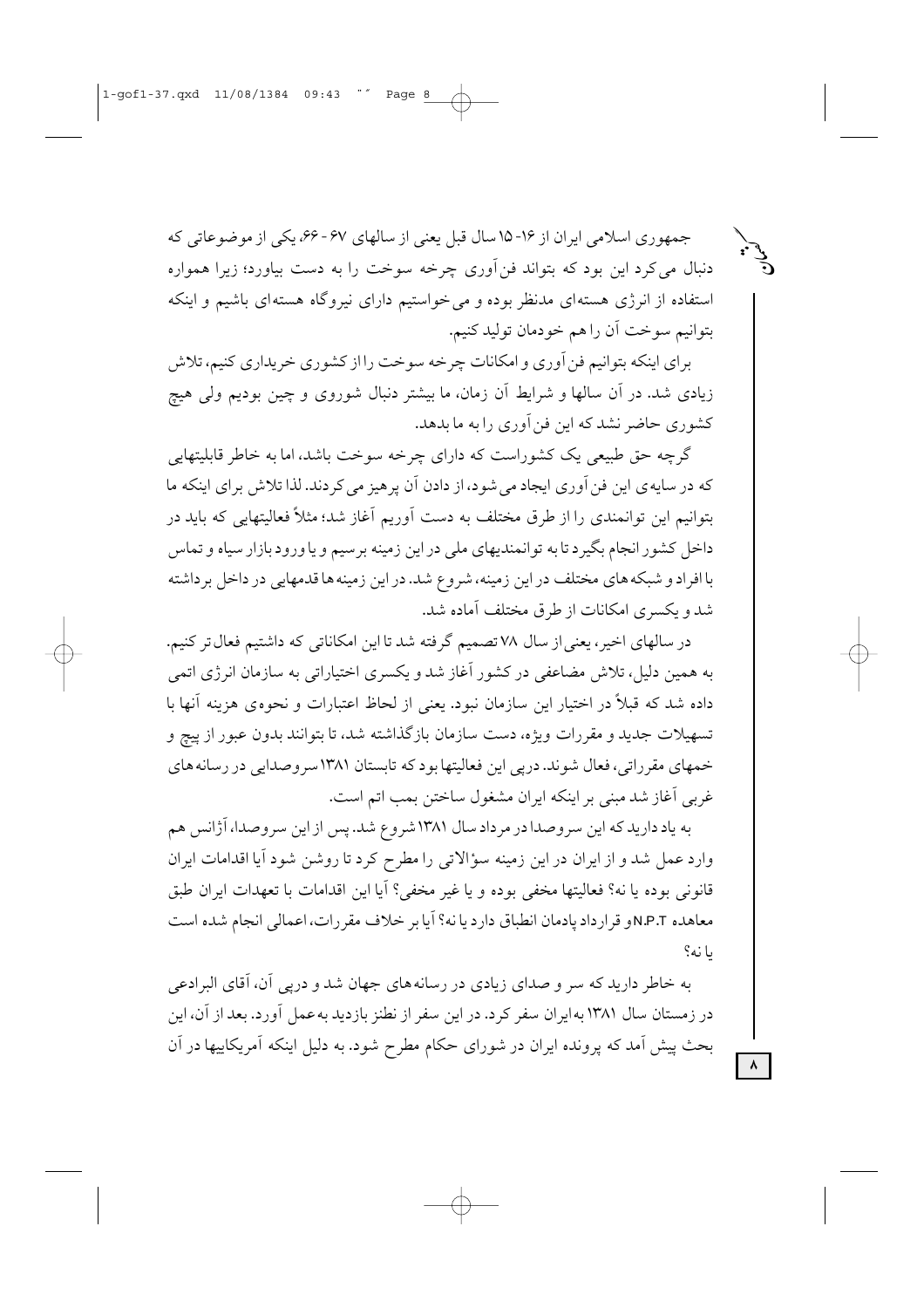1-gof1-37.qxd 11/08/1384 09:43

ایام مصمم بودند که به عراق حمله کنند، لذا دست نگهداشتند و به همین دلیل فتیله مسئله را مقداری پایین کشیدند. در آن شرایط، این بحث هم در آمریکا مطرح بود که ایران اول یا عراق؟ ولی در نهایت تصمیم بر این شد که به عراق حمله شود. لذا اَمریکا کاملاًخود را در بهمن اَماده می کرد و در اسفند ماه با آمادگی کامل ظاهر شده بود و در روز آخر اسفند حمله به عراق آغاز شد.

خو د به خو د، سروصدای بحث ایران در ماه فروردین و اردیبهشت به دلیل اینکه اوج بحث عراق و لشکر کشی به آنجا بود، کمتر شد. اما از خرداد که پیروزی آمریکا در عراق مشهود شد و به اصطلاح خودشان توانستند عراق را تصرف کنند و هنوز هم مقاومتی که امروز در عراق است و فشارهایی که فعلاً روی سربازان آمریکایی است شکل نگرفته بود، به این فکر افتادند که شرایط مناسب است تا مسئله ایران را در شورای حکام مطرح کنند و زمینه مناسبی است تا پرونده به شوراي امنيت برودو به دنباله اش تحريم و يا حتى عمليات نظامي عليه ايران طراحي شود و یا حداقل فشارهای سیاسی و اقتصادی علیه ایران شکل بگیرد.

به همین دلیل، پرونده هستهای ایران برای اولین بار در خرداد سال ۱۳۸۲، به طور رسمی در شورای حکام آژانس مطرح شد. البته در آن جلسه قطعنامهای صادر نشد، گزارش مدیر کل مطرح شد و به عنوان بیانیه، رئیس اجلاس یک جمع بندی را ارائه کرد که جمع بندی خوبی نبود.از آن زمان بود که در کشور یک احساس خطری به وجود آمد که یک توطئهای ممکن است عليه ايران طراحي شده باشد وبا مشكلاتي مواجه شويم.

تا اَن زمان عمدتاً کارهای سیاسی و فنی بر عهده سازمان انرژی اتمی بود. یعنی سفیر جمهوري اسلامي ايران در وين در بخش مربوط به اَژانس، از طرف سازمان انرژي اتمي تعيين مي شد و با تصويب رئيس جمهور منصوب مي گرديد. بنابراين سازمان هم كار سياسي و هم کار فنی را بر عهده داشت. البته وزارت خارجه هم در بعضی از مسائل در آن مقطع کمک می کرد. اما احساس شد ضرورت دارد که این مسائل در سطح بالاتری مورد بحث و بررسی قرار گیرد و لذا موضوع در شورای عالمی امنیت ملی برای اولین بار مطرح شد که چه اقداماتی باید انجام شود. در این زمینه جلساتی برگزار شد تا به اجلاس بعدی که اجلاس ماه سپتامبر (شهریو ر سال ۸۲)بود، نزدیک شدیم. اختلاف نظر شدیدی بین سازمان انرژی اتمی و وزارت خارجه پیش آمد. سازمان انرژی اتمی می گفت: پرونده هستهای ایران، مسئله مهمی نیست و ما می توانیم در این اجلاس، اَن را حل و فصل کنیم ولی وزارت خارجه هشدار شدیدی می داد

观

شماره سی و هفتم ● یاییز

**IXXY**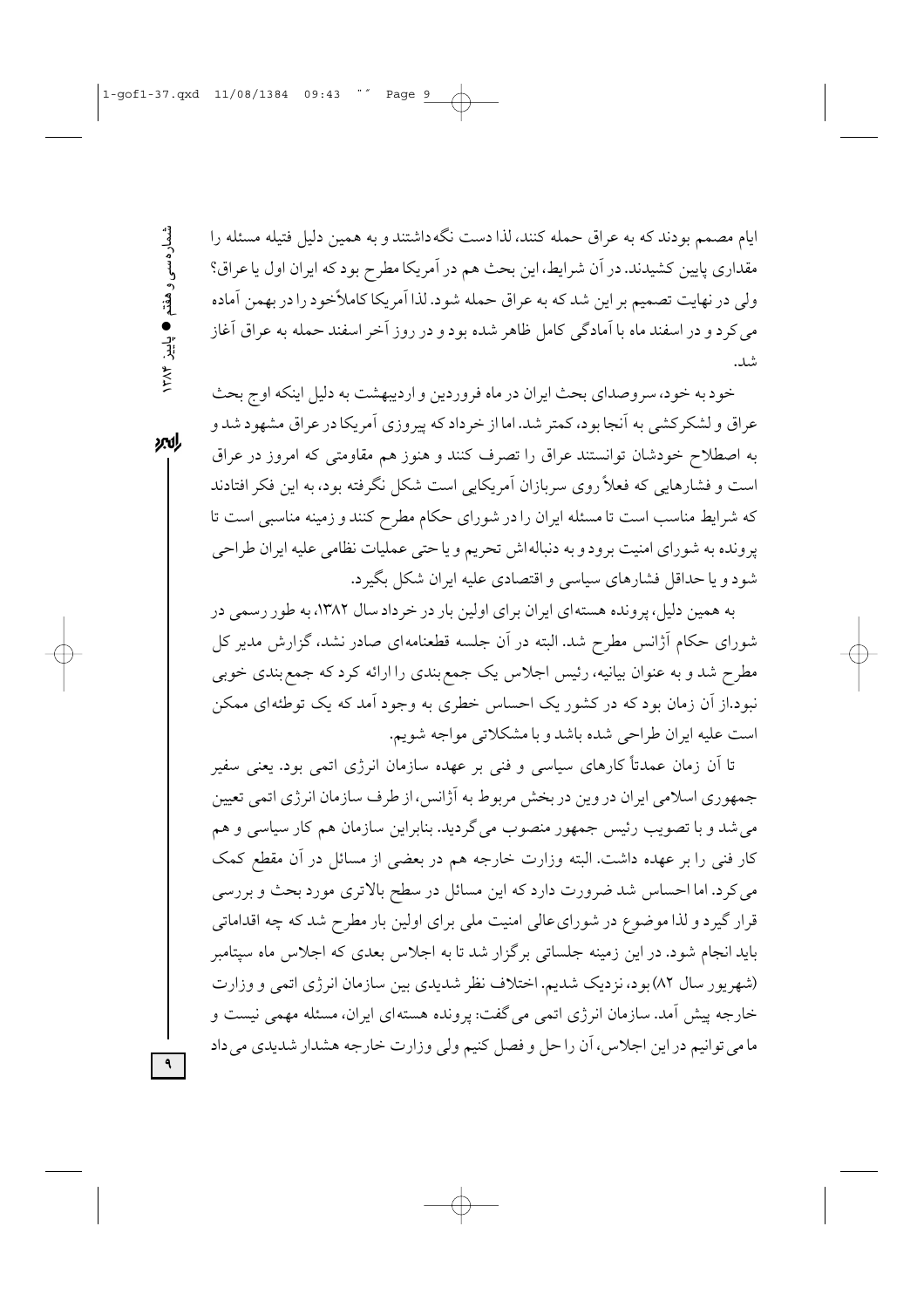1-gof1-37.qxd 11/08/1384 09:43 Page 10

> که ممکن است مسیر پرونده، مسیر بسیار دشواری باشد. در واقع این دو ارگان درست نقطه مقابل یکدیگر نظر داشتند. در جلساتی که در دبیرخانه شورای عالی امنیت ملی تشکیل می شد این اختلاف نظرها کاملاً مشهود بود و اینجا بود که این بحث در سطح کشور مطرح شد که راجع به پروتکل الحاقی چه اقدامی باید صورت گیرد. اگر یادتان باشد، سروصدای زیادی در كشور شروع شد كه آيا پروتكل را بيذيرم يا نيذيرم، يذير ش پروتكل خيانت است و يا ضرورت. دلیل آن هم این بود که آقای البرادعی (مدیر کل آژانس)در گزارشی که برای ماه سپتامبر آماده کرد بود و منتشر شده بود به صراحت به این نکته اشاره کرد بود که من راجع به پرونده هستهاى ايران بدون اينكه ايران يروتكل الحاقي رابيذيرد و أن رااجراكند قادر نيستم كه راستي اًزمایی کنم یعنی من نمی توانم Verification را انجام دهم و برای من راستی اَزمایی امکان پذیر نست.

در اجلاس ماه سپتامبر یک قطعنامه بسیار شدیدی اللحنی علیه ایران با اجماع (بدون رأي گيري) تصويب شد. البته در آن مقطع، ما عضو شوراي حكّام بوديم. قطعنامه به گونهاي صادر شده بود که ما را به پشت درب شورای امنیت سازمان ملل برده بود. کاملاً روشن بود که یک برنامه ریزی حساب شدهای در پشت پرده انجام شده است تا از طرق این قطعنامه، ما را به شورای امنیت ببرند. در این شرایط یک بحث جدید در کشور مطرح شد که در این شرایط، چه کاری باید انجام داد؟! یک فرض این بود که به شورای امنیت خواهیم رفت و یک فرض هم این بود که مسئله به گونهای قابل حل و فصل است. در آن مقطع که مسئله از لحاظ فنی و حقوقی بررسی شد (در آن زمان در دبیرخانه شورای عالی امنیت ملی کمیتهای تشکیل شده بود و در آن کمیته وزرای مربوطه شرکت می کردند و بحثهای مفصلی در این زمینه صورت می گرفت) نتیجه ی اولیه این بحثها این بود که اگر حتی همکاری کامل با آژانس طبق این قطعنامه انجام دهیم، باز هم در نوامبر (أذر ١٣٨٢) به شورای امنیت خواهیم رفت. بنابراین باید به فکر یک سازوکار دیگری می بودیم که با آژانس همکاری کنیم و به شورای امنیت هم نرويم. بحث اين نبود كه تضمين شود هيچ گاه به شوراي امنيت نخواهيم رفت، بلكه بحث اين بود که در آن مقطع که آمریکا در اوج غرور بود و کشور هم آمادگیهای لازم را برای شورای امنیت نداشت، برونده به شورای امنیت نرود. ضمن اینکه ما هنوز تمام راهها را تجربه نکرده بودیم که آیا می توان مسئله را از راههای دیگری حل و فصل کرد یا نه. بنابراین موضوع در جلسات متعدد در سطوح مختلف مورد بررسي قرار گرفت.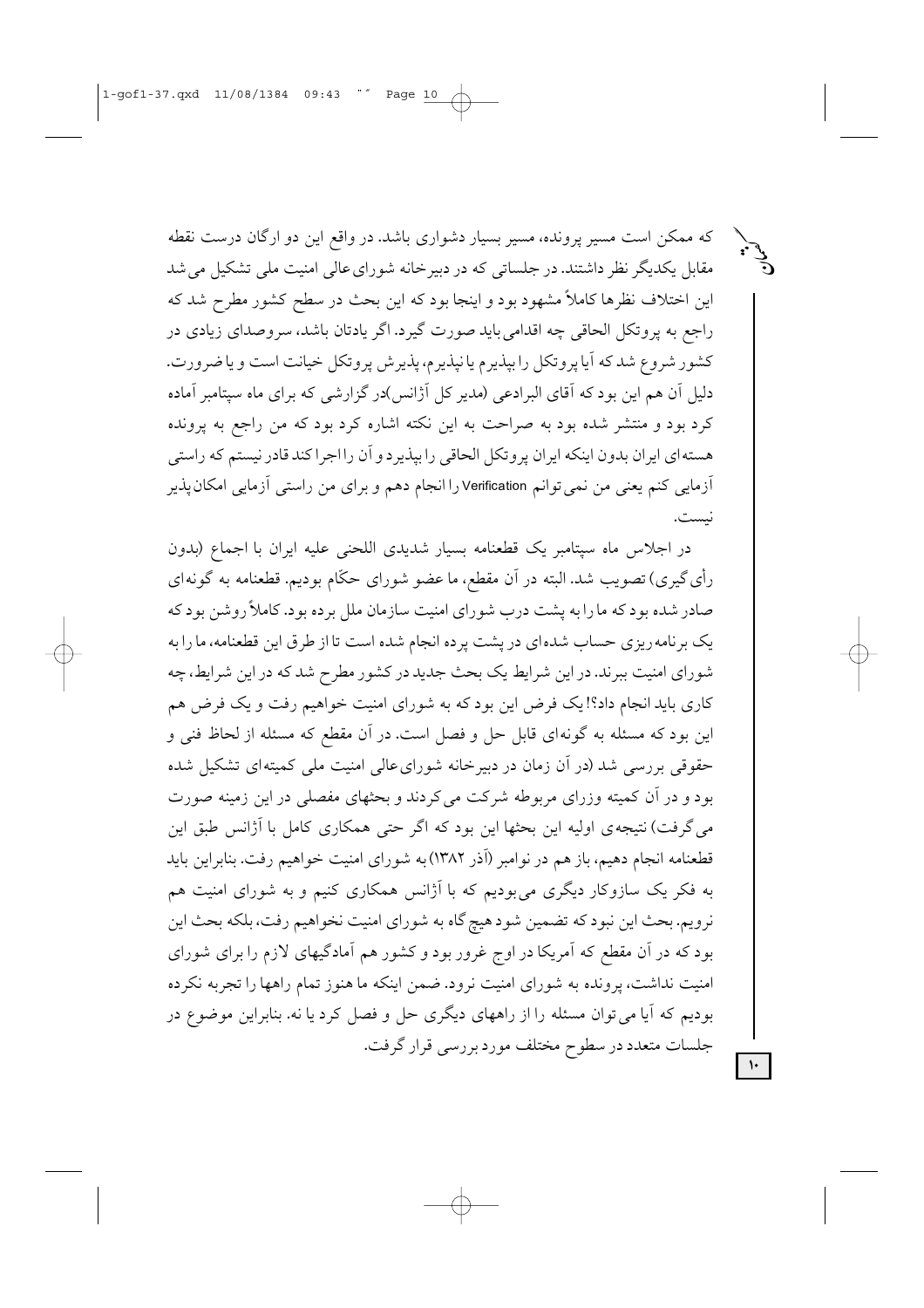1-gof1-37.qxd 11/08/1384 09:43 Page 11

> در حال حاضر هم، سازوکار تصمیمگیری ما در بحث هستهای در چهار رده صورت می گیرد. یک رده بحث کارشناسی است که ریاست آن را یکی از مدیران وزارت خارجه برعهده دارد و تمام ارگانهای مربوطه شرکت دارند. بحث کارشناسی هم در رده بالاتر انجام می شود که جلسات آن در دبیرخانه شورای عالی امنیت ملی تشکیل می شود. رده سوم، کمیتهای در سطح وزرااست که آن هم در دبیرخانه شورای عالی تشکیل می شود و رده چهارم، در سطح سران نظام است که تصمیمات کلان و اساسی در آن رده اتخاذ می شود.

观

شماره سی و هفتم ● یاییز ۱۳۸۴

در جلسه سران نظام این بحث مطرح شد که ما طبق قطعنامه سپتامبر موظفیم که تصویر کامل بر نامه هسته ای را در طول سالهای گذشته به آژانس ارائه ی کنیم؛ بحث اصلی این بو د که آیا ارائه ی تصویر کامل می تواند مشکل را حل کند یا نه؟ اگر تصویر کامل را ارائه می کردیم خود آن تصویر ممکن بود ما را به شورای امنیت ببرد. اگر ارائه نمی کردیم که به معنی تخلف از قطعنامه بود و به دلیل اینکه قطعنامه را اجرا نکرده ایم به شورای امنیت می رفتیم. بنابراین بحث این بود که هر راهی را انتخاب کنیم، فرق نمی کند و پرونده ما به شورای امنیت خواهد رفت. به این دلیل در جلسات کارشناسی بحث شد که آیا با اروپاییها در این زمینه همکاری را شروع کنیم یا نه و آیا این همکاری مؤثر است یا نیست؟ برخی معتقد بودند که همکاری با اروپا تأثیری ندارد چون اروپا مستقل نیست و چون آمریکا مصمم است ما را به شورای امنیت ببرد، لذا اروپا نمي تواند كاري انجام دهد. برخي هم معتقد بودند كه همكاري با ارويا مي تواند مؤثر باشد. همه این مباحث در جلسه سران نظام مطرح شد.

به این نکته هم توجه داشته باشید که سه کشور اروپایی نامهای در تابستان ۱۳۸۲ برای دولت ایران فرستاده بودند که نسبت به مسائل هستهای ایران طرحی را پیشنهاد کرده بودند. البته در آن نامه مطالب مختلفي بود، من جمله نوشته بودند كه شما بايد چرخه سوخت را كنار بگذارید. مشابه همین نامه را دولت روسیه هم برای دولت ایران فرستاده بود. آنها هم نوشته بودند که ایران باید چرخه سوخت را کنار بگذارد. لذا این بحث مطرح شد که آیا ما سه وزیر اروپایی را به تهران دعوت کنیم یا نه؟ اختلاف نظر از دو منظر مطرح بود، بعضیها می گفتند اساساً بحث با اروپا مؤثر نیست، اگر هم بخواهند، نمی توانند در برابر اَمریکا کاری را از پیش ببرند. بعضيها هم مي گفتند اگر آنها را به تهران دعوت كنيم، پاسخ مثبت نخواهند داد. استدلال اّنها هم این بود که هیچ گاه تا به حال سه وزیر مهم اروپایی به اتفاق به یک کشور غیر اروپایی برای موضوعی سفر نکردهاند و عملاً این کار، شدنی نیست. وزارت امورخارجه ما هم معتقد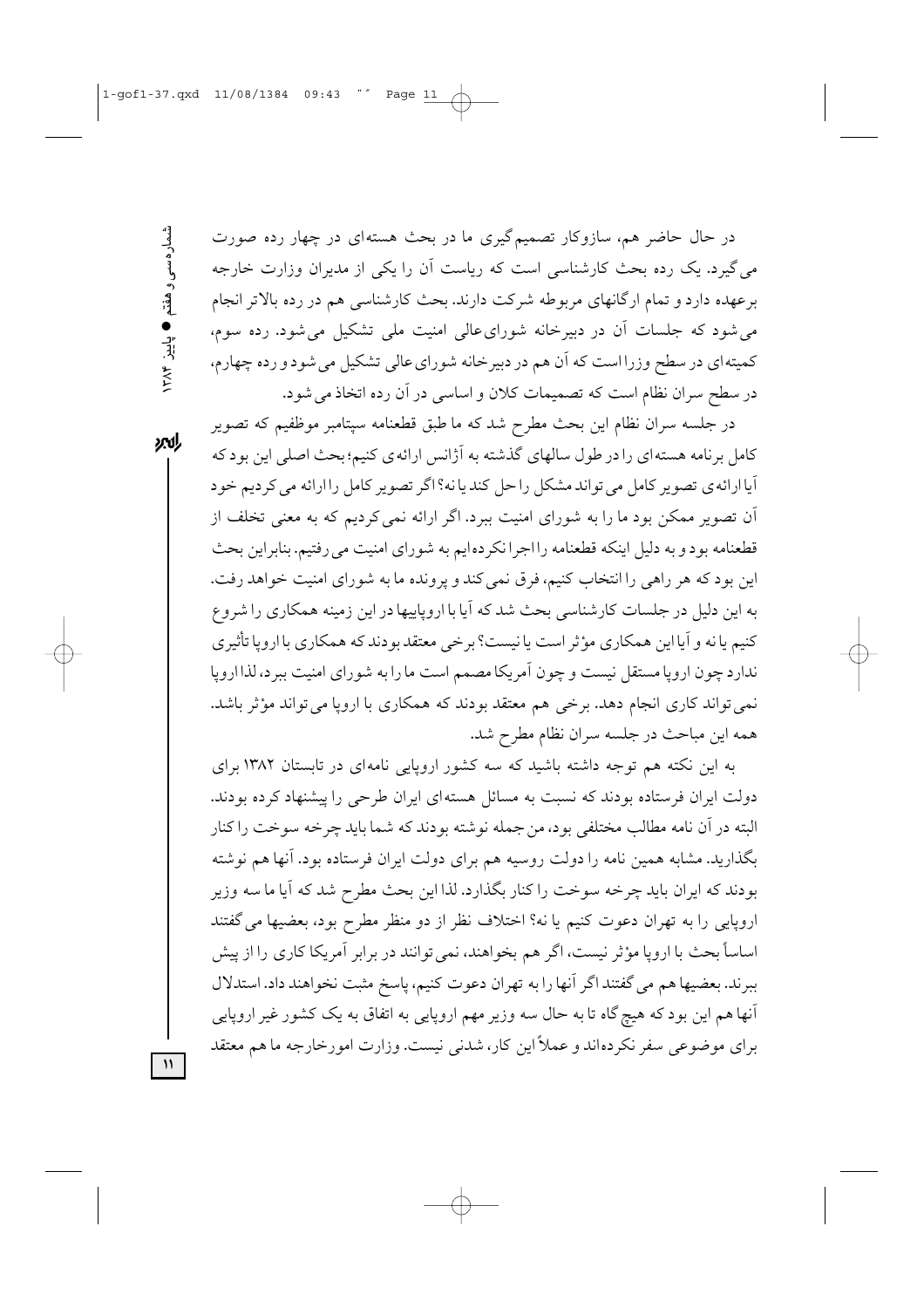بود كه اين كار از لحاظ تشريفات، شدني نيست. يعني اگر سه وزير را دعوت كنيم به تهران، نخواهند آمد. اما به هر حال در آن جلسه تصمیم گرفته شد که آنها را دعوت کنیم و اگر نیذیرفتند، جلسه در یک کشور اروپایی تشکیل شود. این بحث هم زمان بود با این مسئله که مسئولیت پرونده هستهای به یک فرد واگذار شود و همه ارگانها زیر نظر او فعالیت کنند. در جلسه سران نظر همه اعضا، بر این قرار گرفت که بنده مسئول این پرونده باشم.

در واقع زمانی که ما سه وزیر را دعوت کردیم درآن مقطع برای این هدف بود که ماچگونه کل تصویر برنامه هستهای و همه فعالیتهای گذشته را اعلام کنیم و به شورای امنیت هم نرویم. اگر می خواستیم فعالیتهای گذشته را اعلام نکنیم، برای آژانس روشن می شد که قصد همکاری نداریم؛ چون اکثر فعالیتهایی که انجام داده بودیم و به آژانس اعلام نکرده بودیم، توسط کشورهایی که طرف معامله با ما بودند به آژانس اطلاع داده شده بود. مثلاً کشور چین که ما طرحهایی با آن کشور قبلاً داشتیم و طبق پادمان می بایست به آژانس اعلام می کردیم و اعلام نکرده بودیم توسط خود چینیها به آژانس اعلام شده بود و آنها به ما گفتند که همه موارد را به آژانس اطلاع دادهاند. همچنین برخی از تجهیزاتی که از روسها خریده بودیم، آنها هم، همه موارد را به آژانس اطلاع داده بودند. حتى معلوم شد كه برخي از آزمايشات مخفى كه در سالهای قبل انجام داده بودیم اَژانس از اَنها با خبر است. مثلاً ما یک اَزمایش در تهران انجام داده بودیم و مسئول پروژه استاد دانشگاه بود و یکی از دانشجویان او در همان مورد رسالهای را نوشته بود و آن رساله در چندین نسخه منتشر شده بود که اتفاقاً یک نسخه از آن هم در اختیار آژانس بود که ما از این مسئله مطلع نبودیم و بعدها آژانس یک نسخه از این رساله را ارائه کرد و گفت شما این آزمایش را انجام داده اید. یا مثلاً در موضوع دیگری که فکر می شد کسی خبر ندارد یکی از اساتید که در آن پروژه شرکت داشته بود در مورد آن، مقاله علمی نوشته و در یک مجله بین|لمللی چاپ شده بود و یک نسخه از آن هم در اختیار آژانس بود. بنابراین اکثر مواردي كه فكر مي شد آژانس از آنها بي خبر است، اطلاعات كاملي از آنها داشت. حتى نسبت به یکی از موارد که آزمایش آن حدود ۱۰ و ۱۲ سال قبل بود، زمانی که قرار بود موارد را به أژانس اطلاع دهیم، یکی ازمسئولین أژانس گفته بود لابدّفلان موضوع راهم حتمأمی نویسید، در واقع مي خواست بگويد ما از آن هم مطلع هستيم.

در واقع اساس بحث من با سه وزير اروپايي اين بود كه اگر كل تصوير برنامه هستهاي را با توجه به مقررات ارائه کنیم با توجه به اینکه آمریکاییها اصرار دارند که ما را به شورای امنیت

 $\mathcal{N}$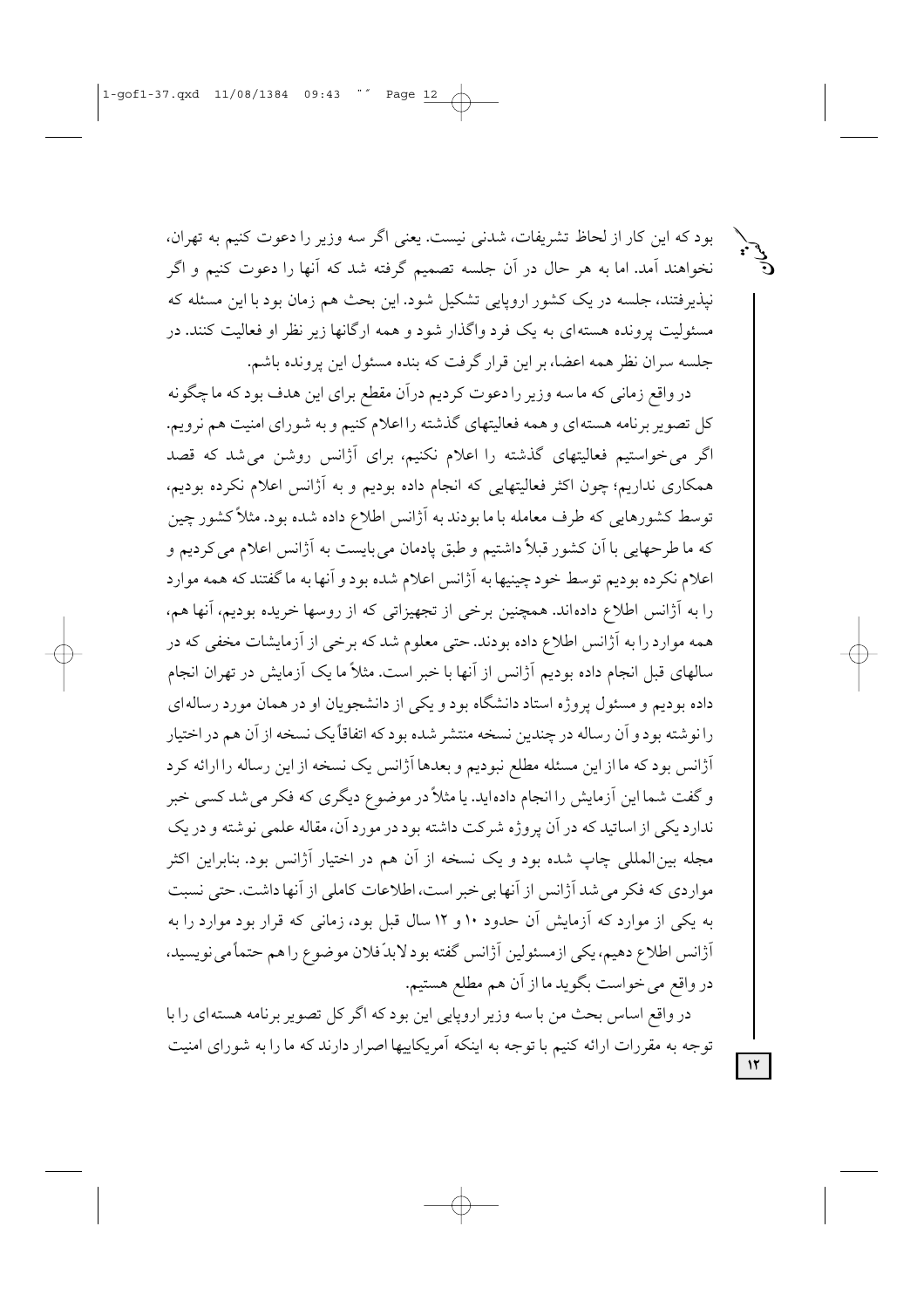1-gof1-37.qxd 11/08/1384 09:43 Page 13

> ببرند، اّنها چه خواهند کرد؟ که اگر اّنها قول دهند که ایستادگی می کنند، ما با اّنها شروع به همکاری و مشارکت کنیم. اگر هم نتوانند ایستادگی کنند که باید مسیر دیگری را انتخاب کنیم.

وقتی سه وزیر را دعوت کردیم اولاً آنها برای سفر به ایران اعلام آمادگی کردند و گفتند منوط به این است که مدیر کلهای وزارت خارجه سه کشور به صورت غیر رسمی به ایران سفر کنند و یک مذاکره کارشناسی انجام دهند تا ببینیم راهی وجود دارد یا نه؟ مدیر کلهای سه کشور به تهران آمدند و با کارشناسان وزارت خارجه و این جانب صحبت کردند و در نهایت وزرا تصميم گرفتند كه به تهران سفر كنند. البته در آخرين لحظاتي هم كه سه وزير عازم تهران بو دند، هنوز نسبت به متنی که می بایست توافق شود توافق نداشتیم. به هر حال آنها به تهران آمدند. در آغاز موارد مهم در جلسه کارشناسی مورد بحث قرار گرفت و آنها نتوانستند موارد اختلاف راحل و فصل كنند. بنابراين مسائل مورد اختلاف به ناچار در جلسه وزرا و اين جانب مطرح شد. لذا جلسه خيلي طولاني شد. جلسه از صبح آغاز شد و تا حدود ٣ بعدازظهر ادامه داشت تا ما به توافق برسیم.

در این جلسه اروپاییها به ما قول دادند که اگر ما تصویر کامل هستهای کشور را طبق قطعنامه به آژانس اعلام کنیم، اگر آمریکاییها بخواهند اصرار کنند که پرونده ما را به شورای امنیت ببرند، آنها ایستادگی خواهند کرد و اجازه نخواهند داد که این اتفاق رخ دهد. البته شاید آن شرایط یک شرایط خاص بود. اَمریکاییها در اوج غرور و پیروزی در عراق بودند و اروپاییها هم قصد نداشتند این پرونده به شورای امنیت برود تا اَمریکاییها بخواهند یک بحران دیگری در منطقه ایجاد کنند. در اَنجا این قول را به ما دادند که ما ایستادگی می کنیم و نمی گذاریم این پرونده به شورای امنیت برود. لذا ما تصویر کامل را به آژانس اعلام کردیم ضمن اینکه اعلام كرديم يروتكل الحاقي را امضا مي كنيم. البته تمام مواردي كه با سه وزير ارويايي توافق كرديم مواردي بود كه نظام تصميم گرفته بود كه آنها را انجام دهيم. يعني اگر با سه وزير هم به توافق نمی رسیدیم، به صورت یک جانبه اعلام می کردیم که پروتکل را امضا می کنیم؛ تصویر کامل پرونده هستهای را به آژانس ارائه خواهیم کرد و اعلام می کردیم که بخشی از چرخه سوخت را به حالت تعلیق در می آوریم. یعنی تصویب شده بود که حتی اگر با ۳کشور هم به توافق نرسیدیم، این موارد را یک جانبه اعلام کنیم. ولی ما با آنها یک معامله ای انجام دادیم که ما این موارد را انجام بدهيم و أنها هم در برابر أن تعهداتي را انجام بدهند.

观

شماره سی و هفتم ● یاییز

**IXXX** 

مهم ترین قولی که به ما دادند این بود که در برابر مسئله شورای امنیت ایستادگی کنند و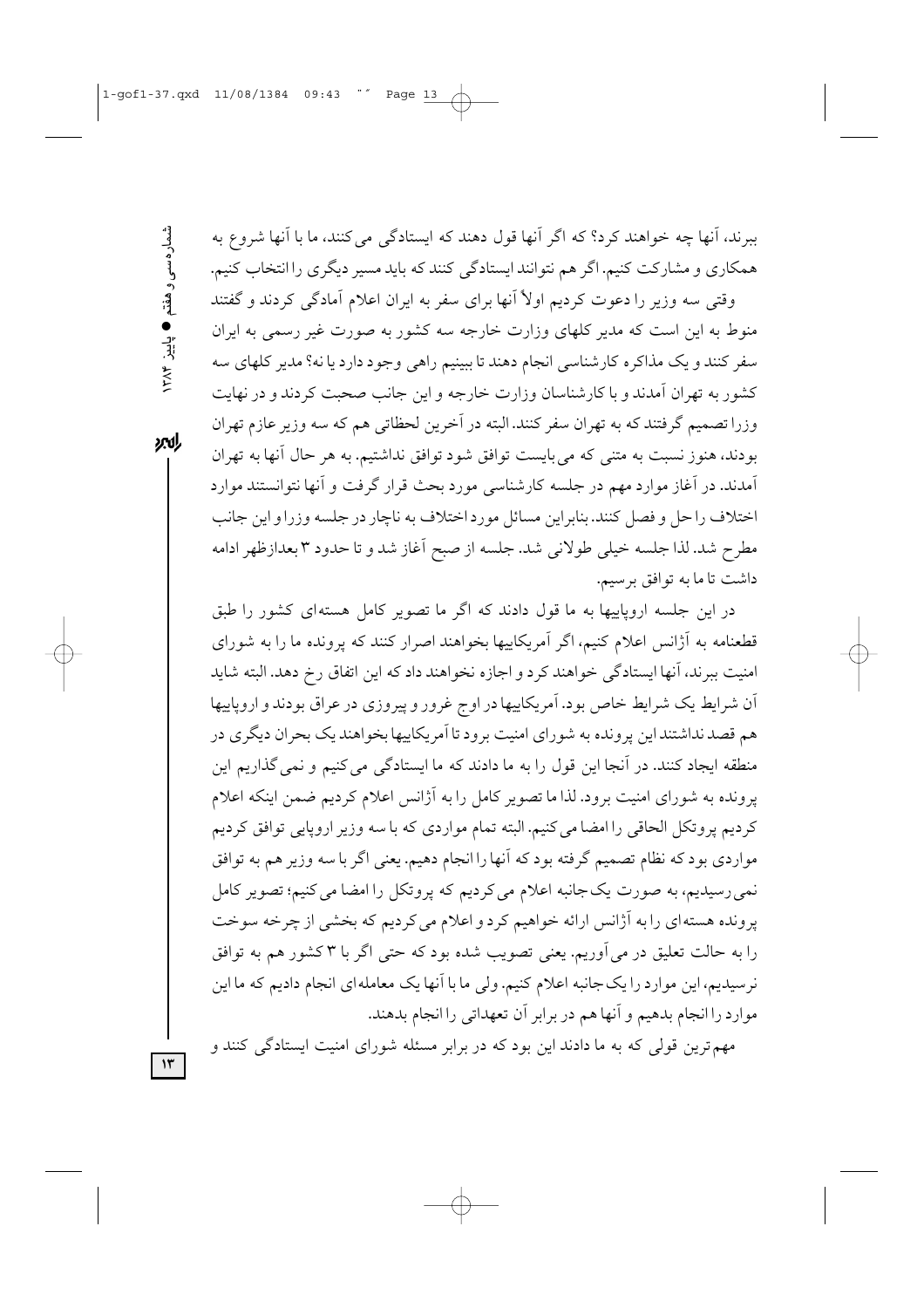1-gof1-37.qxd  $11/08/1384$  09:43 "" Page 14

> كاري كنند كه اين مسئله در داخل آژانس حل و فصل شود. اروپا به اين وعده خود در اجلاس نوامبر عمل کرد. یعنی علی رغم اینکه آمریکاییها با همکاری استرالیا، کره جنوبی و ژاپن پافشاری می کردند که این پرونده باید به شورای امنیت ارجاع شود، سه کشور اروپایی ایستادگی کردند و نگذاشتند پیشنهاد آمریکا مطرح شود. این مسئله بسیار جالب توجه بود؛ حتبی روسها به ما گفتند که این اولین منظره جالب در تاریخ سیاسی بود که ما شاهد آن بودیم که انگلیس رو در روی آمریکا قرار گرفته بود. ما تا به حال چنین منظرهای را ندیده بودیم، برای ما خیلی زیبا بود. ما از اجلاس نوامبر عبور کردیم منتهی بعداً اعتمادسازی بین ما و اروپا یک مقدار دچار مشکل شد.

در اينجا اين نكته را اضافه كنم و آن اينكه در آن مقطع ما از مذاكرات پشت پرده آمريكا و انگلیس بالیبی مطلع نبودیم. همچنین این موضوع که دلالی که از او قطعاتی را خریداری کرده بودیم، لیبی هم از همان دلال تجهیزات را خریداری کرده، اطلاع نداشتیم. ما یک متنی را راجع به آن دلال و تجهیزاتی را که از او خریده بودیم به صورت برگ جداگانه و خصوصی برای البرادعي به ضميمه همان تصوير كامل پرونده ايران به آژانس، ارائه كرده بوديم. مشخصاتي كه آژانس درباره ی آن دلال و مکانهایی که با او معامله کرده بودیم، به ما می داد، این اطلاعات و مشخصات را در واقع ليبي در اختيار آمريكاييها و انگليسيها قرارداده بود. ليباييها تمام مسائل را از ابتدا تا انتها به آمريكاييها و انگليسيها گفته بودند و هر چه كه از اين دلال و ديگران خريداري كرده بودند را تحويل أمريكاييها دادند و هر أنچه كه أمريكاييها و انگليسيها از أنها خواسته بودند به أنها عمل كردند. يعني راجع به صلح خاورميانه، اسرائيل و اينكه رابطه با فلسطينيها را قطع کند و کمکهای مالی هم که به آنها می کرد را قطع کند؛ و ... در واقع هر آنچه که آنها می خواستند از ليبي گرفتند. لذا وقتي مي گويند مدل ليبي؛ اين نيست كه فقط سانتريفيوژها را جمع آوري کنیم و داخل کشتی بگذاریم و به واشینگتن بفرستیم بلکه، مدل لیبی یعنی در مسیر به رسمیت شناختن اسرائیل، یعنی قطع رابطه با نهضتهای آزادی بخش در جهان؛ یعنی تمام مواردی که از قذافی قول گرفتند این را می گویند «مدل لیبی» الان شما می بینید که لیبی کلاً پروسه صلح را قبول کرد و به نوعی از پروسه صلح خاورمیانه حمایت می کند و با مبارزان فلسطینی قطع رابطه كرده و همه كمكها را قطع كرده و در واقع ۱۸۰ درجه تغيير جهت داده است. به هر حال، از اطلاعاتی که از طریق لیبی به دست آورده بودند، متوجه شدند که ممکن

است ما چیز دیگری هم از دلال گرفته باشیم که اطلاع ندادهایم. ما تجهیزاتی را که از این دلال

 $\overline{Y}$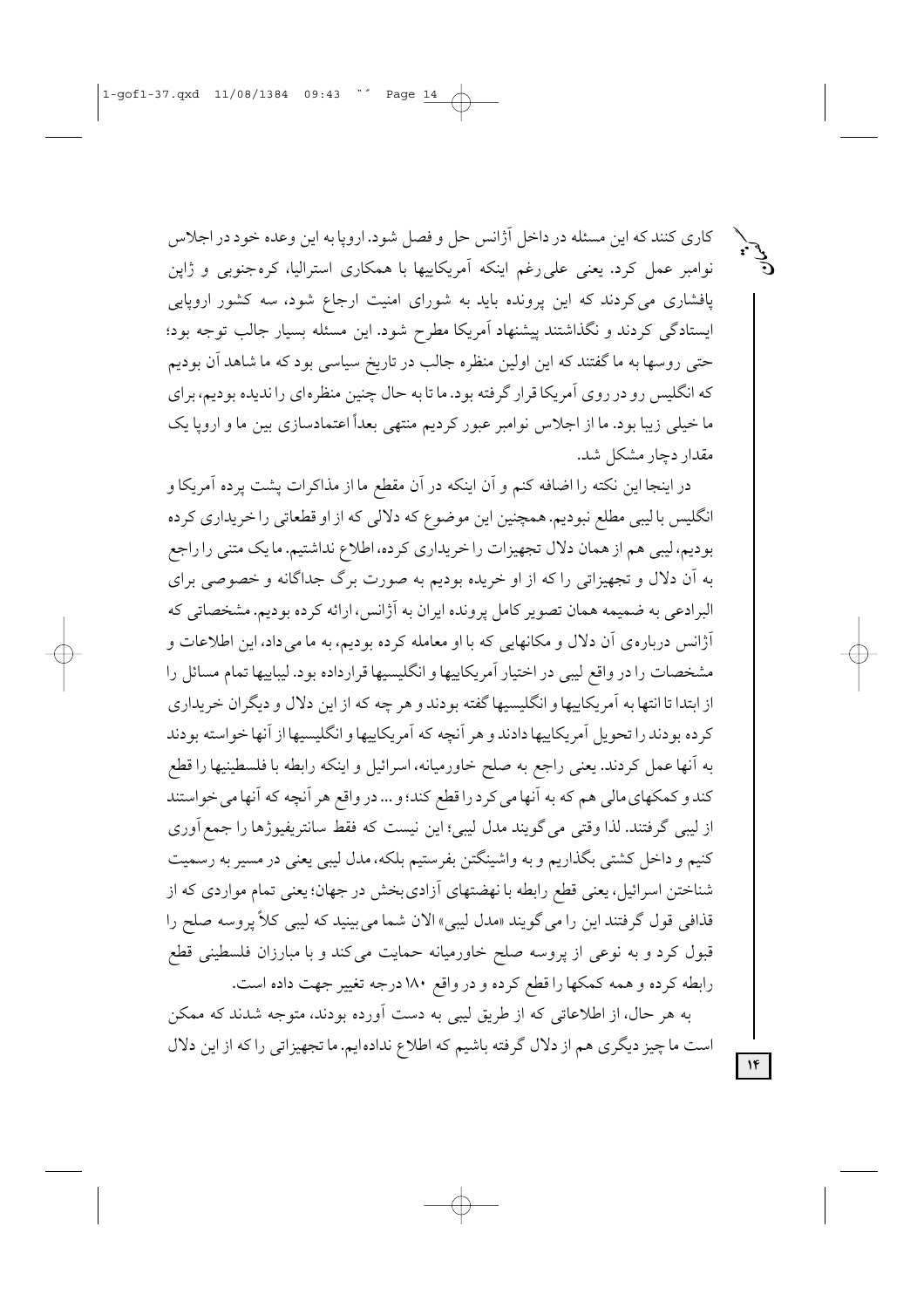گرفته بودیم گفته بودیم جز یک مورد و اَن هم، مورد مربوط به P۲ بود که نگفته بودیم و به ثماره سی و هفتم ● یاییز خاطر اينكه اينها از طريق ليبي به دلال دست پيداكرده بودند، اطلاعات كافي رابه دست آورده بودند. به ما گفتند که آیا شما نقشه های P۲را خریداری کرده اید یا خیر ؟ که معلوم شد که در این رابطه اطلاعاتي دارند، البته ما قصد داشتيم P۲را بعداً در اظهار نامه ها بنويسيم. ولي به هر حال آنکه این مورد را تخلف محسوب کردند.

> سؤال یکی از اعضای شورای انقلاب فرهنگی: اَقای دکتر P۲ چیست؟ دكتر روحاني: P۲سانتريفيوژييشرفته تر از P۱است.

سؤال یکی از اعضای شورا. سانتریفیوژ چیست؟ **دکتر روحانی**: سانتریفیوژ دستگاهی است که گاز UF۶ وارد آن می شود و از طریق آن غنی می گر دد؟

سؤال یکی از اعضای شورا: گاز UF۶ چیست؟ **دکتر روحانی:** UF۶ همان گاز هگزا فلوراید است که ماده اولیه برای غنی سازی از طریق سانتريفيوژ است. يعني در واقع خوراک سانتريفيوژ محسوب مي شود.

سؤال یکی از اعضای شورا: غنی سازی یعنی چه؟ دکتر روحانی: در اورانیوم طبیعی (همچنین در UF۶ که به صورت گاز است) ایزوتوپهای ۲۳۵ كمتر از ۱٪است يعني بيش از ۹۹٪ايزوتويهاي ۱۲۳۸است. ۲۳۴ و ۲۳۵از ۱٪ كمتر است (۰/۷ درصد است). ما در غنی سازی، ایزوتوپهای ۲۳۵ را به جای ۰/۷ درصد به ۳/۵ درصد می رسانیم. دستگاههای سانتریفیوژ به دلیل سرعت زیاد و از طریق گریز از مرکز عمل جداسازی را انجام می دهد. این دستگاه در طول یک دقیقه ۶۰هزار دور گردش دارد. یعنی در یک ثانیه حدود هزار دور گردش می کند و لذا به خاطر سرعت زیاد آن دو پایه ی آن نمی تواند ثابت باشد، لذا سمت بالا، از طریق مگنت معلق است و از سمت پایین به وسیله یک سوزن و داخل روغن گردش را انجام می دهد. در مجموع از لحاظ فنی یک ساختمان پیچیدهای دارد و اساساً از تکنولوژی پیشرفتهای برخوردار است. البته P۱ نسلی است که دهه ۶۰در دنیا استفاده می شده، بعد از آن

观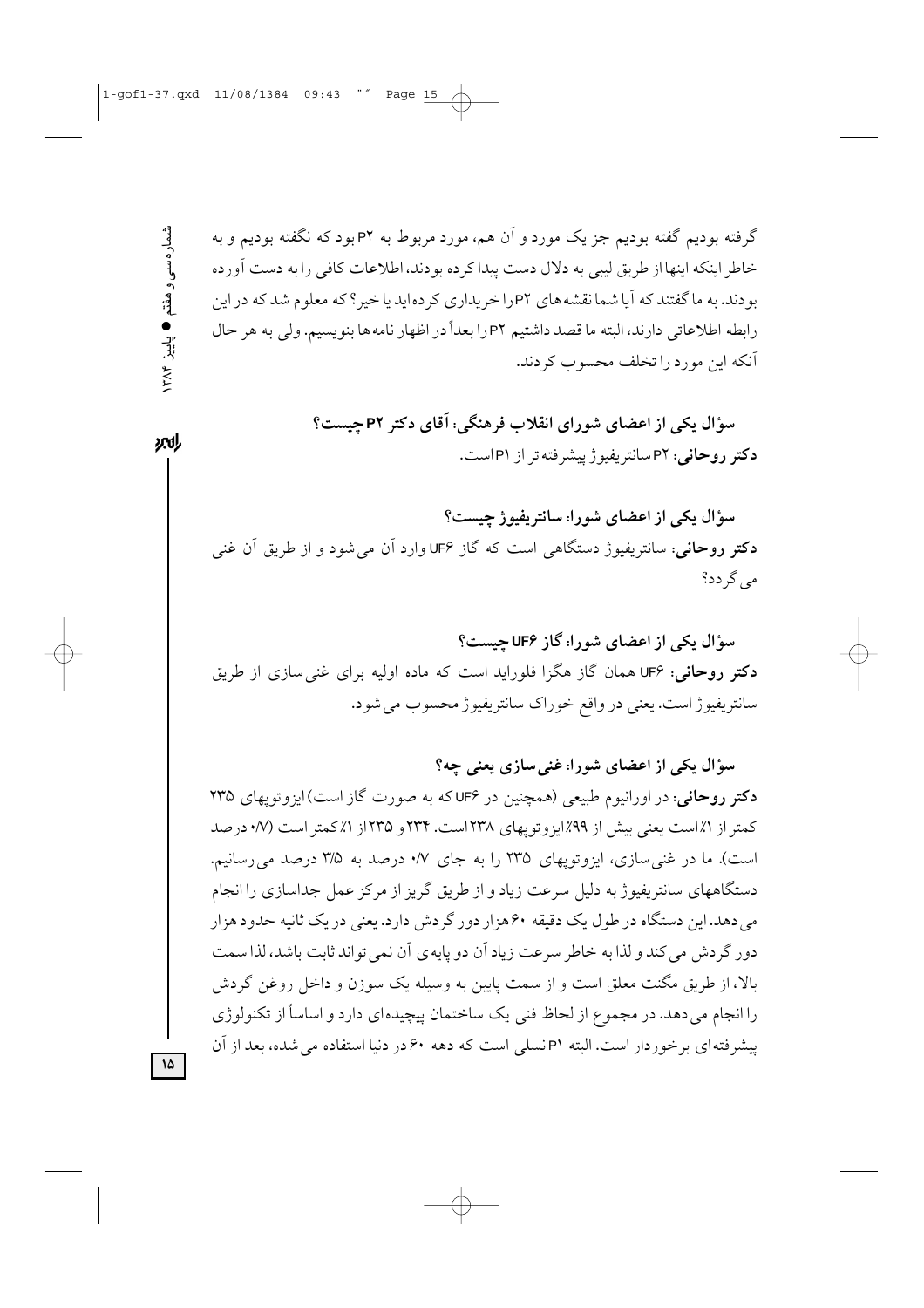نسلهای P۱، P۱و… مورد استفاده قرار گرفتهاند. آن چیزی که مادر اختیار داریم مدل P۱است و در مورد P۲هم در حد تحقیقاتی کارهایی در حال انجام است.

به هر حال مسئله P۲ باعث شد که به اعتماد بین ما و اروپا خدشه وارد شود و به روند و یروسهای که شروع کرده بودیم، ضربه اساسی وارد شود. به دلیل اینکه آمریکاییها از همان روزهای آغازین به اروپاییها می گفتند که ایرانیها به شما دروغ می گویند و تمام مسائل را به شما نگفته اند و آنچه اعلام شده بخشی از پرونده است، در مقابل اروپاییها می گفتند که ما به آنها اعتماد کرده ایم. موضوع P۲ که کشف شد اروپاییها را عصبانی کرد و اساساً شک کردند که آیا ما غیر از P۲ نقشه یا تجهیزات دیگری را هم گرفته|یم و به آنها اطلاع نداده|یم یا خیر؟ مثلاً به ما می گفتند که آیا شما نقشه بمب را هم گرفته اید؟ به دلیل اینکه لیبی نقشه بمب را هم خریداری کرده بود. آنها به ما می گفتند لیبی نقشه بمب را از همین دلالی که شما با او رابطه داشتید خریداری کرده است. چگونه می شود که P۲ و P۱ را بخرید و نقشه بمب را خریداری نکنید؟! البته این دلال الان در زندان مالزی است.

در مجموع، به خاطر مسائلی که لیبی برای ما به وجود آورد، کار ما یک مقدار سخت و مشکل شد. ضمن اینکه علی رغم همه این مشکلات، در مراحل بعدی با اروپاییها به یک توافق بسیار خوبی رسیدیم و آن این بود که ما دامنه تعلیق را یک مقدار گسترش دهیم و آنها در قبال آن، پرونده ما را از دستور کار آژانس خارج کنند. این توافق در ماه فوریه ۲۰۰۴ در بروکسل صورت گرفت. ولی بعد از اینکه این توافق در سطح کارشناسان انجام گرفت و بعد سه وزیر آن را امضا کر دند و برای ما ارسال کر دند، آمریکاییها خیلی به آنها فشار آوردند که در نهایت از تعهدات خود عقب نشینی کردند. نسبت به خبر فشار شدید آمریکا در این مورد، ابتداء از طرق سیاسی آن را شنیدیم و بعد در روزنامههای اروپایی هم موضوع، منتشر شد که بوش با بلر تماس گرفته و از کار سه کشور انتقاد کرده که این چه توافقی است که با ایران امضا کرده اید؟ ما غنی سازی را در حدی که در قطعنامهها آمده بود تعلیق کردیم و نه بیشتر از آن، آنها هم تعهد کرده بودند که پرونده ما را در ماه ژوئن از دستور کار شورای حکام خارج کنند. به هر حال به دلیل مخالفت آمریکا و سروصدای دیگران و مسئله راهاندازی اصفهان این کار انجام نگرفت. این موضوع باعث شد تعلیقی که روی قطعه سازی و مونتاژ شروع شده بود را به هم بزنیم. شروع مجدد قطعه سازی و مونتاژ، یک فضای سیاسی شدیدی علیه ما به وجود آورد. موضوع دیگری که پیش آمد این بود که اروپاییها کم کم به این نتیجه رسیدند که ما در

١۶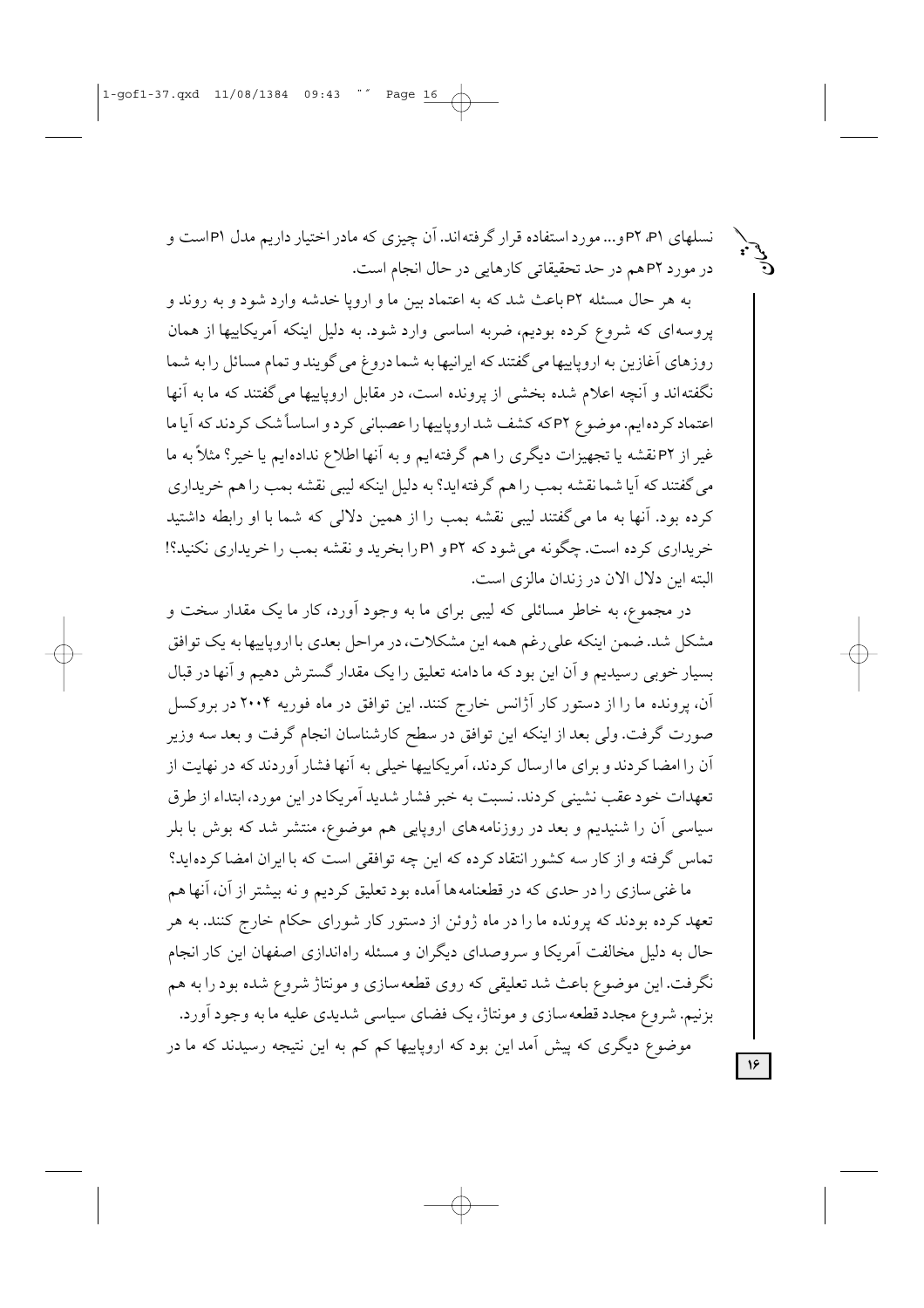1-gof1-37.qxd 11/08/1384 09:43 Page 17

> مواردی که از لحاظ فن اَوری مشکلاتی داشتیم، تعلیق را نیذیرفتیم و فقط روی مواردی که مشکل فنی نداشتیم تعلیق را پذیرفتم. این هم مطلبی است که اخیراً خود آنها در مذاکرات می گویند؛ یعنی بخش اصفهان که همان بخش C.F.لاو کارخانه ای است که کیک زرد را به UF۴ و Uf۶ تبدیل می کند، در دوران تعلیق، تکمیل کردیم. اَن زمانی که با اروپاییها در تهران صحبت می کردیم هنوز در حال نصب دستگاهها در بعضی از بخشهای اصفهان بودیم و کار زیادی برای تکمیل پروژه باقی مانده بود. در واقع با فضای آرامی که ایجاد کردیم، توانستیم اصفهان را تکمیل کنیم که الحمد اللّه امروز اصفهان تکمیل شده است و می توانیم که کیک زرد را به UF۴ و UF۶ تبدلی کنیم که این مسئله بسیار اهمیت دارد.

در واقع UF۶ ماده تغذیه ای اصلی ماشینهای سانتریفیوژ است که به عنوان Feed Material مي باشد. بنابراين مهم بود كه اين يروسه را به نتيجه برسانيم.

در طول این یک سالبی که گذشت، از لحاظ پرونده حقوقی نسبتاً پیشرفت خیلبی خوبی داشتهایم. یعنی تمام مواردی که به عنوان موارد اختلاف بین ما و آژانس بوده، عمدتاً حل و فصل شده است. یعنی تمام کارهایی که آنها می گفتند شما به صورت مخفی انجام دادید یک مقدار بحث، راجع به تبدیلات (Conversion)بود، که مثلاً کیک زرد را به UF۴ و یا مثلاً UF۴ را به UF۶ تبدیل کرده بودیم، بحث تبدیلات با آژانس تمام شده و به حل و فصل نهایی رسیدهایم. در بحث لیزر که یک بخش بسیار عمدهای بود و مربوط به دستگاههایی بود که از چین و روسیه خریداری کرده بودیم و به آژانس اطلاع نداده بودیم، (گرچه از لحاظ مقرراتی ملزم به دادن اطلاع به آژانس نبودیم)به حل و فصل نهایی با آژانس رسیدیم.

اما چند مسئله دیگر باقی مانده است که البته برخی از آنها را حتی آن روزی که با سه وزیر در تهران مذاکره می کردیم، اصلاً از آنها بی خبر بودیم. یکی از آن موارد، آلودگی سطح بالا است. ما اطلاعی نداشتیم که در کشور ما آثار آلودگی سطح بالا وجود دارد. آلودگی به این معنا است که آثار غنای اورانیوم بالای ۵۰٪درکارگاههای ما وجود دارد. اگر در کشوری اورانیوم در سطح بیش از ۲۰٪غنی سازی شود، معنای آناین است که درپی ساخت سلاح است. غنی سازی تاکمتر از ۲۰٪ توجیه برای سوخت نیروگاه دارد ووقتی به ۲۵٪، ۵۰٪ و ۶۰٪ می رسد یعنی هدف ساخت بمب است. بازرسان وقتی از کارگاههای ما نمونه گیری کردند از طریق استفاده از یک نوع دستمالهای خاصی که بر روی نقاط مشکوک می کشند و آن را به آزمایشگاه برده و مورد آزمایش قرار می دهند، مشخص می شود که چه فعل و انفعالاتی در آن مکان صورت گرفته

观

شماره سي و هفتم ، پاييز ۲۸۴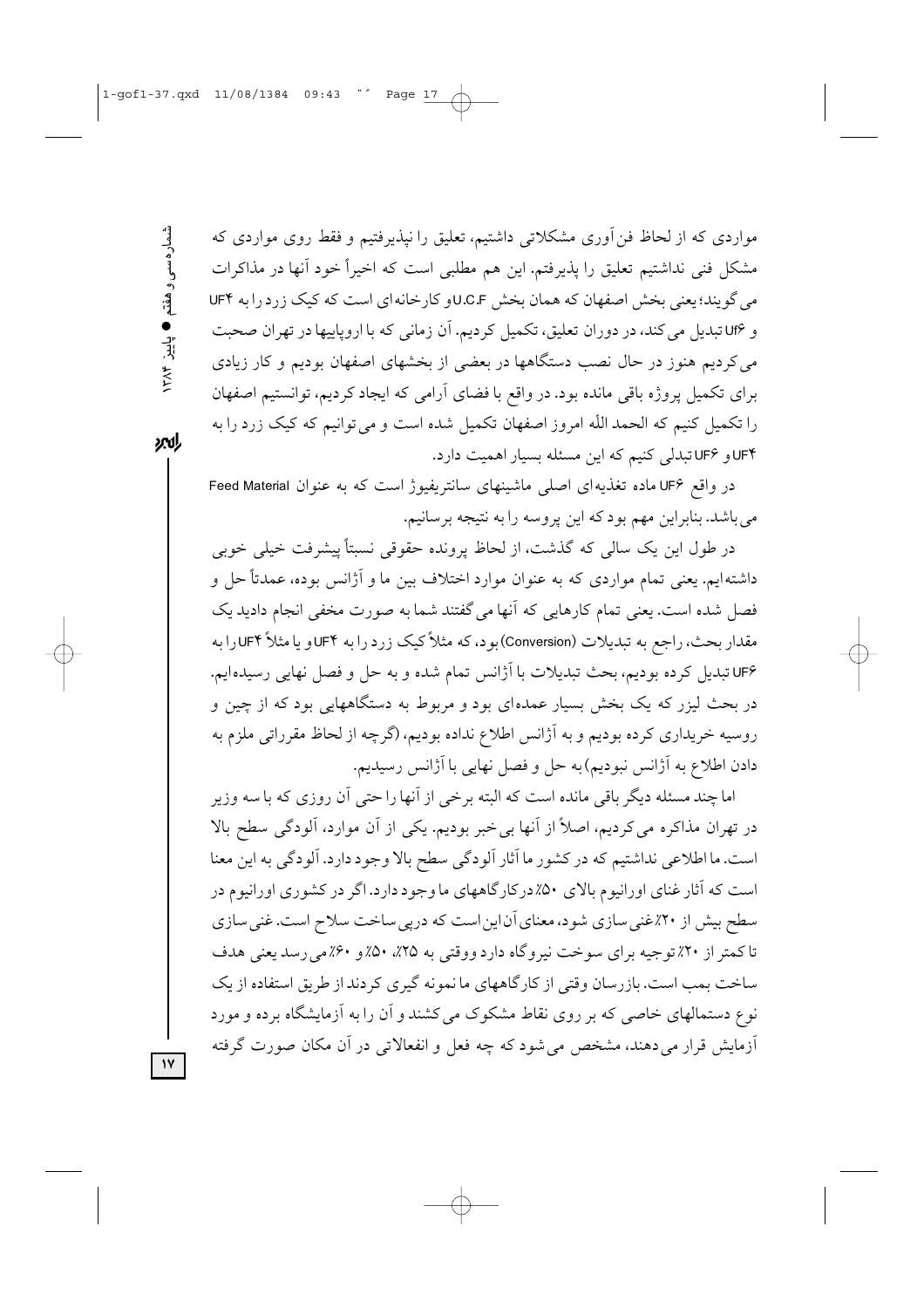1-gof1-37.qxd  $11/08/1384$  09:43 "" Page 18

> است. این آزمایش حتی نشان میدهد که در چه تاریخی این اقدامات صورت گرفته است. در تابستان ۱۳۸۲ وقتی نمونه گیری کردند و بعد مورد آزمایش قراردادند، گفتند که در ایران آلودگی با غنای ۷۰ و ۸۰درصد پیدا شده است. این موضوع باعث یک سروصدای جدیدی شد. ما هم دچار حيرت شده بوديم كه چرا اين آلودگي وجود دارد در حالي كه مطمئن بوديم ما چنین فعالیتی را انجام نداده ایم. آنها هم قبول نمی کردند. حتی این بحث در ایران مطرح شد كه برخي از بازرسان آژانس تحت تأثير آمريكا، دستمال آلوده را به ايران آورده و اعلام كردهاند که اینجا اَلوده است. بعدها معلوم شد سانتریفیوژهایی که از دلال خریداری کرده بودیم برخی از أنها دست دوم بوده و توسط كشور ثالث غنى سازى شده بوده و بالطبع قطعات اين سانتر بفيو ژها آلو ده يو ده است.

سؤال یکی از اعضای شورا: آیا الان آژانس پذیرفته که این آلودگی از طرف ما نبوده؟ **دکتر روحانی:** یکی از مشکلاتی که ما اَلان با اَژانس داریم و هنوز حل و فصل نهایی نشده است راجع به همین آلودگی است و ما هنوز نتوانستهایم این مسئله با آژانس به طور کامل حل و فصل کنیم. یعنی اَژانس هنوز هم شک دارد که اَیا این اَلودگیها تماماً مربوط به قطعاتی است که از خارج وارد کردیم یا نه؟ شبهه دیگر اینکه آنها می گویند ممکن است در زمان فرویاشی شوروی سابق، از آنها اورانیوم غنی شده خریداری کرده و به ایران آورده اید. به دلیل اینکه در آلودگیهایی که کشف می شود در آزمایشات مشخص می شود که اورانیوم مربوط به کدام کشور است. طبق نظری که آژانس دارد، برخی از آلودگیهایی که در ایران کشف شده است، مواد اَن مربوط به شوروي سابق مي شود. كشور ثالثي كه اَنها احتمال مي دهند ما اين قطعات را از آنجا خریداری کردیم، پاکستان است. البته از طرف ما اسم هیچ کشوری مطرح نشده است چون ما از دلال خریداری کرده ایم. پاکستانیها هم می گویند که هیچ ماده ای را از شوروی سابق وارد نکرده اند. آنها در مورد آلودگی ۳۶ درصدی که در ایران کشف شده است می گویند مربوط به بازفرآوری اورانیوم مصرف شده در نیروگاه است. البته ما تقریباً با آژانس برای حل و فصل نهایی این مسئله نزدیک شدهایم. الان آژانس قصد دارد به مراکز غنی سازی پاکستان برود و از آنجا نمونه برداری کند. و یا قطعاتی را از پاکستان به وین برای آزمایش منتقل کند در حال حاضر هم مشكلي بين أژانس و ياكستان بر سر اين موضوع ايجاد شده است

موضوع دیگر، بحث P۲ است که سؤابق اَن را اعلام نکرده بودیم که هنوز مسائل این

١٨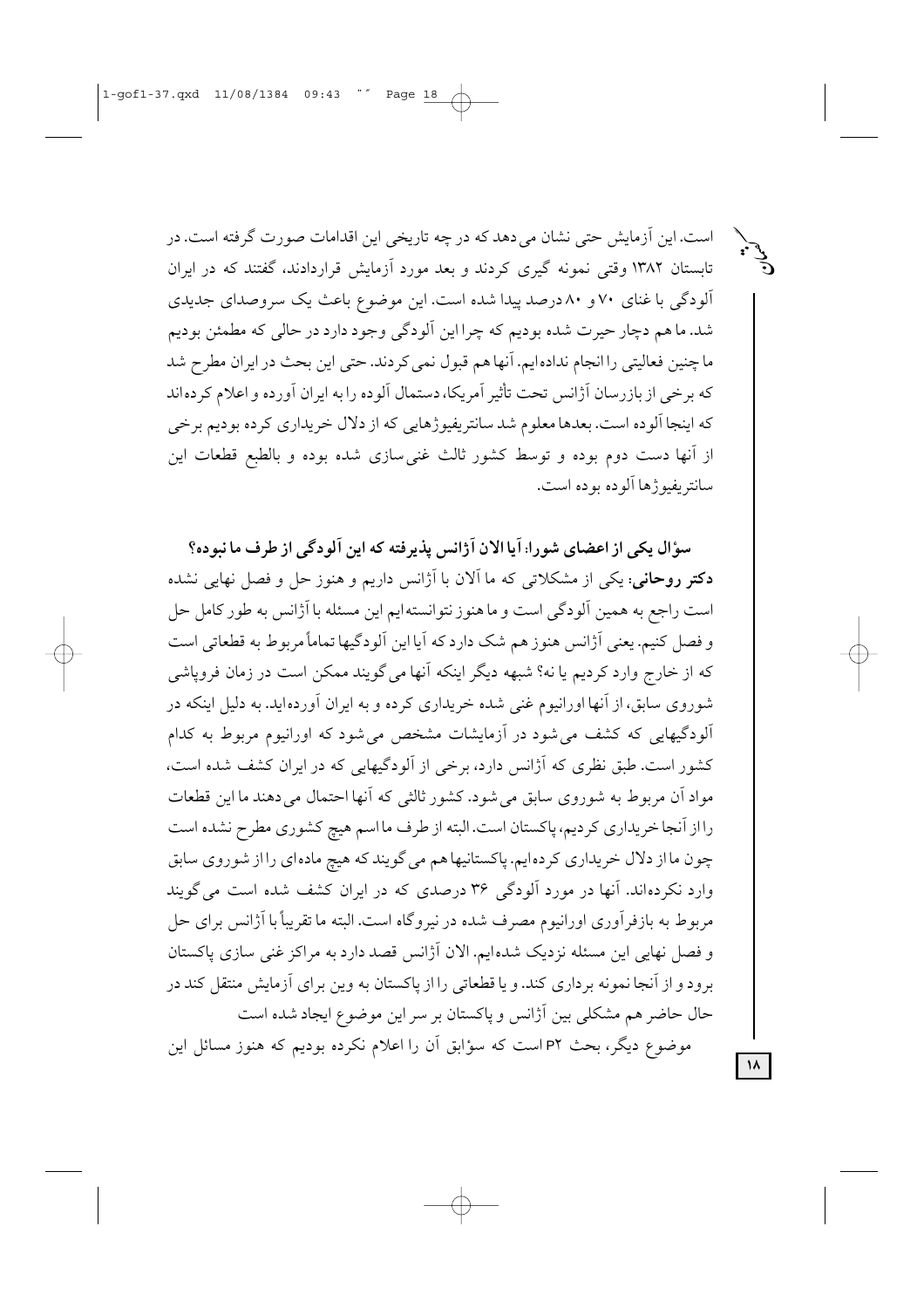1-gof1-37.qxd 11/08/1384 09:43 Page 19

> موضوع پایان نیافته است. سؤال آنها این است که نقشه های P۲را چگونه و چه زمانی خریداری کرده ایم و چه چیزهای دیگری خریده ایم و کارگاه P۲ کجا بوده است. ما در مورد P۲. به آنها گفتیم که در یک کارگاه کوچک بخش خصوصی فعالیت می شده و فقط در اَ نجا فعالیت بوده است. آنها هم هنوز نيذيرفته اند. چون مي گويند شما اين همه يول براي نقشه ها داده ايد و بعد این نقشه ها را به یک شخص دادید که داخل کارگاه کوچک خود این فعالیتها را انجام بدهد؟! قاعدتاً شما در یک نقطه دیگری فعالیت اصلی را انجام می۵دهید. به هر حال هنوز یک مقدار اختلاف در این زمینه باقی مانده است. که باید برای آنها روشن شود که واقعیت همین است كه اعلام كردهايم.

> > سؤال یکی از اعضای شورا: یعنی ما در این مورد، دروغ گفتهایم؟

**دکتر روحانی**: نه، ما دروغ نگفته|یم. ما تمام موارد را درست گفته|یم، البته ممکن است در برخی موارد در اعلام آنها تأخیر شده باشد.

بنابراین اکثر موارد در بخش حقوقی حل و فصل شده است ولی بعضی از موارد هنوز باقی مانده است، گرچه به حل و فصل نهایی نزدیک شدهایم. ما امیدواریم در گزارشی که تا چندی بعد ارائه مي شود، البرادعي بتواند بگويد كه ايران راجع به آلودگي، تمام كارهاي لازم را انجام داده است و این کشور ثالث است که باید با آژانس همکاری کند و در مورد P۲بگوید که اکثر شبهات و اشکالات ما رفع شده است. به هر حال وضع ما، از لحاظ حقوقی خوب است. یک سال، زمان زیادی نیست. معمولاً اگر کشوری در این گونه امور در یک سازمان بین|لمللی با مشکل مواجه شود براي حل مسئله، معمولاً به سالها فرصت نياز است. ما نسبتاً خوب پيشرفت كرده ايم. يعني سازمان انرژي اتمي، وزارت خارجه و همه مسئولين واقعاً خوب كار كرده اند و پیشرفت ما در این زمینه خوب بوده است.

از لحاظ فن اَوري، نسبت به سال گذشته از وضع خوبي برخورداريم. به دليل اينكه سال گذشته در ابتدای برنامه قرار داشتیم. مثلاً اگر ما قصد داشتیم غنی سازی را انجام بدهیم، حتی ماده اولیه اّن را نداشتیم. ما یک مقدار کمی ماده اولیه (UF۶) را از خارج خریداری کرده بودیم و همان مقدار را می توانستیم برای مدت چند ماه مصرف کنیم. اما امروز اصفهان راهاندازی شده است و ما از لحاظ فنی در این زمینه پیشرفت خوبی داشته ایم. وضع ما در قسمت ساخت قطعه و مونتاژ خوب است يعني در طول يک سال گذشته، قطعات فراواني را توليد كرديم. البته

 $x_1$ 

شماره سی و هفتم یا پاییز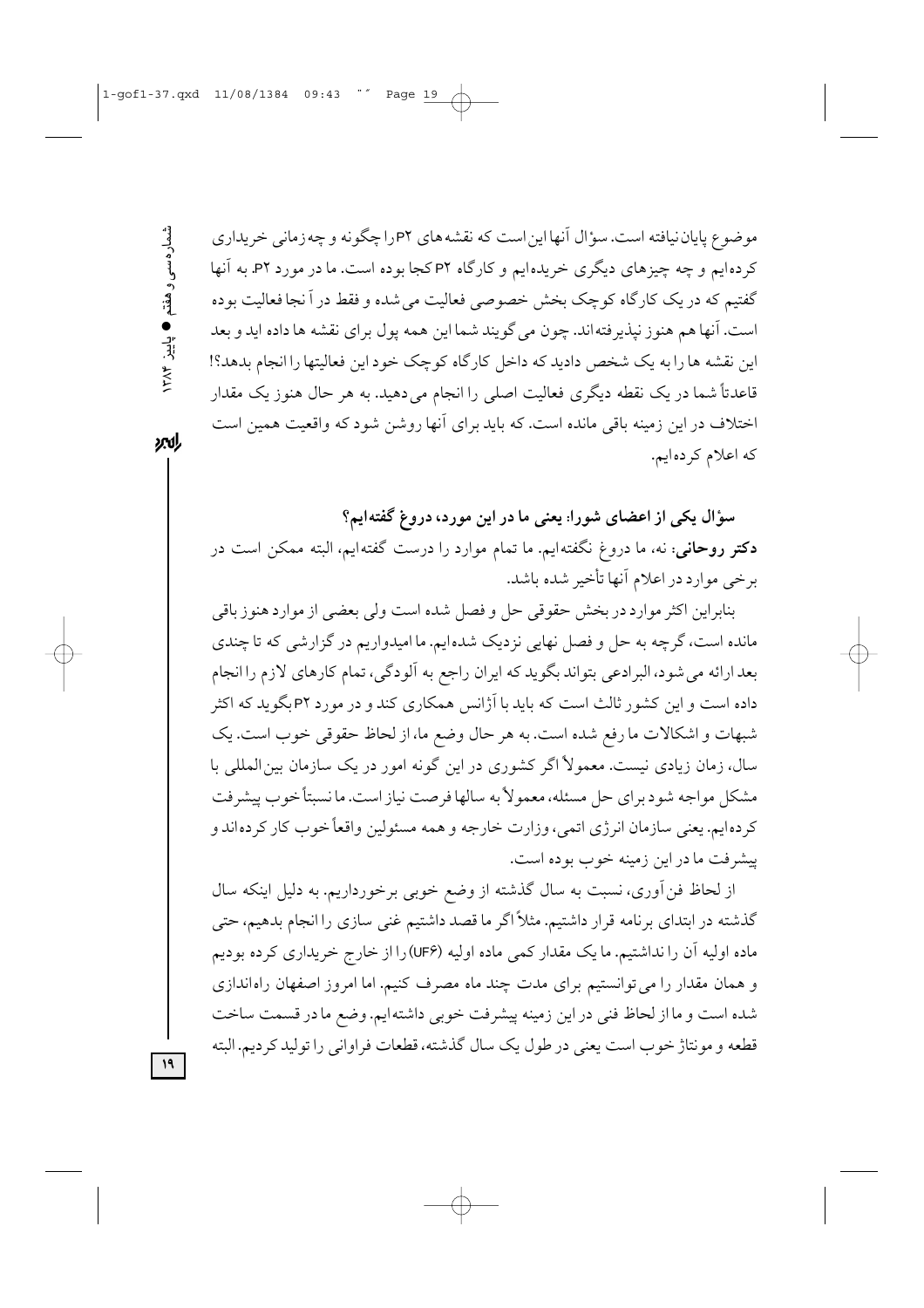این کارها دیگر مخفی نیست و آژانس بر آنها نظارت دارد و از میزان تولید قطعات و مونتاژ و اینکه چه مقدار سانتریفیوژ آماده کرده ایم؛ آگاه است.

درخصوص تعداد سانتريفيوژ، وضع ما نسبتاً خوب است. يعني سال گذشته زماني كه قصد مذاکره با اروپاییها را داشتیم چیزی در حدود ۱۵۰ عدد سانتریفیوژ داشتیم اما الان در حدود ۵۰۰ عدد سانتریفیوژ آماده داریم. اگر هم قصد داشته باشیم که این تعداد را به ۱۰۰۰ عدد برسانیم، مشکلی نداریم. پس پیشرفت خوبی در این زمینه داشته ایم.

الان به مقطعی رسیدهایم که مجدداً در یک مقطع حساسی قرار گرفتهایم. حساسیت مقطع به این دلیل است که آمریکاییها به اروپاییها می گویند که سرشما کلاه رفته است. به دلیل اینکه ایران در طول این یک سال، تمام مشکلات فنی خود را حل کر ده است. اگر سال گذشته جلوی فعاليت ايران راگرفته بوديم قطعات توليد و مونتاژ نشده بود و اين ميزان سانتريفيوژ در اختيار نداشتند. سال گذشته ماده اولیه (UF۶)نداشتند. در صورتی که امسال این مواد در اصفهان تولید می شود. بنابراین می گویند ایران خود را به مرز تولید رسانده و از فرصت یک سال، حداکثر استفاده را كرده است. در واقع اين مطلب را مي گويند كه اروپا در مجموع ضرر كرده و ايران توانسته برنامه خود را به نحو نسبتاً مناسبی ادامه دهد.

بنابراین به مرزی رسیدهایم که می دانند اگر ما به تعلیق پایان دهیم، در عرض چند ماه با امکاناتی که در اختیار داریم می توانیم به غنی سازی در سطح ۳/۵٪ برسیم. الان فشار روی ما بیشتر شده است که ایران تعلیق وسیع تری را انجام بدهد که در قطعنامه اخیر ماه سپتامبر هم تصویب شده است. ضمن اینکه آژانس را مجبور کردند که در اجلاس ماه نوامبر یک گزارش جامع ۲ ساله را ارائه کند. چون گزارشات آژانس ۳ ماهه است. اگر گزارشی مربوط به ۳ ماه اخیر بدهند تمام أنها مثبت است و مطالب منفی وجود ندارد. اما زمانی که می گویند گزارش ۲ ساله بدهد، مجدداً تمام موارد منفي سال گذشته ذكر مي شود و لذا گزارشي كه اين دفعه آژانس به شورای حکام خواهد داد، مجدداً تخلفات گذشته را بیان می کند که ایران چه تخلفاتی را انجام داده است و در چند مورد خلاف واقع اظهار نموده است و چه چیزهایی را مخفی کرده است. تمام این موارد در گزارش آینده مجدداً ذکر می شود.

این موضوع به این علت است که آمریکاییها مصمم شدهاند تا در این مقطع پرونده، را به شورای امنیت ارجاع دهند و به همین خاطر است که فشار خود را روی اروپاییها زیاد کر ده اند. ضمن اینکه اروپای امروز با اروپای سال گذشته یک مقدار متفاوت است. اروپا در سال گذشته

 $\overline{\mathbf{r}}$ .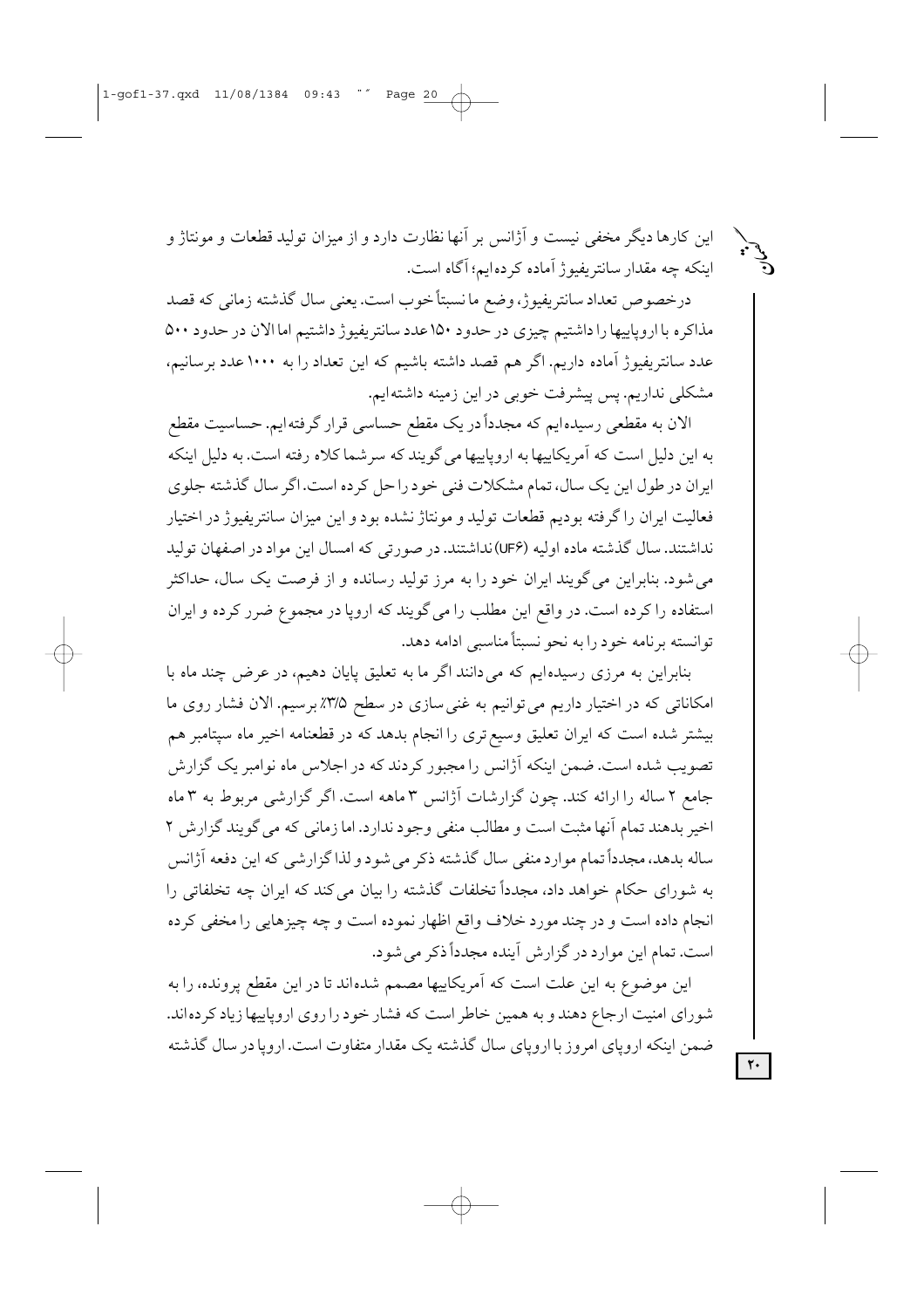1-gof1-37.qxd 11/08/1384 09:43 Page  $21$ 

> ۱۵ کشور بود و مقداری وضع بهتر بود و فقط ۳-۳ کشور بودند که با آمریکا همکاری نزدیکی داشتند. ولي الان ١٠ كشور جديد به آنها اضافه شده است كه اكثريت اين كشورها آمريكايي هستند. لذا آمریکا الان نفوذ بیشتری در اتحادیه ارویا دارد. در هفته های اخیر که سه کشور راجع به بسته (Package)معروف كه مي خواهند به ايران تقديم كنند، در اتحاديه بحث زيادي شده است. این کشورها همان حرف آمریکاییها را تکرار کرده بودند که ایران تخلف کرده و شما می خواهید به آنها جایزه بدهید؟ آنها تخلف کردند و باید به شورای امنیت بروند. سه کشور اروپایی هم گفته بودند اگر شما با ما همراه نشوید خود ما به تنهایی با ایران کار می کنیم. بنابراین یک مقدار نسبت به سال گذشته، وضع متفاوت است. ضمن اینکه فشار آمریکاییها هم نسبت به اروپاییها شدیدتر شده است.

شاید یک مقدار هم نگرانی اروپاییها کمتر شده است. یعنی آنها در ابتدا تصور می کردند که اگر ما به شورای امنیت برویم، بحران و جنگ جدیدی در منطقه خواهد بود و آمریکا به ایران حمله می کند اما الان احتمال اینکه اگر به شورای امنیت برویم، جنگی رخ بدهد خیلی ضعیف است. یعنی اَمریکاییها بعید است که قصد داشته باشند یک بحران دیگری در منطقه ایجاد کنند، به دلیل معضلات و مشکلاتی که امروز در عراق با آنها مواجه هستند. بنابراین شرایط، یک مقدار متفاوت است و به همین دلیل اروپاییها نسبت به سال گذشته از اینکه ما به شورای امنیت برویم خیلی نگران نیستند. البته هنوز هم نمی خواهند که ما به شورای امنیت برویم. به دلیل اینکه در شورای امنیت عمدتاً کار به دست آمریکا می افتد و اروپاییها نقش کمتری خواهند داشت. ضمن اینکه از این موضوع هراس دارند که آمریکاییها با این فشار، به تدریج نظام ایران را بشکنند و این مسئله به نفع آنها نیست که یک حکومت آمریکایی در ایران روی کار بیاید و یا اینکه اَن قدر فشار وارد کنند که در نهایت جمهوری اسلامی ایران با اَمریکا همکاری کند، این موضوع هم به نفع اروپاییها نیست. آنها در این شرایط روابط خوبی با ما دارند و احتمالاً در آن شرايط ممكن است روابط ما با آنها تضعيف شود.

در مجموع، خیلی به نفع اروپا نیست که ما به شورای امنیت برویم. اما در عین حال در مسئله چرخه سوخت، به همان میزانی که آمریکاییها مصمم به جلوگیری هستند آنها هم مصمم|ند. البته در این مسئله یک تفاوت اساسی بین اروپا و آمریکا وجود دارد و آن اینکه آمریکا قصد دارد ما را به شورای امنیت ببرد تا تمام مسائل خود را با ما حل و فصل کند. یعنی به بهانه مسئله هستهای به شورای امنیت می رویم اما با حل مسئله هستهای از شورای امنیت

观

شماره سي و هفتم ، پاييز ۲۸۴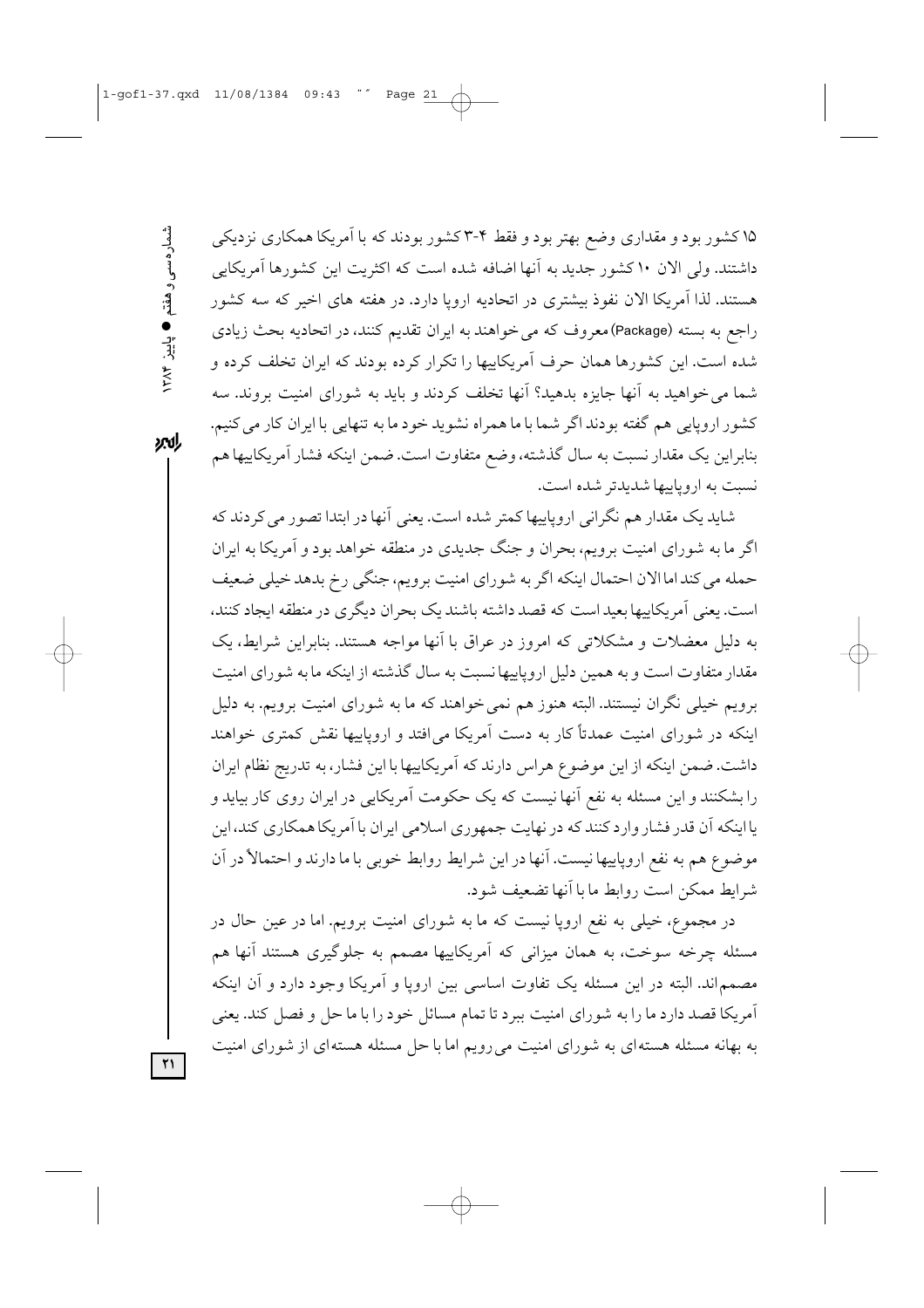1-gof1-37.qxd 11/08/1384 09:43

خارج نمي شويم. آنها قصد دارند تمام مسائل مورد نظرشان همچون بحث خاورميانه وتروريزم و… را در أنجا مطرح كنند. يعني أمريكاييها قصد دارند از اهرم شوراي امنيت استفاده كنند تا تمام مسائل مورد نظر خود را با ما حل و فصل كنند ولي اروپاييها نمي خواهند ما را در یک مشکل بزرگ قرار بدهند. شاید در منطقه، ایران یک فضای تنفسی برای آنها باشد. آنها در حال حاضر جایی را ندارند، عراق و بقیه کشورهای عربی در اختیار آمریکا است. ذخایر نفت و چاههای نفتی در اختیار آمریکا است و فقط کشوری که مستقل و آزاد است و اروپاییها می توانند با آن صحبت کنند، ایران است. ضمن اینکه در مسئله چرخه سوخت نظر اروپا هم همانند آمریکا است و اگر بدتر نباشد بهتر نیست. روس هم همانند آنها است و آنها هم می خواهند که ما چرخه سوخت نداشته باشیم. تقریباً تمام کشورهای دیگر هم به همین صورت هستند. چین هم نمی خواهد که ما چرخه سوخت داشته باشیم ولی چین و روسیه نمی خواهند که ما به شورای امنیت برویم. مثلاً اَقای لاوروف که به تهران آمده بود اصرار فراوانی داشت بر اینکه چرخه سوخت نداشته باشیم و می گفت برای چه می خواهید سوخت تولید کنید؟ این فن اَوری معضلات و مشکلات فراوانی دارد و اصلاً مقرون به صرفه نیست. ما به شما سوخت ارزان می دهیم و تعهد به فروش آن می کنیم. ایشان به من گفتند که یک پیشنهاد خوبی برای شما دارم و آن اینکه، مگر شما ۲۰ نیروگاه و سوخت آنها را نمی خواهید؟ ما تمام أنها را تعهد مي كنيم. پس، روسها هم نمي خواهند ما چرخه سوخت داشته باشيم، هم به دليل اقتصادی که قصد دارند که سوخت را به ما بفروشند و ایران بازار آنها باشد و هم به دلایل امنيتي. بنابراين در مسئله چرخه سوخت، نوعي اتفاق نظري وجود دارد.

در شرایط فعلی که اروپاییها این بسته (Package) را به ما پیشنهاد دادهاند، در این بسته هم نکات مثبت و هم نکات منفی وجود دارد. در مجموعهای که آنها به ما ارائه دادهاند یکسری موارد مثبت و خوب، مواردي هم به صورت شعاري و بي محتوا و يكسري موارد هم از نظر ما منفی است. البته امروز صبح (Package) جدید خود را به ما ارائه داده اند که در واقع یک مقدار طرح قبلی خود را اصلاح کرده اند. مثلاً نقطه مثبت آن این است که می گویند ما حق ایران را برای داشتن فن اَوری هستهای در چارچوب N.P.T به رسمیت می شناسیم. یا اینکه می گویند ایران حق دارد که دارای نیروگاه هستهای باشد و اینکه چون ایران نفت و گاز دارد پس نباید این فن آوری را داشته باشد نادرست است. چون آمریکا می گوید ایران اصلاً نیازی به نیروگاه هستهای ندارد ولی آنها می گویند این حق ایران است و باید داشته باشد. به دلیل اینکه ایران

 $\mathbf{r}$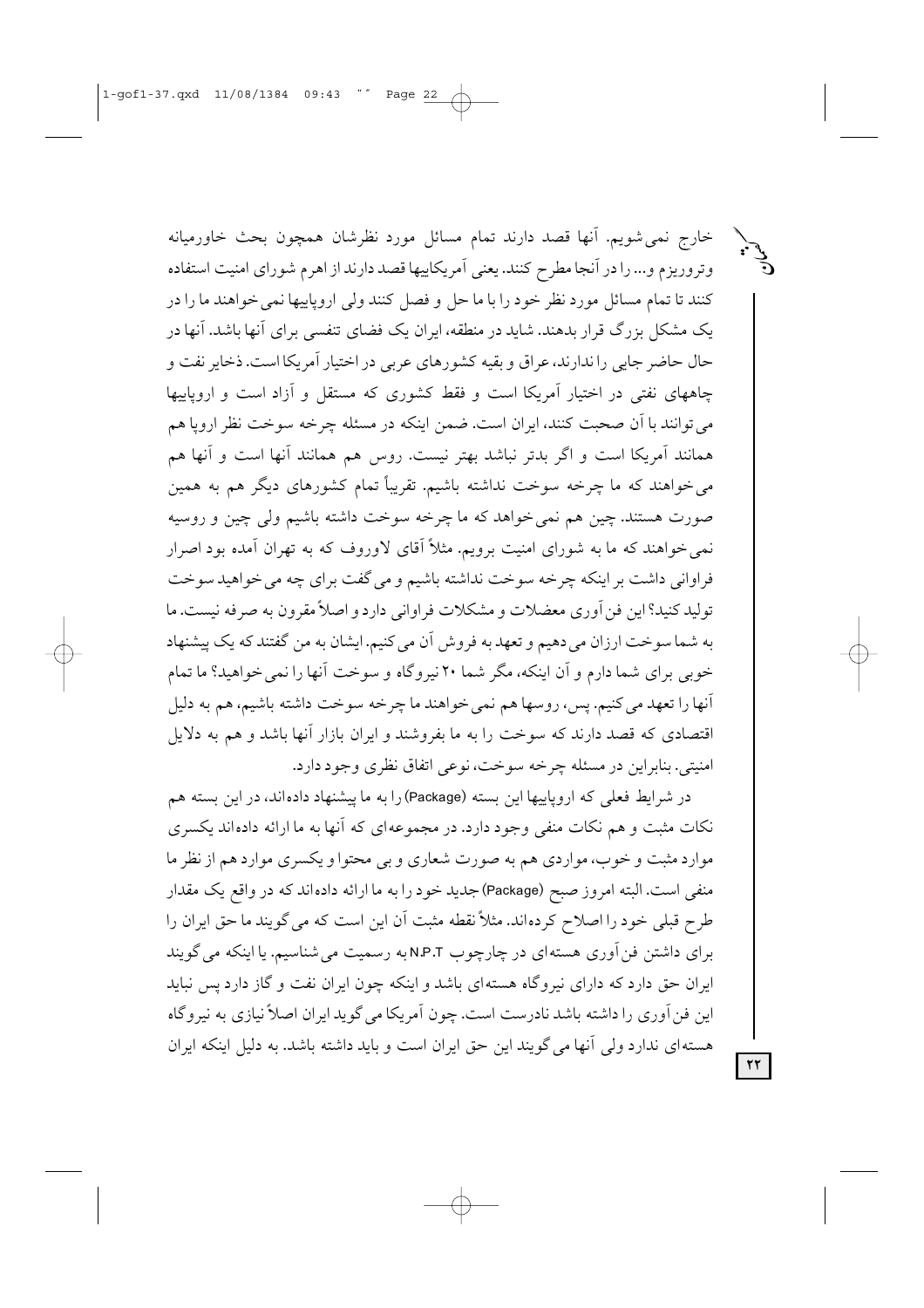حق دارد برای اَینده بلند مدت خود نگران باشد که یک روزی نفت و گازش تمام می شود و باید این فن آوری را داشته باشد.

در بخش دیگری گفته اند که ما از اینکه بازار سوخت ارزان نیروگاه هسته ای در اختیار ایران قرار بگیرد حمایت می کنیم و تمام امکاناتی که برای مسائل ایمنی و حفاظتی نیروگاهها و یا مراکز هستهای است آنها را در اختیار ایران قرار می دهیم. در بخشهای دیگر آن به مواردی اشاره کرده اند که مثبت است ولی اهمیت زیادی ندارد. مثلاً می گویند ما از این مسئله که ایران عضو WTO باشد حمایت می کنیم. اروپاییها قبلاً هم هیچ گاه مخالف نبودند، اَن کشوری که مخالفت می کند، آمریکا است. می گویند ما بلافاصله مذاکر ه T.C.A (قرارداد تجاری بین ایران و اروپا) را شروع می کنیم. یعنی می گویند به محض اینکه بر سر این معامله با ایران به توافق برسیم بلافاصله مذاکرات را آغاز خواهیم کرد. این موارد برای ما چیزی نقدی ندارد. برای اینکه زمان نهايي شدن أنها طولاني است و ممكن است چند سال طول بكشد تا به نتيجه نهايي برسيم.

در بخش دیگر می گویند ما می خواهیم ایران به عنوان یک شریک پایدار تجاری اروپا باشد و ما آماده ایم در زمینه سرمایه گذاری، صنعت، هواپیمای غیرنظامی، کشاورزی و صنایع نفت و گاز در ایران وارد همکاری شویم. این مسئله، بیشتر به صورت کلی است، چون می گویند ما آماده ایم تا با یکدیگر مذاکره کنیم تا به تفاهم برسیم. در (Package)قبلی مطالبی ذکر شده بود که از دید ما مثبت نبود، البته آنها اعلام کردند که منظورشان چیز دیگری بوده است. مثلاً گفتند ما در مبارزه با تروریزم با ایران همکاری می کنیم و تروریست خواندن منافقین را ادامه می دهیم. استنباط ما این بود که یعنی اگر همکاری نکنیم ممکن است تروریست بودن منافقین را رها كنند. آنها گفتند نه، مقصود ما اين نبوده است. البته در طرح جديد، نكته خوبي آوردهاند و گفته اند ما با ایران برای مبارزه با تروریزم وارد همکاری می شویم و علیه القاعده و گروههای تروریستی مثل M.E.K (منافقین)همکاری کنیم یعنی منافقین را دقیقاً در کنار گروه القاعده قرار داده اند. دراین طرح برعکس طرح قبل که خیلی بد مطرح شده بود، جملات مناسبی آمده است.

در مورد اینکه ما با ایران راجع به چرخه سوخت باید به یک گارانتی (objective guaranty) برسیم، در طرح قبلی نوشته بودند که (objective guaranty)ابتدأ به معنی توقف است مگر اینکه راهی پیدا کنیم. این موارد را حذف کر دند و گفتند ما باید با ایر ان به یک توافق بر سیم. یک مقدار مواردی که ما با آنها تند برخورد کردیم اصلاح کردهاند. مثلاً گفته بودند ما از طرح G۸ برای خاورمیانه بزرگ حمایت می کنیم که ایران هم عضو باشد. کارشناسان ما به آنها گفتند که چه

观

شماره سی و هفتم ● یاییز ۱۳۸۴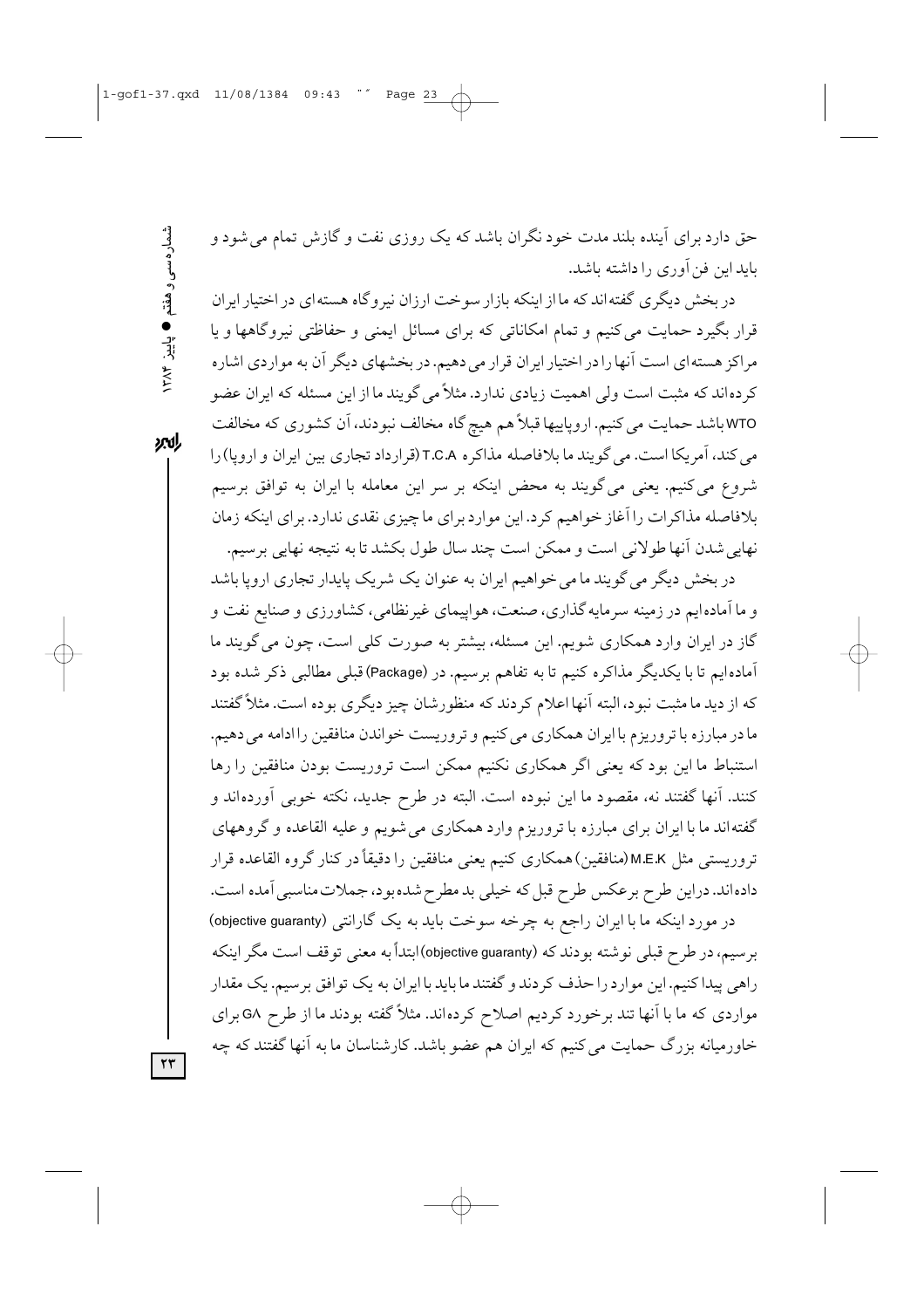کسی از شما خواسته است؟ ما اصلاً نمی خواهیم. آنها گفتند که این موضوع را روسها به ما گفتند آن را بگنجانیم، اگر نمی خواهید آن را حذف می کنیم. البته در طرح اخیر این مورد را حذف کر ده اند. مطلبی بو د که آورده بو دند و از نظر ما مثبت نبو د. بنابر این در این (Package) هم بخش مطالبي است كه اهميت دارد و مطالب ديگري هم هست كه اهميت چنداني ندارد. فعلاً در حدَّ یک طرح است، تا اینکه در مذاکره با اَنها بتوانیم به یک توافق برسیم. ممکن است به نتيجه مطلوب نرسيم.

سؤال یکی از اعضای شورا: آیا تمام این همکاریهای آنها، کم یا زیاد در برابر توقف چرخه سوخت است یا خیر؟

**دکتر روحانی:** اروپا می گوید که من وارد این معامله با شما می شوم به شرط اینکه شما امروز كه فعاليت غني سازي را تعليق كنيد، اين تعليق ادامه ييدا كند. آنها كلمه نامشخص (infinitive) را این دفعه حذف کرده اند. این هم به این خاطر بود که ما راجع به آن شبهه داشتیم. به هر حال چیزهایی که ما نسبت به آنها خیلی حساس بودیم، در این طرح اصلاح کردهاند. آنها می گویند ايران طبق قطعنامه ماه سيتامبر تعليق را آغاز كند و اين تعليق در دوره مذاكره ادامه ييدا كند. یعنی تا هر زمانی که ما با یکدیگر مذاکره می کنیم تا به توافق برسیم این تعلیق ادامه پیدا کند. ما به أنها گفتيم اشكالي ندارد و ما تا دوره مذاكره تعليق مي كنيم ولي دوره مذاكره ٢ماه مي باشد. آنها گفتند ۲ ماه امکان پذیر نیست. برای اینکه بسیاری از این طرحهایی که با شما داریم را باید بحث كنيم تابه توافق برسيم وبعدبايد أنها رابه كشورهاي خود ببريم وبعضى از أنها راحتى در پارلمانهای خود به تصویب برسانیم. این مسائل با ۲ ماه حل نمی شود. ما می گفتیم ۲ ماه و آنها گفتند ۲ سال. البته آنها گفتند این ۲ سالی که ما گفتیم یک مدت دقیقی نیست، به این دلیل که شما ۲ ماه گفتید ما هم گفتیم ۲ سال. ولی می توانیم با یکدیگر بحث کنیم و فکر می کنیم بتوانیم برای این دورهای به یک توافقی برسیم.

سؤال یکی از اعضای شورا: آیا یک سال مورد قبول است؟

٢۴

**دکتر روحانی**: ما کمتر از یک سال می خواهیم. ما امیدواریم بر سر این موضوع در کمتر از یک سال به توافق برسیم اگر آنها حسن نیت داشته باشند. آنها می گویند فعالیتهای خود را تعلیق کنید، بنابراین بحث توقف نیست. آنها می گویند در دوران تعلیق و در مذاکرات یکی از موارد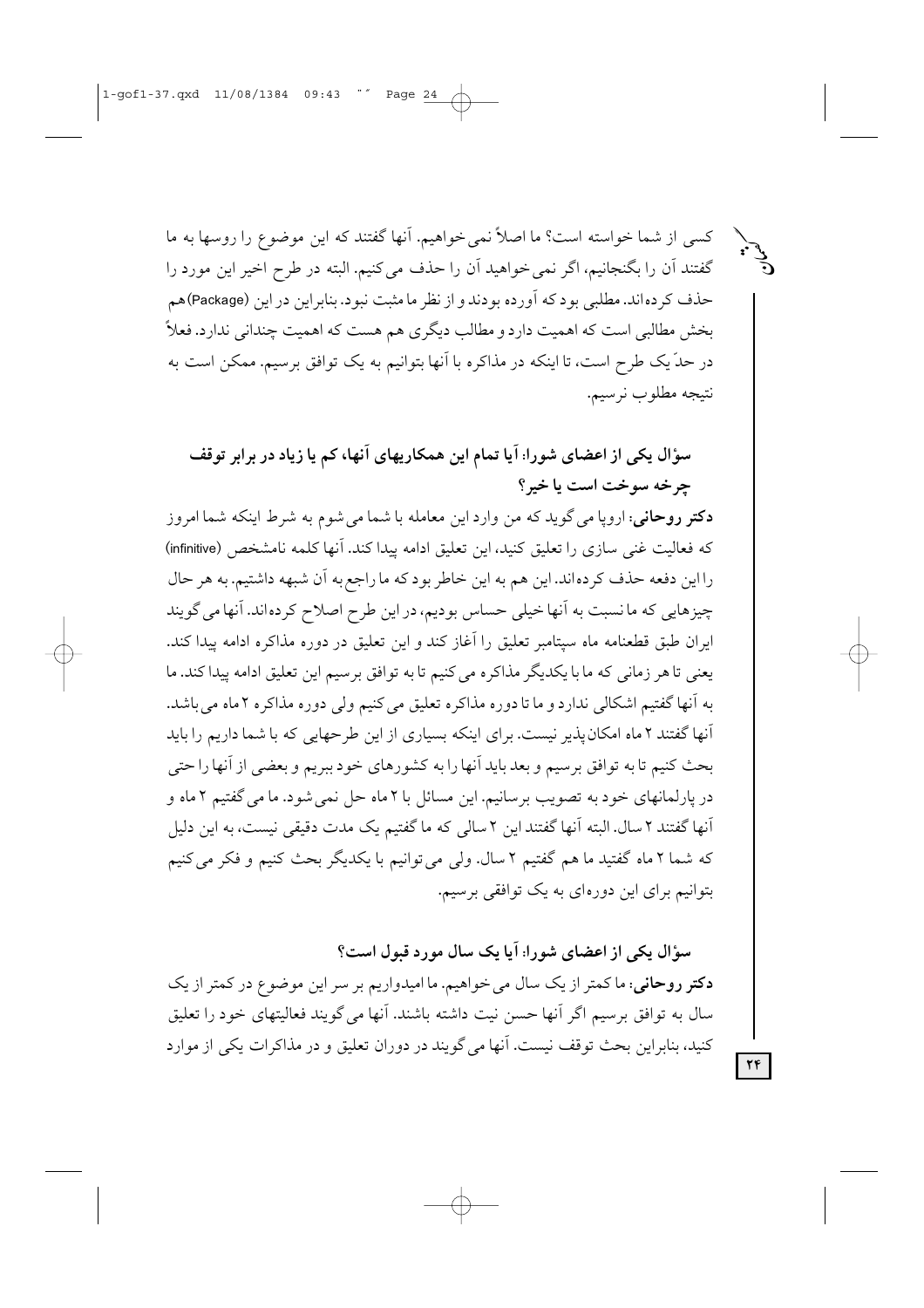1-gof1-37.qxd 11/08/1384 09:43

مهم مذاکره بین ما و شما این است که چگونه غنی سازی کنید که توأم با اطمینان لازم باشد که در پی سلاح نیستید. یعنی وقتی شما به ۳/۵٪ رسیدید، ما چگونه مطمئن شویم که شما از این ٣/٥ به سطح بالاترى نمى رويد. بنابراين اين موضوع، بحث اصلى ما با اروپا خواهد بود. البته ممکن است ما به تنهایی با اروپا به نتیجه نرسیم و اگر با اروپا وارد این پروسه شدیم ناچاریم که دیگران نیز به کمک ما بیابند.

ما برای گرفتن کمک با روسها، مواردی را تست کردیم ولی متأسفانه تاکنون نتیجه، مطلوب نبوده است. آنها مي گويند، شما مي توانيد چرخه سوخت داشته باشيد ولي به اين صورت نمی شود که هم چرخه سوخت داشته باشید و هم بتوانید اعتماد ایجاد کنید. خود اصرار بر داشتن چرخه سوخت یعنی بی اعتمادی. من با وزیر خارجه روسیه در جلسهای که 7⁄۵ ساعت به طول انجاميد به توافقاتي رسيديم. در آخر جلسه وقتي خواستم جمع بندي كنم، فوري از حرف خودش برگشت و گفت بله اين موارد را توافق كرديم ولي من بايد اين مطالب را با رئیس جمهور مطرح کنم و از ایشان اجازه بگیرم ضمن اینکه با تیم کارشناسی هم باید مشورت شود. بعداً تیم کارشناسی را که به تهران فرستادند توافقات را قبول نکردند و گفتند امکان پذیر نیست. با روسها کار کردن خیلی سخت است و شاید کار کردن با چینیها یک مقدار اّسان تر باشد. یعنی حساسیتی که روسها روی ما دارند، چین در اَن حد حساسیت ندارد. چین به ما قولي نداده است كه دراين زمينه كاري بكند ولي نسبتأنر متر است. البته وزير خارجه چين هفته اَينده به تهران مي اَيد بايد ديد در مذاكره با وي در تهران به چه تفاهمي مي رسيم.

برخی از کشورها با ما همکاری خوبی دارند مثل اَفریقای جنوبی. ما با اَفریقای جنوبی در حال مذاکره هستیم، دلیل آن هم این است که آفریقای جنوبی هم در آینده قصد دارد چرخه سوخت را راه اندازی کند و لذا نمی خواهد معضلاتی ایجاد شود که برای آینده ی آنها مشکلاتی را به وجود آورد. مثلاً برزیل تا حدی آماده است که با ما همکاری کند، به دلیل اینکه برزیل چرخه سوخت خود را شروع کرده است و نمی خواهد مقرراتی وضع شود که برای آنها هم مشكل زاباشد.

در مجموع فکر می کنیم با یک سری از کشورهای دیگر باید به یک طرح دیگری برسیم که طبق اَن طرح و فرمول، اَنها سراغ اروپاییها بروند. یعنی فقط ما و اروپا نباشیم. از یک طرف ما و چند کشور باشیم و طرف مقابل هم اروپا باشد. شاید از این طریق بتوانیم با اروپاییها به تفاهم و نقطه مطلوبی برسیم. اگر هم نرسیدیم، چند ماه با اروپاییها مذاکره می کنیم و در نهایت به وضع

观

٢۵

**IXXY** 

شماره سی و هفتم ● یاییز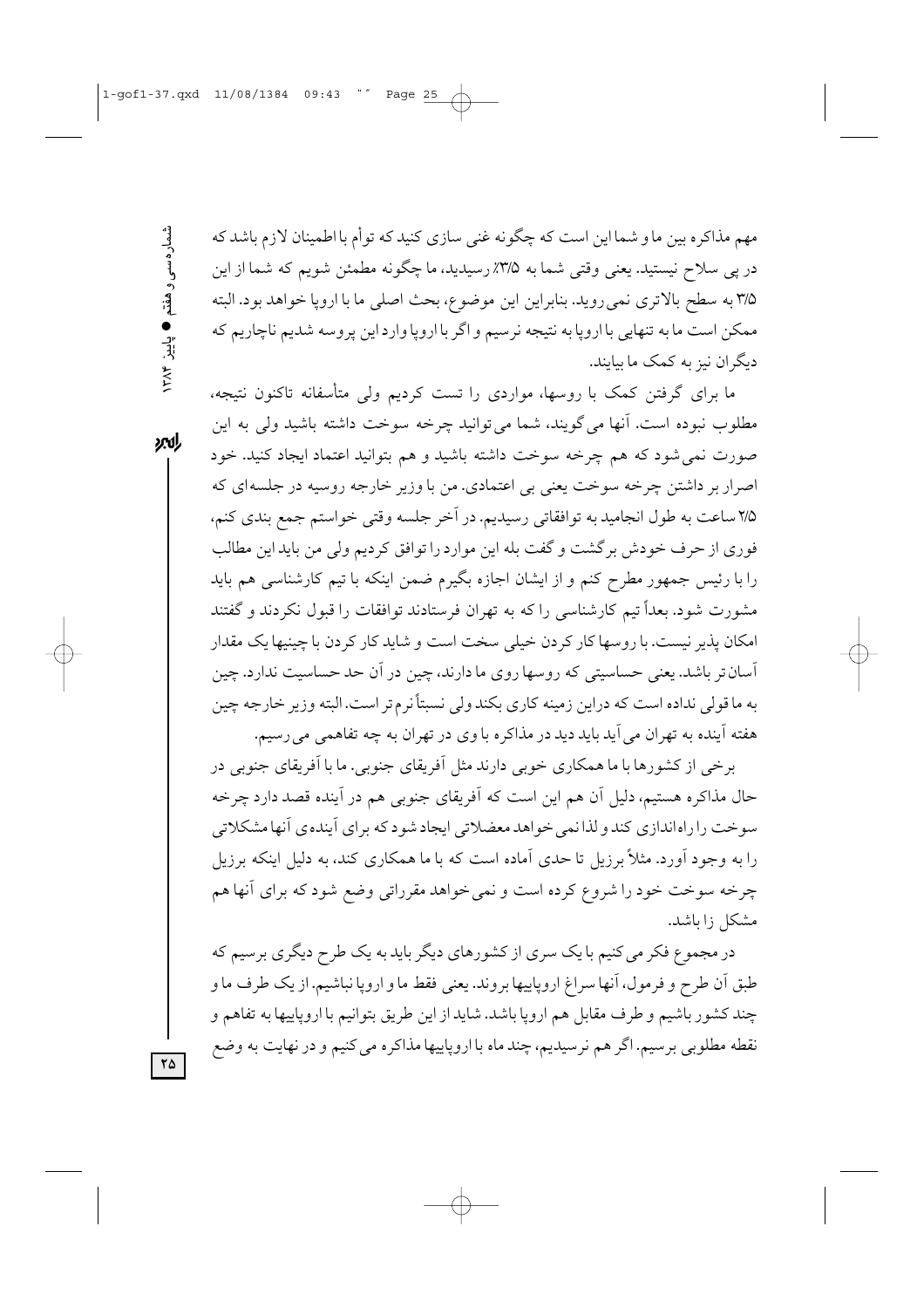امروز خودمان می رسیم حداقل محصول کار این خواهد بود که شورای امنیت را به تعویق می اندازیم، اگر قرار بود که در ماه نوامبر به شورای امنیت برویم حداقل برای یک سال دیگر اين مسئله را به تعويق مي اندازيم و نسبت به افكار عمومي هم اتمام حجتي كردهايم و در اين فرصت فن اَوری را کامل تر می کنیم و از لحاظ حقوقی مسائلمان را با اَژانس حل و فصل مي کنيم.

البته ما از سال گذشته که شورای امنیت را به تعویق۱نداختیم خیلی منفعت بردیم. به خاطر اینکه سال گذشته اصلاً آمادگی برای شرایط شورای امنیت نداشتیم. اما از سال گذشته تا به حال، جلسات فراوانی با بخش اقتصادی، امنیتی و سیاسی بر گزار کر دیم. در واقع الان خو دمان را نسبت به سال گذشته برای شورای امنیت خیلی آماده تر کردهایم. چون در ماههای گذشته طرحهای مورد نیاز را آماده کردیم. بنابراین فکر می کنیم هنوز هم نمی توانیم بگوییم فرض شورای امنیت صد در صد منتفی است.

اگر مذاکرات خود را با اروپا شروع کنیم و با دیگر کشورها هم همکاری کنیم و همه ظرفیت کشور را به میدان بیاوریم، یعنی از کل ظرفیت اقتصادی و سیاسی کشور استفاده کنیم، امید موفقیت کم نیست. مثلاً اگر قرار باشد کشوری در این پرونده به ما کمک کند ما هم باید پروژه های مهم را به آن کشور واگذار کنیم نه اینکه پروژهها به کره جنوبی بدهیم و توقع کمک سیاسی از دیگران داشته باشیم. اگر قرار باشد کشوری با ما همکاری کند باید در زمینه اقتصادی همکاری را با آن کشور گسترش دهیم. دولت اعلام آمادگی می کند که وارد یک همکاری در این زمینه شوید و پتانسیلهای اقتصادی را به کار بگیرید و در نتیجه، کشورهای ديگر را به ميدان بياوريم ولي در مقام اجرا هنوز توفيقي نداشته ايم.

نقطه دیگری هم مورد نظر ماست و آن اینکه ما نمی خواهیم به خاطر عدم اجرای قطعنامه شورای حکام به شورای امنیت برویم. یعنی به گونه شود که قطعنامهای با اجماع تصویب گردد و ما نسبت به آن قطعنامه تخلف کنیم و به خاطر این تخلف به شورای امنیت برویم. این مسئله توجیه حقوقی دارد، البته توجیه آن قوی نیست که ایران به دلیل اینکه زیر بار مصوبات شوراي حكام و أژانس نمي رود، پس بايد پرونده به مرجع بالاتر برود تا ما بتوانيم بر ايران فشار وارد كنيم. اگر مانسبت به وظايف يادماني تخلف نداشته باشيم و أن را اجرا كنيم ولي در معامله با اروپا و در مذاکرات سیاسی موضوع به شکست بیانجامد و به خاطر شکست مذاکرات سیاسی به شورای امنیت برویم، شرایط متفاوت خواهد بود و برای ما خیلی بهتر است تا اینکه

 $\overline{\mathbf{y}}$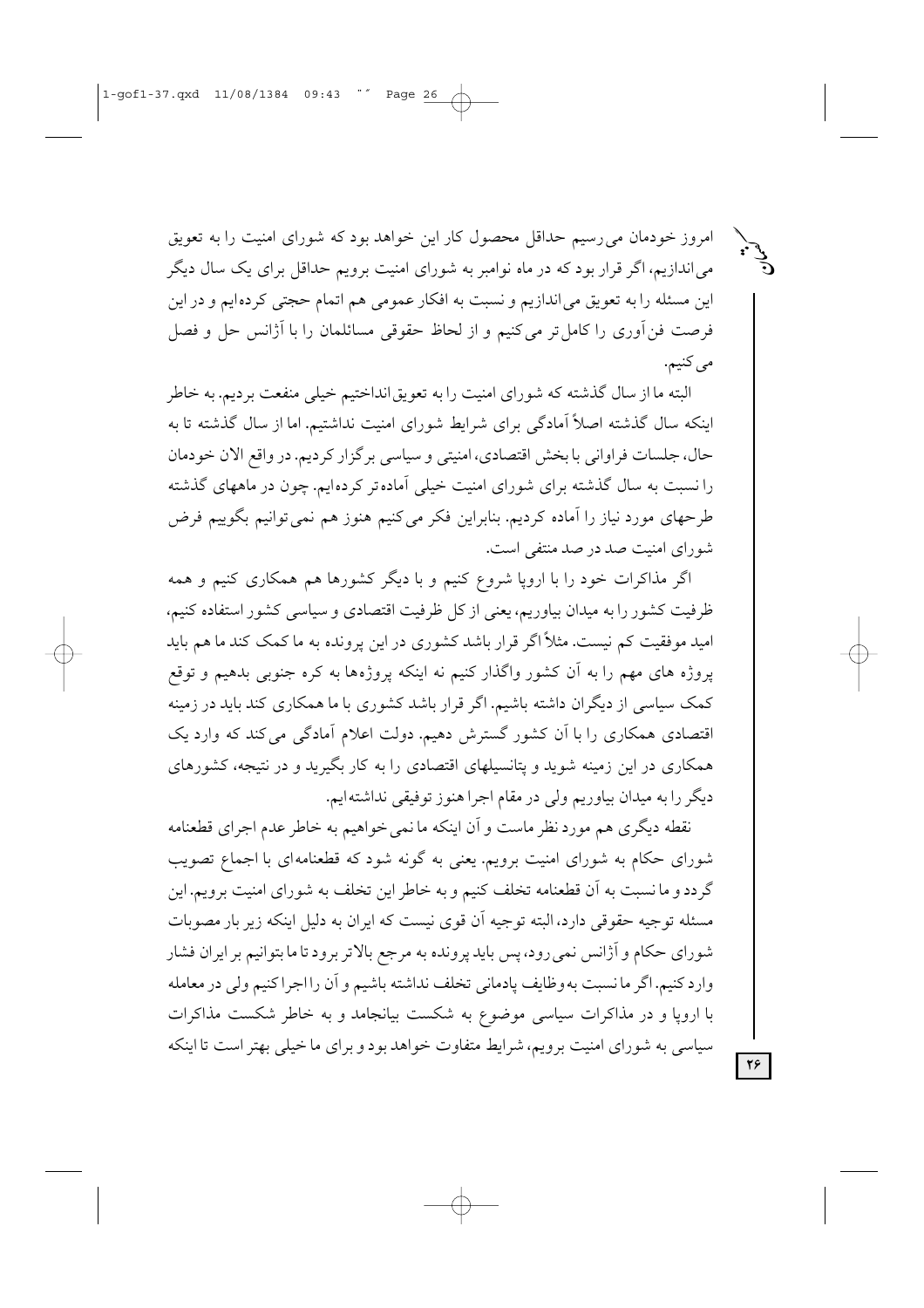1-gof1-37.qxd 11/08/1384 09:43 Page  $27$ 

> به خاطر تخلفات به شورای امنیت برویم. به دلیل اینکه در صورت شکست مذاکرات سیاسی، دست یک کشور قوی مثل چین باز است که در شورای امنیت بگوید اینها در حال مذاکره بوده اند و باید به مسیر مذاکره برگردند و پیشنهاد کنند که مثلاً ۶ ماه مجدداً با یکدیگر مذاکره کنند. این قبیل مسائل در دنیا زیاد اتفاق افتاده است. مثلاً کره شمالی در حال مذاکره بو د که این مذاکرات به شکست انجامید و پرونده به شورای امنیت ارجاع شد ولی در آنجا چین و روسیه گفتند که باید مذاکرات ادامه یابد. شورای امنیت پذیرفت که به مذاکرات ادامه دهند. ممکن است مذاکره مجدداً به شکست بیانجامد و دوباره پرونده به شورای امنیت برود؛ ولی این دو مسئله با هم متفاوت است که ما به دلیل شکست در یک مذاکره به شورای امنیت رفته باشیم با اینکه به خاط تخلفات.

اگر نظام مصلحت بداند و ما بتوانیم این روند را طی کنیم، فکر می کنم یک فرصت برای كشور است. اگر مذاكرات با اروپاييها شروع شود يا روشن مي شود كه آنها در اين مقطع حسن نیت دارند و دروغ نمی گویند که ممکن است به یک توافق خوبی دست پیدا کنیم و حتی در بحث غني سازي بتوانيم با اروپا به تفاهم قابل قبول برسيم؛ ولي اگر متوجه شديم كه حسن نیتی در کار نیست و می خواهند فشار بیاورند تا چرخه سوخت را کنار بگذاریم که در آن شرايط بايد تصميم خودمان را بگيريم، چون ته دل اروپاييها اين است كه ليستي در برابر چرخه سوخت پیش روی ما بگذارند، تا چر خه سوخت را کناربگذاریم. مثلاً اّنها می گویند نیر و گاههای اتمی و نیروگاههای تحقیقاتی آب سبک به شما می دهیم و سوخت را تضمین می کنیم. حتی می گویند ما سوخت ۵۰ ساله را برای شما تضمین می کنیم و یا آژانس آن را تضمین نماید و به شما اطمینان بدهد. یعنی آنها تکنولوژی، صنعت و قدمهای مهم اقتصادی بردارند و در فن اَوریهای پیشرفته به ما کمک کنند، به شرط اینکه دست از تولید سوخت برداریم. پس معامله مورد نظر آنها این است که اینها یک امتیازاتی را به ما بدهند و ما هم یک مدت بلندی (مثلاً چند سال) تعليق كنيم تا با آنها براي توليد سوخت توأم با اعتماد (به اصطلاح ما) و به اصطلاح آنها چرخه سوخت توأم با گارانتی به توافق برسیم. ما assurance می گوییم و آنها objective guarnty مي گويند به هر حال، يک اختلافاتي نسبت به نحوه تضمين و يا نحوه اعتماد داريم. بنابراين يک احتمال وجود دارد که ما بتوانيم با اروپا به نتيجه برسيم و به توافق برسيم و احتمال دیگر اینکه به توافق نرسیم.

در ضمن این مذاکرات، اولین تجربه ما در جمهوری اسلامی ایران است. ما هیچ گاه در

 $x_1$ 

شماره سی و هفتم ● پاییز ۲۸۴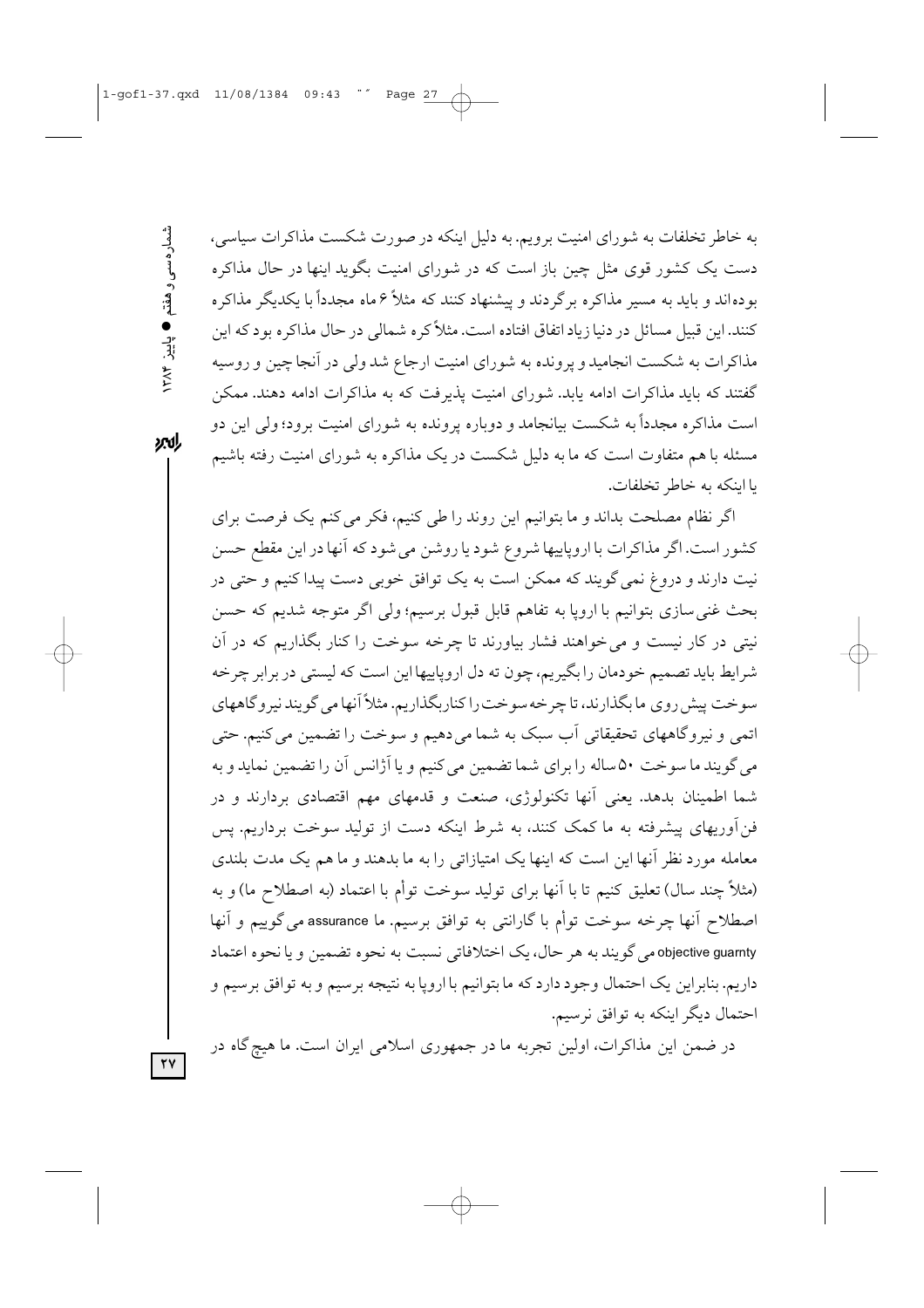جمهوری اسلامی، مذاکره سیاسی به این سنگینی نداشه ایم. ما سه مذاکره سیاسی مهم داشتیم. یکی اوایل انقلاب با اَمریکا بود که در اَن موقع، هم دوره ی مذاکره بسیار کوتاه بود و هم به گونهای شد که شما مستحضرید و اطلاع دارید. یک مذاکره دیگری هم بود که با دولت عراق بعد از جنگ داشتیم که این مذاکره ۲ سال به طول انجامید و ما هیچ پیشرفتی نداشتیم. یعنی همان جا كه روز اول بوديم در روز آخر هم همان جا بوديم، بدون هيچ پيشرفتي. در واقع اين مذاكرات، تجربه ي سوم ما است.

ضمناً این پرونده، بسیار سنگین است. در واقع ما با یک کشور روبه رو نیستیم و اگر نگوییم با اکثر کشورهای دنیا، حداقل با اکثر کشورهای غربی رویه رو هستیم. ما در حال مذاکره با اروپا هستیم. یعنی در زمان گذشته، سه کشور می گفتند از طرف اتحادیه مذاکره می کنند، اما الان رسماً اعلام می کنند که از طرف کل اتحادیه اروپا با ما مذاکره می کنند، چون نماینده آقای سولانا هم در جلسات مذاکرات حضور دارد. بنابراین اولین تجربه جمهوری اسلامی ایران است که یک پرونده سنگین بین المللی راکه ابعاد مختلف سیاسی، حقوقی، امنیتی و فنی دارد را می خواهد به ثمر برساند.

به اعتقاد من، تا امروز موفق بودهایم، معنای این حرف این نیست که تا پایان کار مشکلی نداریم. ما تا به امروز موفق بوده ایم و کار را خوب پیش برده ایم. یعنی ما در آژانس به پایان کار نزدیک شده ایم. زمانی که آقای البرادعی صحبت می کند ایشان هم می گوید که چند ماه بیشتر تا زمان حل و فصل نهایی باقی نمانده است. در گزارش هم اعلام کرده است که اکثر موارد، حل و فصل نهایی شده است. پس در این زمینه وضع ما خوب است.

در زمینه فنی هم به سطح بسیار خوبی رسیدهایم. طبق اطلاع، آژانس در گزارش اخیر خود آورده است که ایران در زمینه چرخه سوخت در بسیاری از زمینه ها به تسلط کامل رسیده است. این موضوع بسیار مهم است. البته برای اروپاییها تحمل این مسئله خیلی سنگین است، به دلیل اینکه این همان وضعیتی است که اَمریکاییها به اَنها بارها گفته اند که ایران سر شما کلاه گذاشته است. ولي براي ما از لحاظ وجهه بين المللي بسيار خوب است و نشان مي دهد كه ما به هرحال در زمینه فن اَوری به پیشرفت و موفقیت بسیار خوبی رسیدهایم. البته اینها پیش بینی ما از گزارش است، در حدّي است كه ما اطلاع داريم. اگر در گزارش به همان صورتي كه فكر مي كنيم، اين جمله باشد، جمله بسيار تأثير گذار و مهمي خواهد بود.

در زمینه سیاسی هم وضع ما امروز از سال گذشته بهتر است. چین وروسیه تاحدی در

٢٨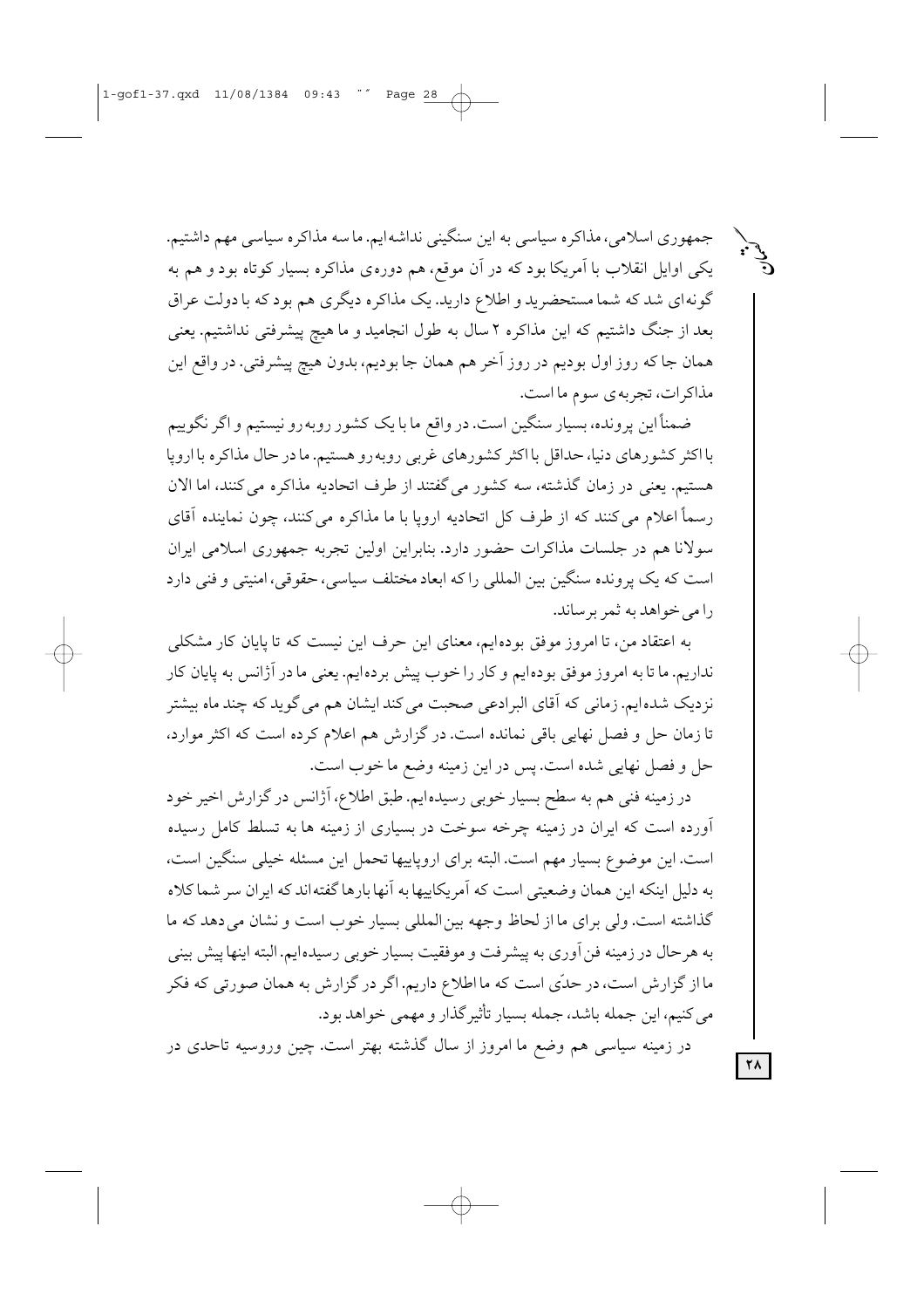1-gof1-37.qxd 11/08/1384 09:43 Page 29

> میدان هستند و اعلام کردهاند که با ارجاع پرونده به شورای امنیت مخالفند. کشورهایی مثل آفریقای جنوبی هم به صحنه آمدهاند و کشورهای غیر متعهد هم بیشتر از گذشته در میدان هستند. آنها در اجلاس قبل، بهتر از گذشته عمل کردند. امیدواریم که در اجلاس آتی هم بهتر از قبل باشند. بنابراین ما فکر می کنیم تا این لحظه با توجه به اینکه تنها بودیم و روبه روی ما بسیاری از کشورها ایستاده بودند و یا لااقل، کشورهای قوی و قدرتمند غربی علیه ما بودند و همچنین علمی رغم فشارهای آمریکا و اسرائیل، ما موفقیتهای خوبی داشته ایم.

观

شماره سی و هفتم ● پاییز ۲۸۴

من در اینجا خیلی صریح بگویم که اگر فشارهای آمریکا و اسرائیل نبود، مسائل ما ماهها قبل به حل و فصل نهایی رسیده بود. شما می دانید ما با اروپاییها حتی روی مسئله چرخه سوخت با فرمولي مي توانستيم به توافق برسيم. حداقل با آلمان و فرانسه مي توانستيم به توافق برسیم ولی آمریکا و انگلیس آن را به هم زدند و به آنها گفتند که پیشنهاد ایران خطرناک است و لذا نتوانستیم به نتیجه برسیم. اگر فشار آمریکا در این مسئله نبود، ما آن را نهایی کرده بودیم ولی علی رغم فشار آمریکا و بازی و نفوذی که صهیونیستها از لحاظ سیاسی، اقتصادی و تبلیغاتی در کشورهای غربی دارند فکر می کنم به طور نسبی، جمهوری اسلامی ایران و نظام، کارآمدی خود را در این برونده به اثبات رسانده است و امیدواریم تا پایان هم موفق باشد و بتواند مسئله را به صورت مناسب حل و فصل كند.

## جناب آقای خاتمی (رئیس جمهور)

خیلی متشکر؛ زحمت کشیدید و استفاده کردیم. انشاءالله خداوند به شما قوت بدهد. گرچه ایشان نیازی به قدرشناسی ما ندارند ولی ما به ایشان تبریک می گوییم. واقعاً هم با قوت، عزت و هم با هوشياري و تلاش فوق العاده اين كارها را انجام داده اند. واقعاً حضرت عالى خدمت خیلی بزرگی را انجام دادهاید.

## پاسخ دکتر روحانی به دیگر پرسشهای اعضای شورا

۱ـ مسائلی که یکی از دوستان اینجا فرمودند که ممکن است در بحث انرژی هسته ای، مسائل ديگري هم مطرح بشود؛ بله اين بحث منتفى نيست. الان شما اطلاع داريد در بحث شيميايي، اخیراً اَمریکاییها و انگلیسیها یکی، دو مورد اتهام به ایران وارد کرده اند که ما در حال اَماده شدن هستیم تا بازرسان بیایند و بازدید به عمل آورند. اما هیچ مسئله ای به پیچیدگی مسئله هسته ای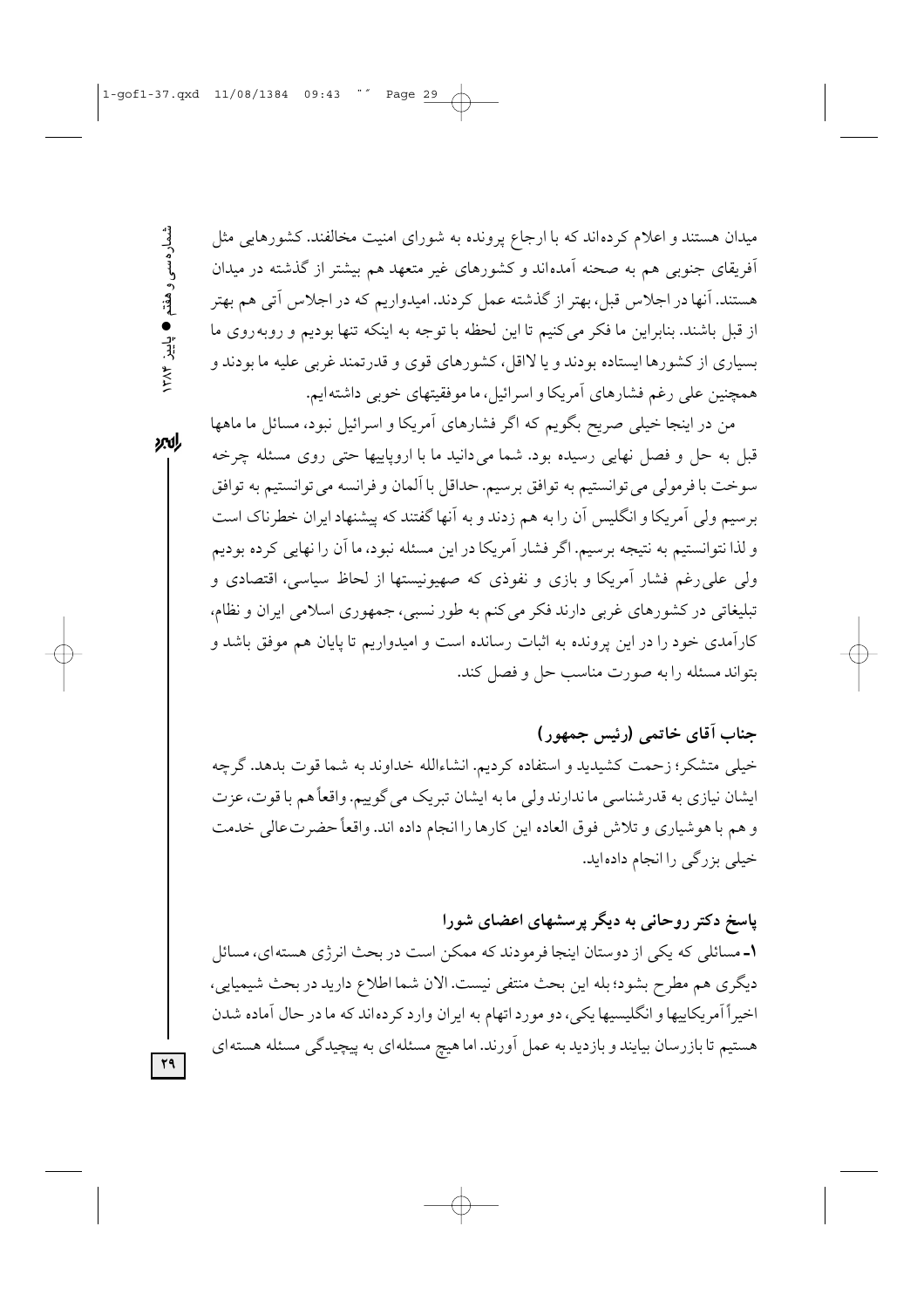نيست. يعني فرضاًاگر كشوري سلاح شيميايي داشته باشد اَن قدر حساسيت وجود ندارد، ولي سلاح اتمی جایگاه خاص خودش را دارد و نگرانیها و حساسیت روی این مسئله خیلی زیاد است. بی تردید، حساسیت روی مسئله هستهای از شیمیایی و سایر مسائل بیشتر است. ضمن اینکه آنها راجع به موشک ما هم حساس هستند و اگر روزی ما را به شورای امنیت ببرند یکی از مسائل که ممکن است در آنجا مطرح شود، مسئله موشک است.

اما اینکه شما می فرمایید اروپاییها با مسلمانها دشمن هستند، خُب، حکومت چین و روسیه هم با مسلمانها دوست نیستند. در این موضوع همه شبیه یکدیگرند. همان طوری که امام فرمودند، یکی از دیگری بدتر. به هر حال در اینکه نمی خواهند ما به یک فن آوری پیشرفته برسیم، جای بحث نیست. خیلی روشن است که با ما مخالف هستند. اما در شرایطی که در آن قرار داریم ضمن اینکه آمریکا و اروپا و روسیه در یک هدف مشترکند اما در عین حال، رقابتهايي هم بين أنها وجود دارد.

ما در طول یک سال مذاکراتی که با انگلیس، آلمان و فرانسه داشتیم، بهتر لمس کردیم که چه رقابتهای شدیدی حتبی بین این سه کشور وجود دارد. مثلاً من چندی قبل، قصد سفر به فرانسه را داشتم، انگلیس و آلمان می گفتند که اگر ایشان برنامه سفر به اروپا را دارند باید به ألمان و انگليس هم سفر كند و لذا ماهها اين سفر به تعويق افتاد. مي خواهم بگويم كه اينها حتى بر سر یکسری مسائل ساده هم با یکدیگر رقابت دارند و ما هم می توانیم از این رقابتها استفاده كنيم. البته ايجاد شكاف بين اينها آسان نيست.

اما اینکه مسئله هستهای یک بهانه است، برای اَمریکا صد در صد این طور است. یعنی اًمريكا قصد دارد با بهانه هستهاي كه بهترين بهانه است و مي تواند افكار عمومي را توجيه كند و کشورهای دیگر را با خود همراه کند به اهداف دیگر خود بر سد. آمریکا قصد دارد ما را به بهانه هسته ای، بر ای سایر اهداف خود به شورای امنیت ببرد. ولی در شرایط فعلی اگر با اروپاییها در مسئله هستهای به تفاهم برسیم آنها موفق نمی شوند که ما را به شورای امنیت ببرند. البته این موضوع به خاطر منافع خودشان و منطقه و مسائل دیگر است. بنابراین ما می توانیم مجدداً از این فرصت استفاده کنیم. ضمن اینکه آمریکا و اروپا در بعضی از مسائل شبیه یکدیگر فکر می کنند. اما در عین حال در برخی مسائل هم با یکدیگر اختلاف نظر دارند.

اما اینکه ممکن است در آینده در تکنولوژیهای پیشرفته، روبه٫وی ما بایستند و حاضر نشوند امکاناتی در اختیار ما بگذارند و سوختی که قول دادهاند را به ما ندهند، تمام این مسائل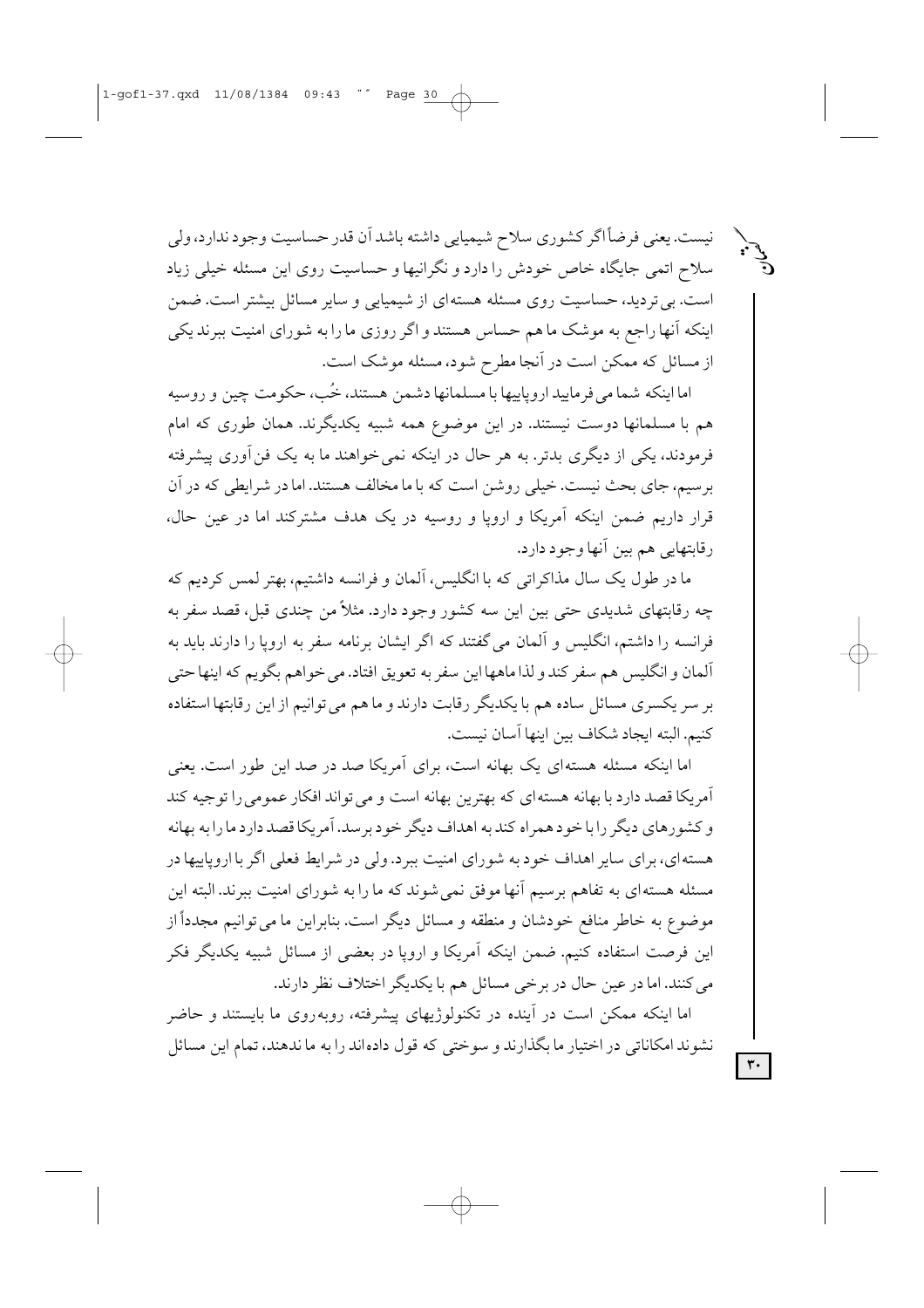1-gof1-37.qxd 11/08/1384 09:43 Page 31

> مطرح است و احتمال اَن وجود دارد. و لذا اَقاى البرادعى پيشنهاد مى كرد و مى گفت اگر می خواهید یک معامله بزرگی با اروپا انجام دهید، باید این توافق را به شورای امنیت سازمان ملل ببريم و در آنجا مصوب كنيم كه آنها ملزم شوند و نتوانند تخلف كنند. ما از روسيه هم كه سوخت مي گيريم همين احتمالات وجود دارد. تمام قطعات كارخانههايي كه اروپاييها به ما می دهند، اگر فردا به ما ندهند تمام این کارخانه ها دچار مشکل می شوند. ممکن است تمام موادّ اولیهای که از اروپا و چین و روسیه برای کارخانه ها وارد می کنیم، روزی آنها را به ما ندهند. به هر حال تمام این مسائل محتمل است و هیچ کدام از اَنها منتفی نیست. ولی بحث در این است که در شرایط فعلی، بهترین راهی که پیش روی ماست کدام است؟

البته اينكه تكيه ما فقط به سه كشور اروپايي باشد، قطعاً اشتباه است. اگر فكر كنيم مسائل ما فقط از طريق ارويا حل مي شود اين هم اشتباه است. ما معتقديم بايد با ارويا مذاكره كنيم و از کمک دیگران هم استفاده کنیم. هیچ کس نمی تواند در نهایت اطمینان بدهد که پایان کار صد در صد موفقیت آمیز باشد. ولی حداقل این است که ممکن است فضای بهتری پیداکنیم و در ان فضا بتوانيم مشكلات را با هزينه كمترى حل و فصل كنيم.

به هرحال فضاي داخلي ما مهم است كه خودمان را آماده كنيم، همين طور فضاي بيروني هم مهم است. مثلاً اگر ما می توانستیم کشوری را پیدا کنیم برای وتو برای شرایط احتمالی اًينده مهم بود (سؤال يكي از اعضاء اين بود كه اَيا كشوري حاضر است از حق وتو خود براي ما استفاده کند)گرچه همه این مسائل در دنیا قابل معامله است. یعنی چین می گوید اگر من از حق وتو استفاده کنم روابط اَمریکا با من تیره می شود، در مقابل این مسئله چه نفعی به دست می آورم؟ این مسائل وابسته به این است که ببینید اگر خواستند از حق وتو استفاده کنند چه سودي از لحاظ سياسي و اقتصادي مي برند و اگر استفاده نكنند چه حادثه اي رخ مي دهد.

چین و روسیه می توانند از این حق استفاده کنند. من فکر می کنم چین تا به حال از حق وتو استفاده نکرده باشد. شاید روسیه هم فقط یکی، دو مورد استفاده کرده باشد. آن کشوری که در شورای امنیت از حق وتو زیاد استفاده کرده است، آمریکاییها هستند. بنابراین آنها می توانند از حق وتو استفاده کنند ولی به هرحال وقتی می خواهند از این حق روبه روی آمریکا استفاده كنند، اين مسئله قيمتي دارد. اَنها محاسبه مي كنند كه اَيا به صرفه اَنها است يا نه؟ يكي از تلاشهای سیاسی ما هم این است که روابط خودمان رابااین کشورها به سطح مناسبی برسانیم. البته این کار بسیار پیچیده و سخت است. چین که مثلاً صدها میلیارد دلار با غرب و اروپا

 $x_{0}$ 

شماره سی و هفتم ● پاییز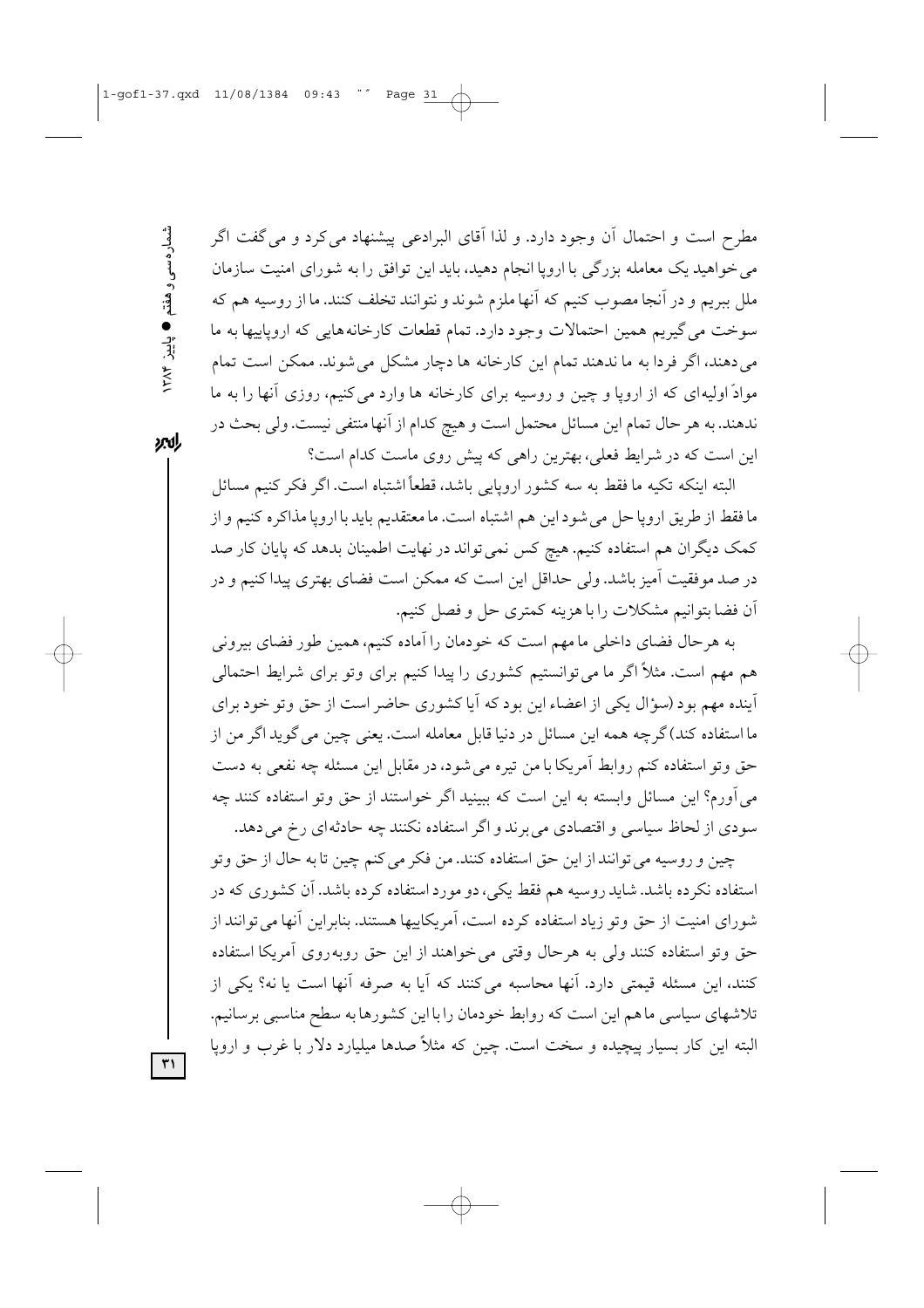تجارت دارد حاضر نيست به خاطر ما همه أنها را به خطر بيندازد، مخصوصاً اينكه اگر أمريكا و اروپا با هم باشند، این کار خیلی سخت می شود. یک زمانی آمریکا در پی شورای امنیت است و ارویا مخالف است، آنها هم کنار اروپا خواهند بود ولی زمانی که آمریکا و اروپا با هم هستند، در آن موقع كار سخت مي شود و بعيد است چين و روسيه وارد عمل شوند.

در مجموع، روشن است که اروپا دوست مانیست و رابطه خوبی با اسلام ندارد اما به خاطر جایگاه استراتژیک ایران نمی خواهد ایران را از دست بدهد. فضای تنفسی اروپا در منطقه در شرايط فعلي، ايران است. به همين خاطر نمي خواهد اين فضا را از دست بدهد. ما فكر مي كنيم تا به حال در بعضی موارد با ما همکاری کردهاند و در بعضی موارد دیگر همکاری نداشتهاند. اختلاف بين أمريكاو ارويا هم در برخي موارد وجود دارد ضمن اينكه در كل در بحث هسته اي هدف واحدى دارند.

٢ـ اما اينكه سؤال كه همه با چرخه سوخت ما مخالفند پس چه راهي وجود دارد؟ بايد عرض کنم که ما به یک فرصت نیاز داریم تا بتوانیم این توانمندی خود را به فعلیّت برسانیم. یعنی اگر ما یک روزی بتوانیم این چرخه را کامل کنیم و دنیا در برابر عمل انجام شده قرار بگیرد، در آن صورت قضيه فرق مي كند. دنيا نمي خواست پاكستان به بمب اتم برسد و برزيل هم چرخه سوخت داشته باشد. ولي برزيل به چرخه سوخت و پاكستان هم به بمب رسيدند و بعداً دنيا با آنها تعامل کرد. اشکال ما این است که به هیچ یک نرسیدهایم ول<sub>ی</sub> در اَستانه قرار داریم. در مورد ساخت بمب هستهای که هیچ گاه نمی خواهیم به سمت اَن حرکت کنیم ولی در مورد چرخه سوخت هم هنوز به طور كامل به أن دست پيدا نكرده ايم. اتفاقاً مشكل اصلى ما همين است.

**۳ـ** یکی از اعضاء اینجا گفتند که باید این مسئله مخفی انجام می گرفت. قرار این بود که آشکار نباشد ولي به هر حال از طريق جاسوسان اَشكار شد. قرار اين نبود كه اين موضوع اعلام شود. شما می گویید اگر از ابتدا می گفتیم که ما می خواهیم چرخه سوخت داشته باشیم، آسان تر بود. بله، اگر از ابتدا قرار این بود که ما اعلام کنیم یعنی همان طوری که از همان زمان کلنگ زدن اصفهان به آژانس اعلام کردیم که قصد ساختن کارخانه UCF را داریم، نطنز را هم از ابتدا اعلام می کردیم مشکلاتی نداشتیم و یا مشکلات ما به مراتب کمتر بود. اساساً علت اینکه پرونده ما

 $\overline{Y}$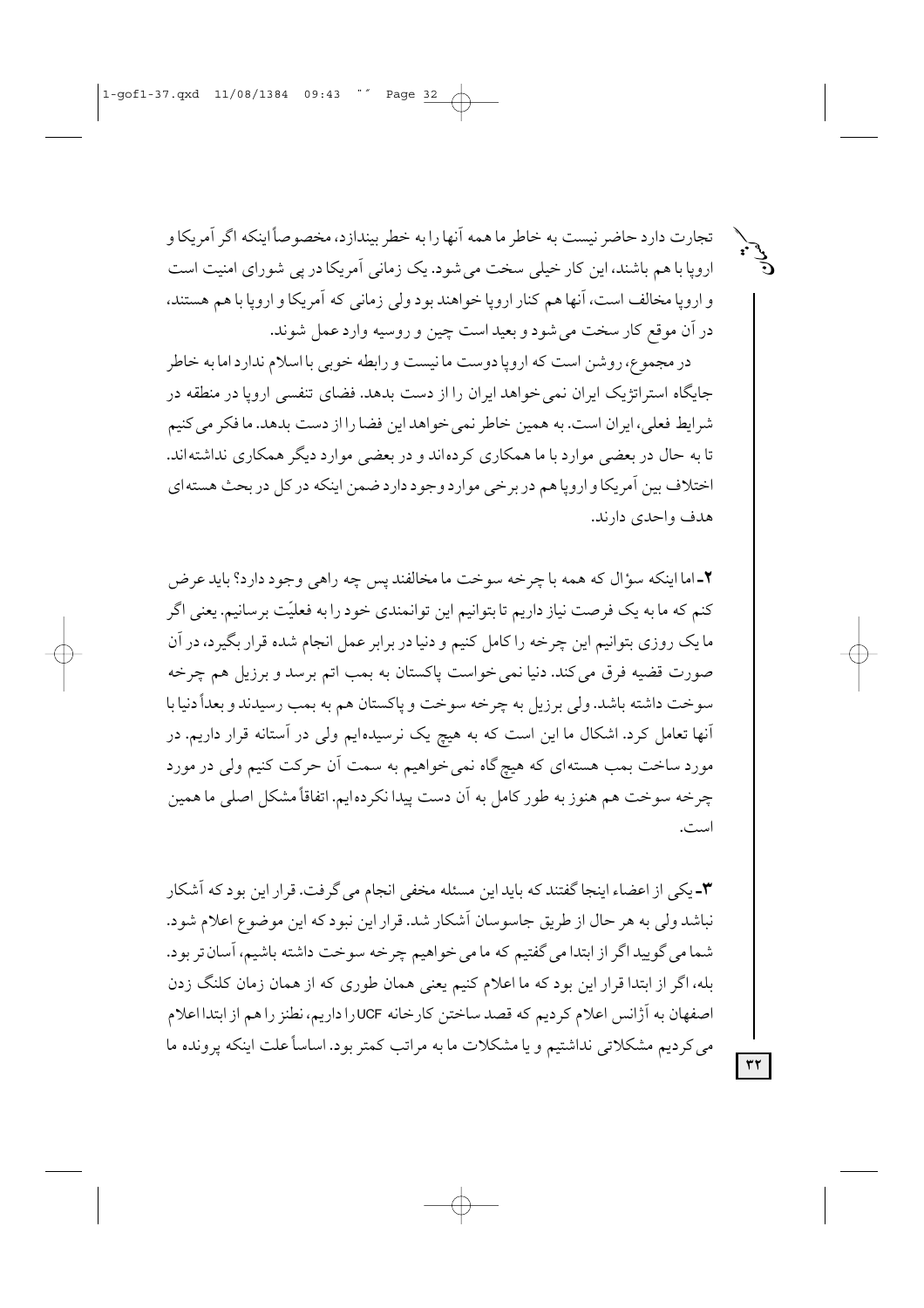پيچيده شده به همين خاطر است. آنها مي گويند اگر شما در يي چرخه سوخت واقعي بوديد چرا مخفیانه کار کردید؟! تمام اشکالات از اینجا نشئت می گیرد. اگر آشکارا انجام می دادیم، مسئله خیلی ساده تر بود. از ابتدا قرار بود به خاطر یکسری دلایل مثلاً فشار غرب برای تهیه مواد اولیه و امثال آن، برای مدتی اعلام نشود البته همه می دانستیم که این موضوع زمانی اًشکار می شود. فعلاً نمی خواهم تاریخچه این مسئله را بیان کنم.

۴ـ اشاره كردندبه مواردي از اشكالات، به هر حال يكسري اشكالاتي بوده ما فعلاً با اين شرايط 观 مواجه هستيم. غرب با چرخه سوخت ما مخالف است و اتفاقاً مشكل اصلي ما هم همين است. مثلاً اگر روس با چرخه سوخت ما موافق بود، کار ما خیلی آسان می شد. حتی اگر چین و یا ژاپن با این کار موافق بودند کار ما آسان تر بود. همه کشورها با این موضوع مخالفند. کشورهای قدرتمند مخالفند و اسرائيل و آمريكاييها هم آنها را تحريک مي كنند و اروپا هم مخالف است. به همین دلیل فعالیت ما اَسان نخواهد بود. اگر ما بتوانیم از لحاظ سیاسی به نقطه مشترکی برسیم كه با تعامل با دنيا چرخه سوخت را فعال كنيم، بسيار مطلوب است. ما احتمال مي دهيم در اين راه بتوانیم موفق شویم. اگر بتوانیم، هنر بزرگی برای جمهوری اسلامی ایران است. اگر به این هدف نرسیدیم یعنی به جای تعامل، برخورد و تقابل باشد؛ در آن شرایط، کشور باید تصمیم بگیرد که چرخه سوخت را فعال کند حتی اگر به شورای امنیت برود و تحریم برسد یا اینکه تصمیم بگیرد برای مدتی تعلیق را ادامه دهد.

من فکر می کنم نباید در این مسئله خیلی عجله کرد. ما باید یک مقدار حوصله به خرج دهیم و برای شکستن تعلیق مناسبترین زمان را پیدا کنیم. اگر بخواهیم با مخالفت غرب فعاليت غني سازي را أغاز كنيم. بايد بهترين زمان و بهترين شرايط را پيدا كنيم و اگر هم قصد داریم تعامل کنیم، باید همه توان و امکانات را برای این هدف به کار بگیریم، نباید عجله کنیم وبايد خيلي حساب شده حركت كنيم.

۵ـ اما اینکه گفتید چرا درها را باز کردید باید عرض کنم که راه دیگری نداشتیم. اولاً از لحاظ پادمان در بعضی از موارد ناچار بودیم یعنی خود ما از آقای البرادعی دعوت به عمل آوریم تا از نطنز بازدید کند. البته اینکه نمونه برداری آنها چقدر دقت دارد و آلودگی در مراکز ما چقدر است ما اطلاعات دقیقی نداشتیم. نه اینکه بنده و سیاسیون اطلاع نداشتیم، فنیهای ما هم

ثماره سی و هفتم ● یاییز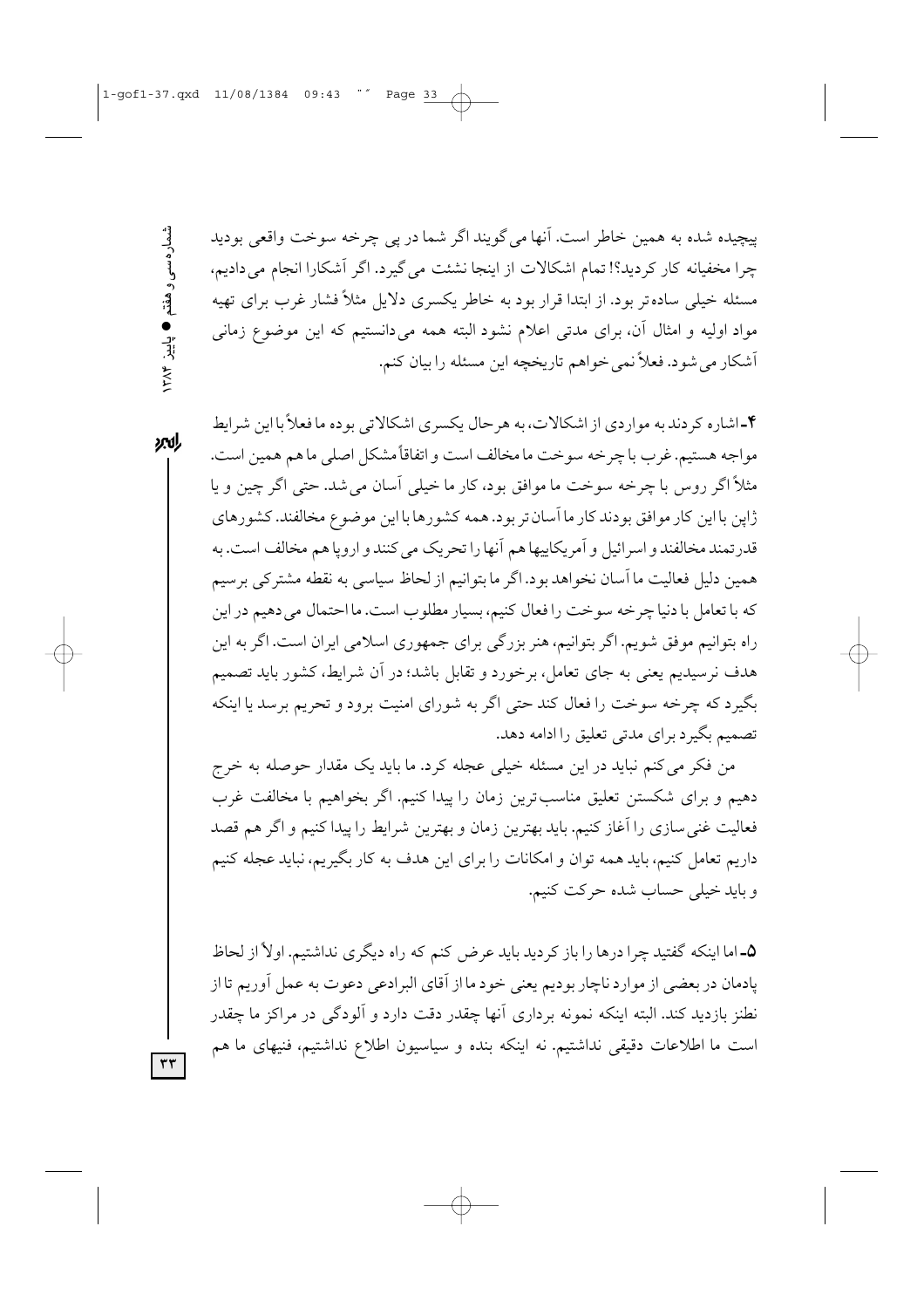$1-gof1-37. qxd$   $11/08/1384$  09:43 "" Page 34

> اطلاعات درستی نداشتند که قطعات وارداتی آلودگی دارد. زمانی که بازرسان آژانس آمده بودند تا نمونه برداری کنند ما خوشحال بودیم به دلیل اینکه می گفتیم با این بازرسیها روشن می شود که فعالیت ما در چارچوب N.P.Tاست. وقتی در نطنز دستمال کشیدند و نمونه بر داری کردند، بعد از آزمایش متوجه شدند که آلودگی سطح بالا وجود دارد. ما از منشاء این آلودگی خبر نداشتیم. متخصصین ما هم نمی دانستند که قطعاتی که از خارج وارده شده آلوده بوده است و حتی نمی دانستیم که آلودگی از لحاظ فنی چگونه منتقل و منتشر می شود. حتی این را نمی دانستیم که چگونه این آلودگیها با دقت بالا در آزمایشگاهها مشخص می شود. دستگاههایی که ما در اختیار داریم بسیار قدیمی است در حالی که آنها از آزمایشگاههای بسیار مدرن استفاده می کنند. یعنی آزمایشگاههایی که آژانس استفاده می کند در اروپا و آمریکا وروسیه است. بنابراین اظهارات آنها و نتیجه گیری آنها برای ما تعجب آور بود. زمانی که به ما گفتند ۸۰٪ آلودگي وجود دارد، دچار حيرت شديم.

آنچه مورد سؤال شما بود که خیلی از مسائل در این بازرسیها آشکار شده است، به آن صورتی نیست که درروزنامه های ما منعکس می شود. واقعاً مسائلی که امروز آژانس می داند با آنچه که از قبل می دانسته خیلی فرق نکرده است. ما برخی از مسائل را مخفی کرده بودیم و فکر می کردیم هیچ کس از آنها مطلع نیست ولی همین چیزی که مخفی کرده بودیم متأسفانه در تحقیقات و در رساله فوق لیسانس و دکتری و در مقالههای علمی، قبلاً منتشر شده بود. برخی از مسائل هم از طریق چین و روسیه به آژانس منتقل شده بود.

۶ـ در مورد مسئله واسطه ها كه اينجا اشاره شد، ما اسم پاكستان را تابه امروز در هيچ كجا اعلام نکرده ایم ما گفته ایم از یک دلال خریداری کردیم. ما حتی به آنها گفتیم که دلال اولیه ما یک شخص اروپایی بوده است. از ما پرسیدند که این آقای طاهر که با شما معامله انجام داده است، تبعه كدام كشور است؟ ما در جواب اعلام كرديم كه قيافه اين شخص به مردم شبه قاره شبيه بوده است. نام پاکستان را خود آژانس مطرح کرده است. البته می دانید که لیبی همه مسائل را افشا کرده است. ولی ما چیزی نگفتیم و فقط گفته ایم که از یک دلال خریداری کرده ایم. اتفاقاً ما این مسئله را نسبت به پاکستان مراعات کردیم ولی دیگران این مسئله را افشا کردند که به این صورت درآمده است. بنابراین موارد مهمی نیست که بگوییم اینها آمدند و با بازرسی کشف كردند و اگر به آنها اجازه ورود نمي داديم كشف نمي شد؛ ضمن اينكه راه ديگري نداشتيم. ما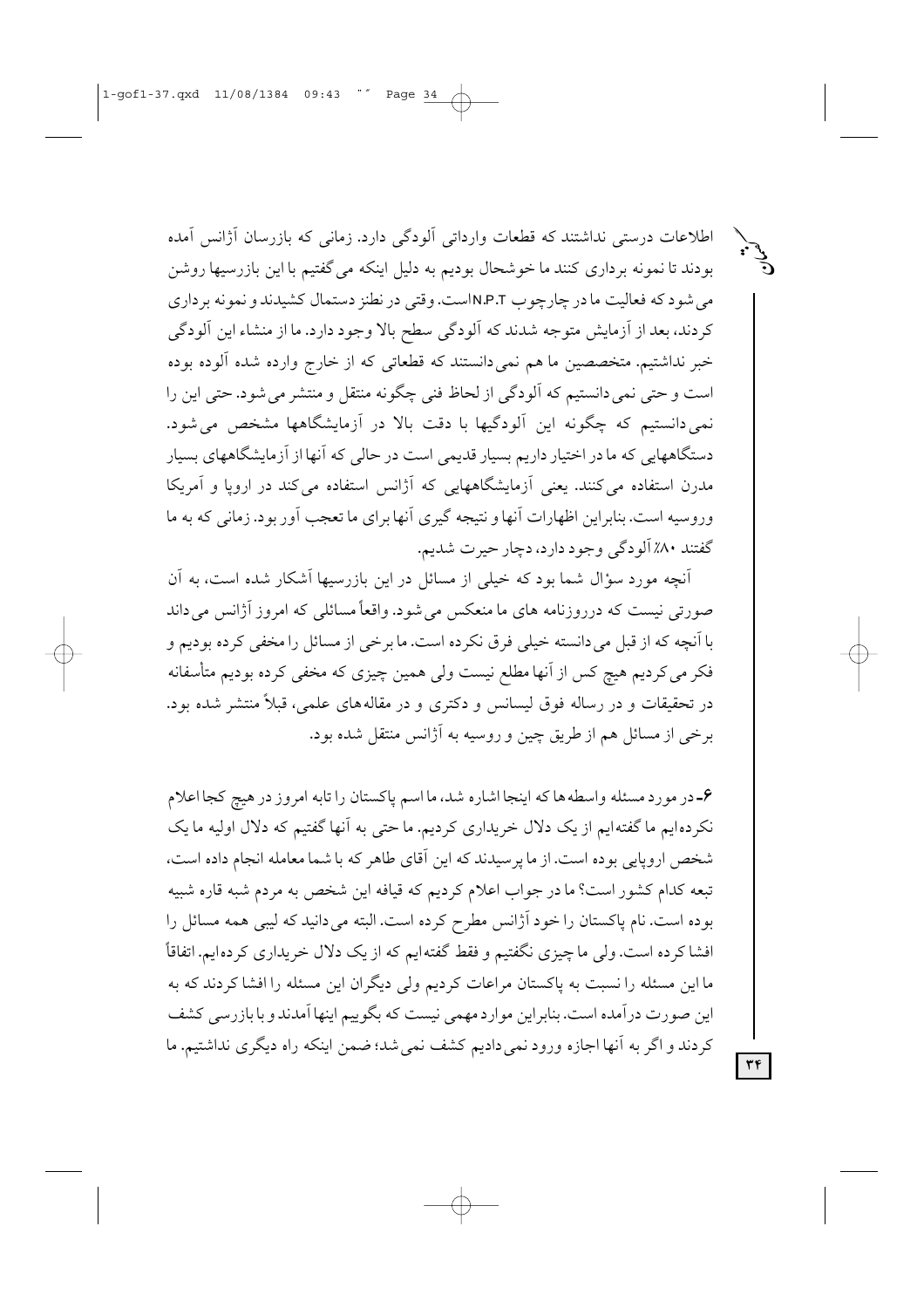1-gof1-37.qxd 11/08/1384 09:43 Page 35

> یادمان و N.P.Tرا قبول کرده ایم. (البته هر دوی اینها در مجلسین سابق تصویب شده است) تا فشار سیاسی .تبلیغی و سایر فشارها علیه ما کم شوند. همین طور که کنوانسیون شیمیایی را قبول کردیم (که طبق اَن ظرف ١٢ ساعت می اَیند و از هرکجا که مد نظرشان باشد بازدید می کنند)البته این کنوانسیون را در نظام جمهوری اسلامی ایران یذیرفته ایم. در واقع ما بین بد و بدتر، راه حل بد را انتخاب کردهایم و چاره دیگری نبوده است. اگر کنوانسیون شیمیایی را امضاء نمی کردیم از بسیاری از مواد اولیه شیمیایی که الان در کشور داریم محروم می شدیم و منجر به این می شد که صنعت شیمیایی ما دچار مشکل می شد. وقتی این معاهدات را امضاء کردیم باید بازرسیها را هم تحمل کنیم. به هر حال نظام روی این مسائل تصمیم می گیرد. در بحث شیمیایی نظام جمهوری اسلامی تصمیم گرفته است. یعنی موضوع در شورای عالی امنیت ملی و بعد در مجلس شورای اسلامی تصویب و در نهایت توسط شورای نگهبان تأیید شده است. بنابراین به دلایل مختلف، راهی جز این نبوده است و اگر این بازرسیها را قبول نمي كرديم، بايد تبعات ديگر آن را تحمل مي كرديم.

۷ـ مطلبی در مورد افکار عمومی و مسئله حیثیتی گفته شد که این مسئله کاملاً درست است. این مسئله یک مقدار به دلایل مسائل خطی و جناحی و به دلایل دیگر، بیش از آنچه که باید مطرح بشود، مطرح می شود. گویی تمام فکر و برنامه ما از صبح تا شب همین مسئله هستهای شده است. یکی از بحثهای ما در دبیر خانه و در مراکز دیگر تصمیم گیری کشور همین بحث است. واقعاً وقت ما را خیلی صرف کرده است. این مسئله یک مقدار بیش از حد در افکار عمومی مطرح شده است. اوایل که مسئله پروتکل مطرح شد یک عده معتقد بودند که این یروتکل خیانت است و عدهای دیگر معتقد بودند که باید با سه فوریت در مجلس به تصویب برسد. بين جناحها اختلاف نظر وجود داشت و اين اختلافات به مسئله دامن مي زد. در سال گذشته به دلیل اینکه بحث رفتن پرونده هستهای به شورای امنیت مطرح بود، اقتصاد ما را شدیداً تحت تأثیر قرار داده بود و هنوز هم این تأثیرات وجود دارد. زمانی که آژانس یک قطعنامه تندی علیه ما صادر می کند ارزش سهام در بورس کاهش می یابد و زمانی که قطعنامه خوبی صادر می شود، ارزش سهام در بورس بالا می رود. بنابراین اقتصاد، افکار عمومی و متأسفانه امنيت ما تحت تأثير اين مسئله است. ما بايد فتيله تبليغات را كمي يايين بكشيم و همان طوری که گفتید بحث افکارعمومی بسیار حساس است. ما هر کاری که انجام می دهیم باید

观

شماره سی و هفتم ● پاییز

۳۵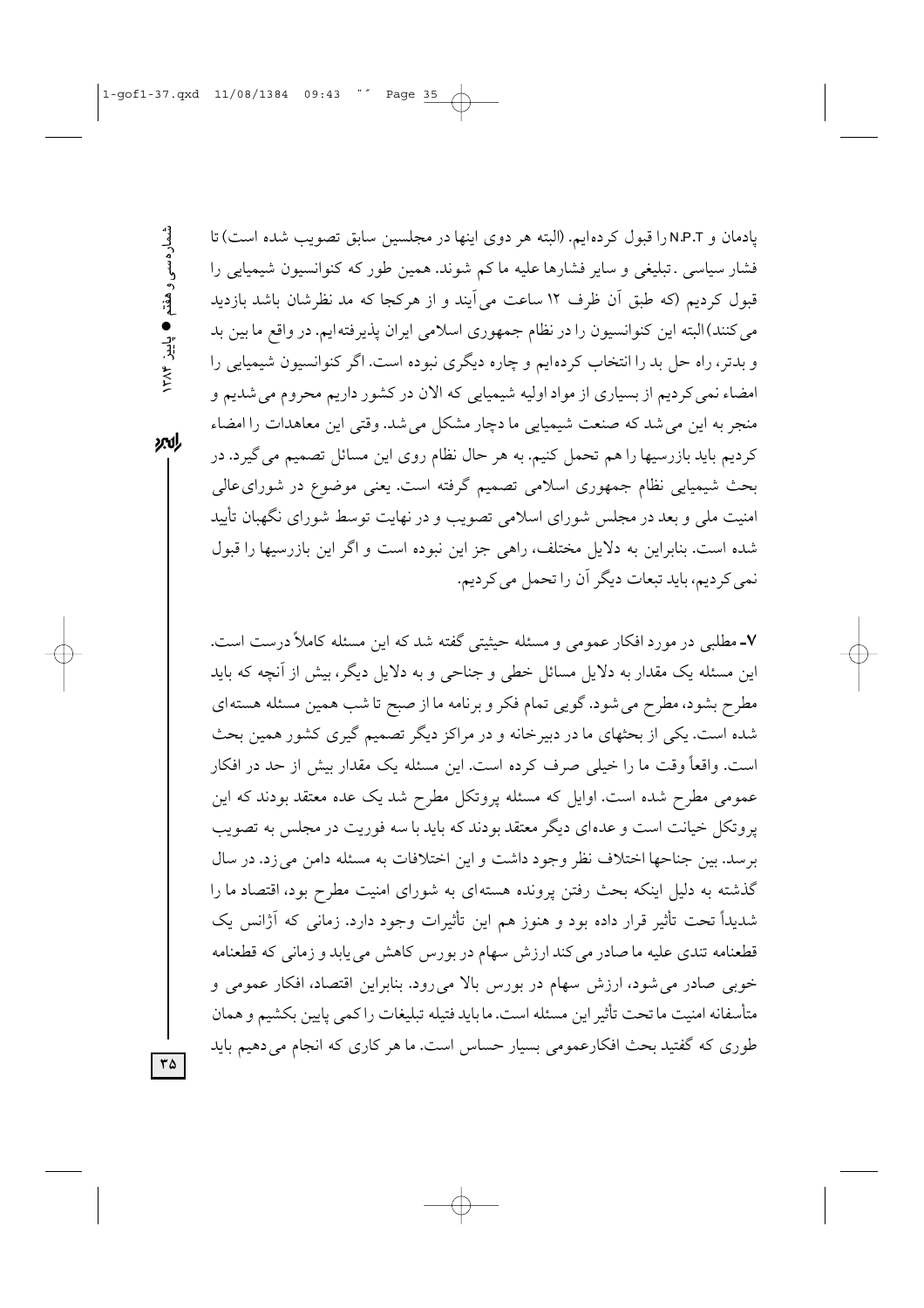افکار عمومی را به همراه داشته باشیم. این اشکال، اشکال واردی است که اگر زاویه پیدا کند يعني تصميمات سياسي كشور با افكارعمومي، حتماً با مشكل مواجه مي شويم. به دليل اينكه همین مردم می خواهند در هر شرایطی از ما پشتیبانی کنند. پس مردم باید از ابتدا در جریان امور باشند.

در مورد شورای امنیت و تحریم، چون احتمال شورای امنیت وجود دارد و هنوز هم این مسئله منتفی نیست، ماهها است که روی بحث شورای امنیت کار می کنیم و بخشهایی از دولت من جمله ستاد اقتصادي دولت درگير اين مسئله است. ما جلسات متعددي را براي طرح برای شرایطی که به شورای امنیت برویم و با تحریم مواجه شویم در دبیر خانه بر گزار کردهایم. ما برخی از این طرحها را در شو رای عالی امنیت ملی به تصویب رساندهایم و دولت هم برنامه های اَن را برای شرایطی که شورای امنیت قصد داشته باشد ما را در فشار اقتصادی قرار دهد و تحریم اقتصادی کند، آماده کرده است. بنابراین ما خود را آماده کردیم. یک دلیل ضرورت تأخیر برای رفتن به شورای امنیت هم همین مسئله بود که بتوانیم آمادگیهای لازم را در داخل كشور داشته باشيم.

٨-اما نسبت به بحث تحريم، مسئله تحريم آسان نيست. البته ما ١٥ بند سياست را در چارچوب مصوبات شورای عالی امنیت ملی به دولت ابلاغ کردهایم. البته متأسفانه به برخی از آن موارد عمل نمی شود و مجلس به خاطر مشکلات اقتصادی که هست دولت نمی تواند در چارچوب هایی که ما آنها را تصویب کردهایم عمل کند. بنابراین این مشکل وجود دارد. اما در عین حال نمي توان كل اقتصاد و زندگي مردم را ظرف ۶ماه تغيير بدهيم.

در مورد داستان كشف شدن نطنز، مسائل مختلفي بوده من جمله منافقين دخالت داشته اند. آنها هم از طرق مختلف اطلاعات کسب میکردند، اولاً آنها از ترددهایی که در منطقه نطنز داشتند مطلع شده بودند در اينجا فعاليتي است. حتى أنها تا نزديكيهاي اين منطقه (همان جايي که آقای دکتر ... اشاره کردند که قصد داشتیم سیلوی گندم احداث کنیم)آمده بودند و از آنجا عکس برداری کرده بودند و اطلاعات جمع آوری می کردند. آنها از یکسری از افراد تخلیه تلفنی هم انجام داده بودند و متأسفانه اطلاعات از این طریق افشا شده بود. یکی، دو کارمند در سازمان انرژی اتمی هم بودند که جاسوس برخی از کشورها بودند یعنی زمانی که گودبرداری می کردیم عکس گرفتند و همین کار را در مراحل بعدی هم انجام داده بودند. آنها از طرق

 $\overline{\mathbf{y}}$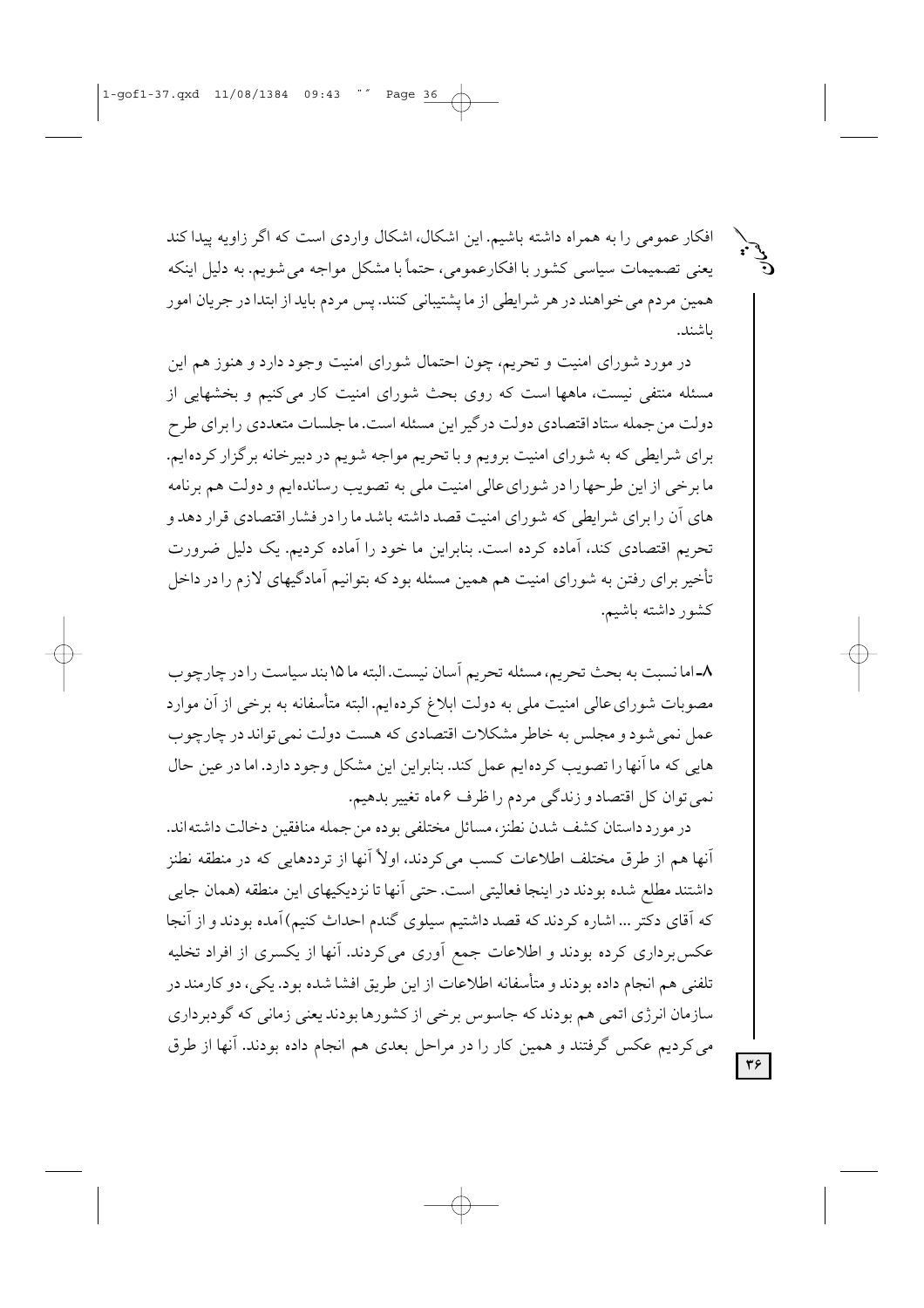مختلفی من جمله ماهواره اطلاعات به دست اَورده بودند که یکی از اَن کانالها هم کانال منافقين بو د.

اينكه آقاي البرادعي چگونه شخصي است، او هم همانند ساير افراد سياسي است. او مدير کل آژانس بین المللی است و قصد دارد همین سمت را داشته باشد. این موضوع برای او یک اصل است و برای اینکه رئیس باقی بماند، حداقل باید حمایت آمریکا و اروپا را داشته باشد. حتماً بايد حداقل حمايت يكي از آنها را داشته باشد. بنابراين آنجايي كه آمريكا و ارويا هر دو مخالف برنامه ما هستند، او هم نمي تواند يا نمي خواهد خيلي با ما همكاري داشته باشد و از اين کار فرار می کند. در بعضی از موارد که اروپا با ما همکاری می کند و آمریکا مخالف است، یک مقدار به خاطر اینکه اروپاییها از او حمایت می کنند تا مجدداً مدیر کل باقی بماند و آمریکا مخالف این موضوع است، با ما همکاری می کند. به هر حال او هم مثل همه اشخاص سیاسی دنیا است. من فکر نمی کنم غرض خاصی نسبت به ما از باب اینکه عرب است داشته باشد. اما در عين حال كمكهايي هم كه به ما مي كند و يا كارهايي كه انجام مي دهد به هر حال منافع خود و سازمان خودش را مدّنظر دارد.

بعضی از مواردی هم که ما او را قانع کرده بودیم، آنها را رد کرده است. استدلالی هم که دارد گاهي درست است. الان «هفتاد و دو ملت» در آژانس حضور دارند. يعني يكي از معاونين آقای البرادعی سوئدی، یکی دیگر از آنها فرانسوی و دیگری انگلیسی است و معاون حقوقی ايشان هم أمريكايي است. يعني اطرافيان أقاى البرادعي مربوط به قدرتهاى مختلف هستند. معلوم است که معاون اَمريکايي او اطلاعات را به اَمريکا و معاون انگليسي به انگليس مي دهد. مثلاً در بعضی از موارد به آقای البرادعی پیشنهاد می دهیم که چنین کاری را انجام بدهد، او جواب منفی می دهد و می گوید به دلیل اینکه ستاد من قانع نشده است، لذا کاری از دست من ساخته نست.

۹ـ در اين خصوص كه پرسش فرمودند كه نظر البرادعي چقدر مؤثر است، بايد بگويم البته نظر او در بعضی از موارد مؤثر است ولی معمولاً کل افراد ستاد در آژانس مؤثر هستند. به دلیل اینکه در اَنجا بحث مي كنند نسبت به مواردي را از ما سؤال مي كنند و تحقيقاتي را انجام مي دهند و در مورد انها به نتیجه گیری می رسند. بنابراین این شخص هم همانند سایر اشخاص دیگر است و به عنوان یک عضو می تواند تأثیر داشته باشد.

观

شماره سي و هفتم ، پاييز